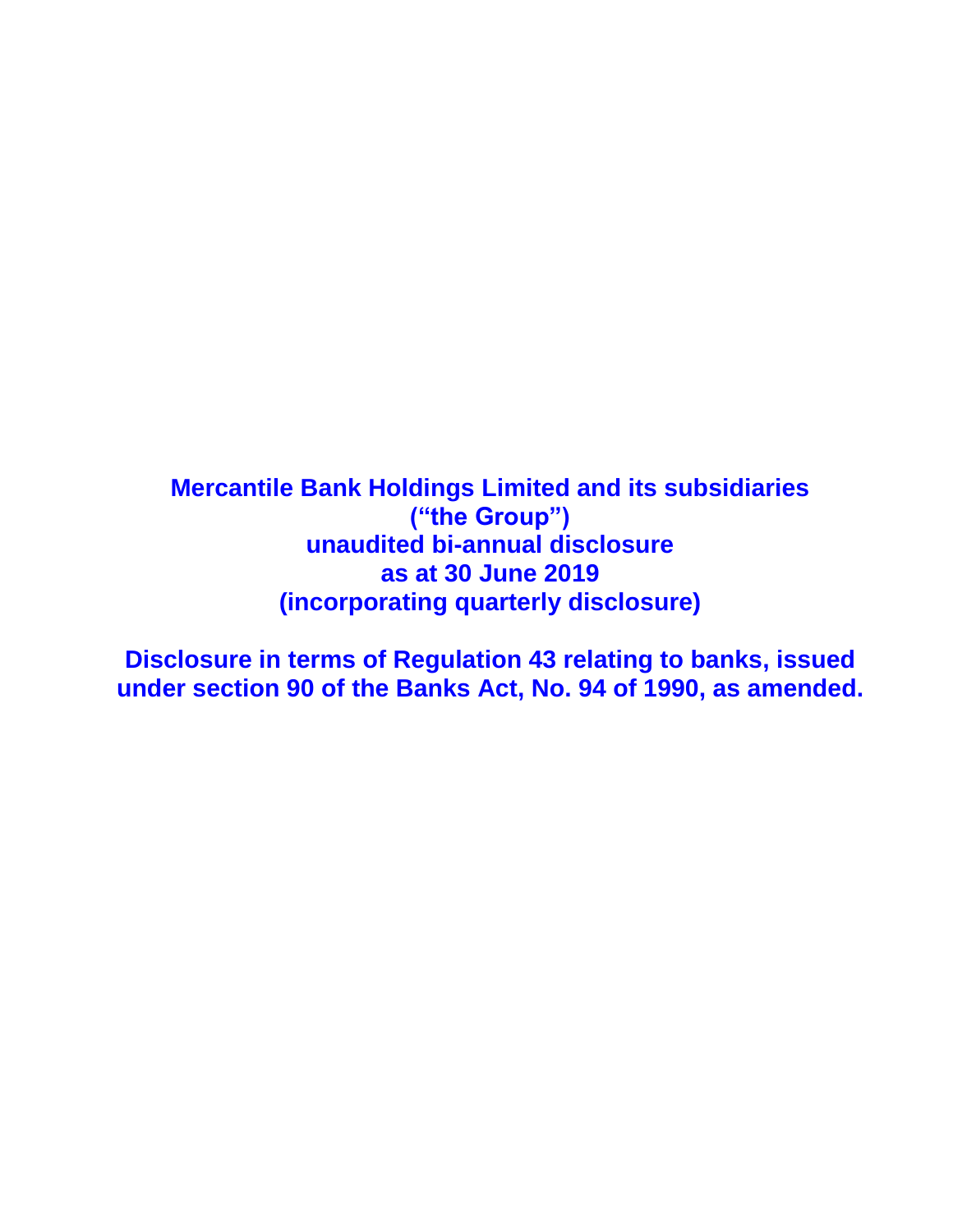**1. Basis of compilation**

The following information is compiled in terms of Regulation 43 relating to banks, issued under section 90 of the Banks Act, No 94 of 1990 (as amended) ("the Regulations"), which incorporates the Basel 3 Pillar Three requirements on market discipline.

All disclosures presented below are consistent with those disclosed in terms of International Financial Reporting Standards ("IFRS"), unless otherwise stated. In the main, differences between IFRS and information disclosed in terms of the Regulations relate to the definition of capital and the calculation and measurement thereof.

These disclosures have been prepared in compliance with the Group's disclosure policy.

Additional information providing context for disclosures contained herein is included in the following documents published by the Mercantile Holdings Group, available under the financial results link on the website https://www.mercantile.co.za/, which contains information as listed under each section.

Mercantile Bank Holding Limited Integrated Annual Report 2018

- □ Group review
- □ Strategy
- □ Sustainability
- Corporate governance
- □ Accounting policies
- □ Notes to the annual financial statements
- □ Risk management and control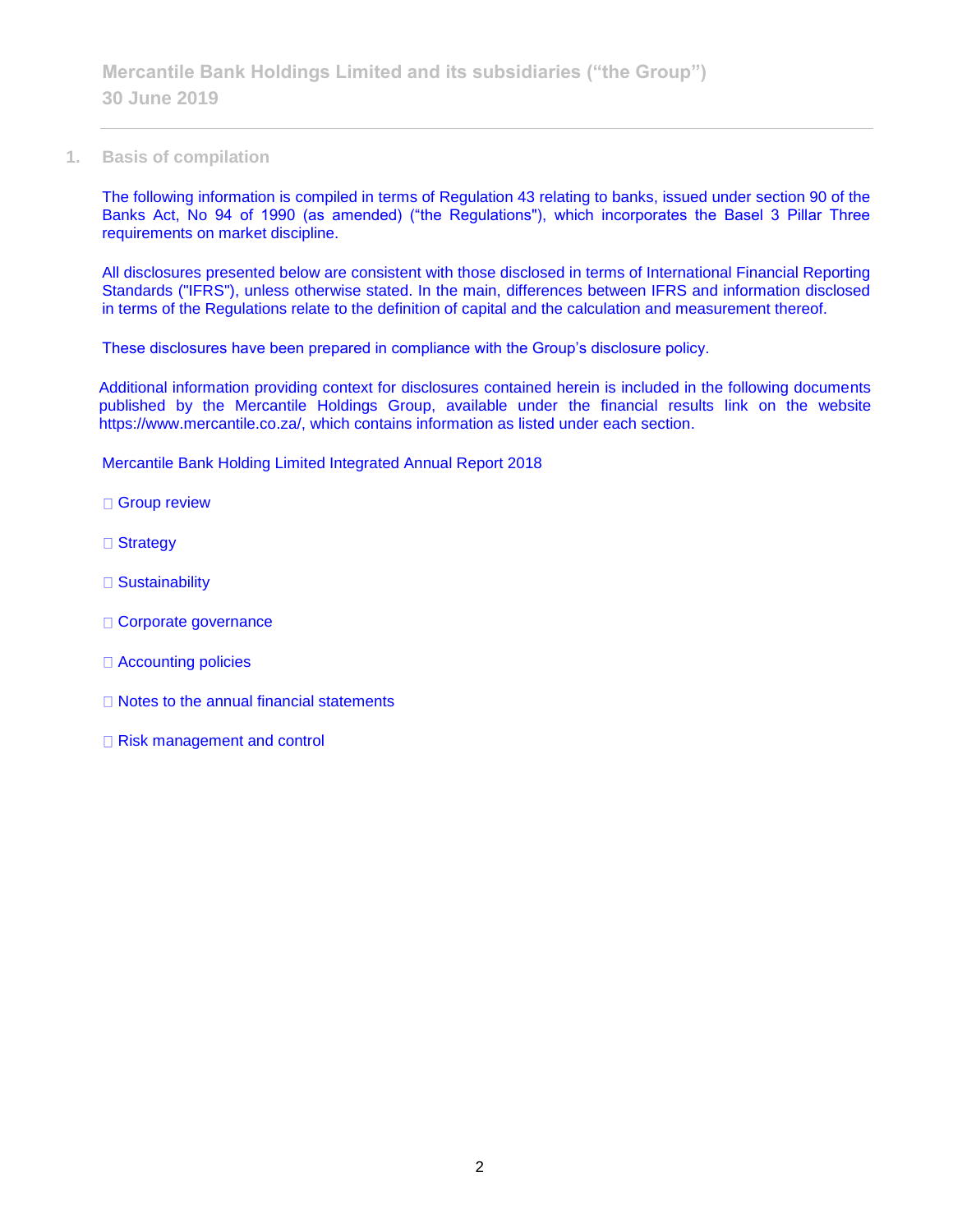#### **2. Scope of reporting**

This report covers the consolidated results of Mercantile Bank Holdings Limited and its subsidiaries ("the Group") for the period ending 30 June 2019.

Mercantile Bank Holdings Limited is a registered bank-controlling and investment-holding company. Its 100% holding company is Caixa Geral de Depósitos S.A. ("CGD"), a company registered in Portugal. However, the Group is in the process of being sold to Capitec Bank Limited, pending regulatory approval.

The consolidated approach adopted for accounting purposes is consistent with the approach adopted for regulatory purposes. The descriptions and details of the consolidated entities within the Group are as follows:

| <b>Company name</b>                    | <b>Effective</b><br>holding<br>$\frac{9}{6}$ | <b>Nature of</b><br><b>business</b> | <b>Fully</b><br>consolidated |
|----------------------------------------|----------------------------------------------|-------------------------------------|------------------------------|
| <b>Mercantile Bank Limited</b>         | 100                                          | <b>Banking</b>                      | Yes                          |
| Portion 2 of Lot 8 Sandown (Pty) Ltd   | 100                                          | <b>Property holding</b>             | Yes                          |
| Mercantile Rental Finance (Pty) Ltd    | 100                                          | <b>Rental finance</b>               | Yes                          |
| <b>Compass Securitisation (RF) Ltd</b> | 100                                          | <b>Securitisation vehicle</b>       | Yes                          |

Other than Regulatory capital adequacy requirements, there are currently no restrictions or other major impediments on the transfer of funds or capital within the Group.

#### **3. Key prudential information**

The Group's key prudential metrics related to regulatory capital, leverage ratio, liquidity ratios and risk weighted assets as at 30 June 2019 are disclosed on the page that follows.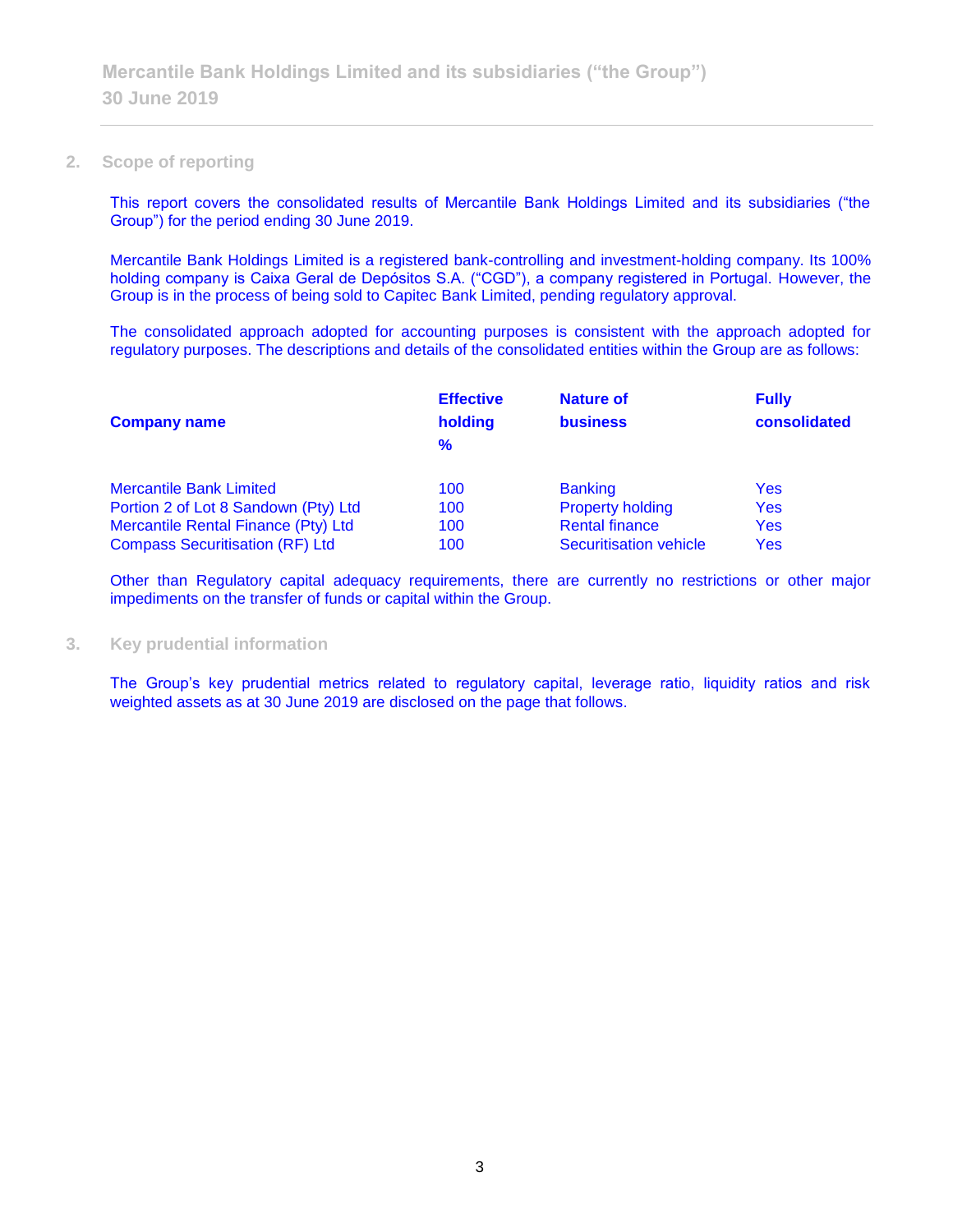**3.1 Overview of risk management, key prudential metrics**

|             |                                                            | <b>Mercantile Bank Holdings Limited</b> |            |               |               |                          |  |
|-------------|------------------------------------------------------------|-----------------------------------------|------------|---------------|---------------|--------------------------|--|
|             |                                                            | 30-Jun-19                               | 31-Mar-19  | 31-Dec-18     | 30-Sep-18     | 30-Jun-18                |  |
|             | Available capital (amounts) R'000                          |                                         |            |               |               |                          |  |
| $\mathbf 1$ | Common Equity Tier 1 (CET1)                                | 2 375 531                               | 2 347 258  | 2 347 258     | 2 2 6 0 4 8 3 | 2 153 549                |  |
| 1a          | Fully loaded ECL accounting model                          | (35586)                                 | (35586)    | (35586)       | (35586)       | (27035)                  |  |
| 2           | Tier 1                                                     | 2 375 531                               | 2 245 120  | 2 2 3 4 0 1 4 | 2 149 616     | 2 153 549                |  |
| 2a          | Fully loaded accounting model Tier 1                       | (35586)                                 | (35586)    | (35586)       | (35586)       | (27035)                  |  |
| 3           | Total capital                                              | 2 485 843                               | 2 347 931  | 2 333 660     | 2 2 5 1 9 2 1 | 2 249 668                |  |
| 3a          | Fully loaded ECL accounting model total capital            | 110 312                                 | 102 811    | 99 646        | 102 305       | 96 119                   |  |
|             | Risk-weighted assets (amounts) R'000                       |                                         |            |               |               |                          |  |
| 4           | Total risk-weighted assets (RWA)                           | 12 590 123                              | 12 237 074 | 12 347 184    | 11 579 783    | 11 309 228               |  |
|             | Risk-based capital ratios as a percentage of RWA           |                                         |            |               |               |                          |  |
| 5           | Common Equity Tier 1 ratio (%)                             | 18.868                                  | 18.347     | 18.093        | 18.564        | 19.042                   |  |
| 5a          | Fully loaded ECL accounting model CET1 (%)                 | (0.015)                                 | (0.015)    | (0.015)       | (0.016)       | (0.013)                  |  |
| 6           | Tier 1 ratio (%)                                           | 18.868                                  | 18.347     | 18.093        | 18.564        | 19.042                   |  |
| 6a          | Fully loaded ECL accounting model Tier 1 ratio (%)         | (0.015)                                 | (0.015)    | (0.015)       | (0.016)       | (0.013)                  |  |
| 7           | Total capital ratio (%)                                    | 19.744                                  | 19.187     | 18.900        | 19.447        | 19.892                   |  |
| 7a          | Fully loaded ECL accounting model total capital ratio (%)  | 0.044                                   | 0.044      | 0.043         | 0.045         | 0.043                    |  |
|             | Additional CET1 buffer requirements as a percentage of RWA |                                         |            |               |               |                          |  |
|             | Capital conservation buffer requirement (2.5% from 2019)   |                                         |            |               |               |                          |  |
| 8           | (%)                                                        | 2.500                                   | 2.500      | 1.875         | 1.875         | 1.875                    |  |
| 9           | Countercyclical bufferer requirement (%)                   |                                         |            |               |               |                          |  |
| 10          | Bank D-SIB additional requirements (%)                     |                                         |            |               |               | $\overline{\phantom{a}}$ |  |
|             | Total of bank CET1 specific buffer requirements (%) (row 8 |                                         |            |               |               |                          |  |
| 11          | + row 9+ row 10)                                           | 2.500                                   | 2.500      | 1.875         | 1.875         | 1.875                    |  |
|             | CET1 available after meeting the bank's minimum capital    |                                         |            |               |               |                          |  |
| 12          | requirements (%)                                           | 11.368                                  | 10.847     | 10.718        | 11.189        | 11.667                   |  |
|             | <b>Basel III Leverage Ratio</b>                            |                                         |            |               |               |                          |  |
| 13          | Total Basel III leverage ratio measure                     | 16 136 794                              | 15 620 148 | 15 576 933    | 15 196 102    | 14 420 870               |  |
| 14          | Basel III leverage ratio (%) (row 2/row 13)                | 14.72%                                  | 14.37%     | 14.34%        | 14.15%        | 14.93%                   |  |
|             | Fully loaded ECL accounting model Basel III leverage ratio |                                         |            |               |               |                          |  |
| 14a         | (%) (row 2A/row 13)                                        | (0.221)                                 | (0.228)    | (0.228)       | (0.234)       | (0.187)                  |  |
|             | <b>Liquidity Coverage Ratio</b>                            |                                         |            |               |               |                          |  |
| 15          | <b>Total HQLA</b>                                          | 1 145 557                               | 1032090    | 1067990       | 1579276       | 1 268 966                |  |
| 16          | Total net cash outflow                                     | 546 653                                 | 524 788    | 477349        | 538 132       | 496 448                  |  |
| 17          | LCR ratio (%)                                              | 210%                                    | 197%       | 224%          | 293%          | 256%                     |  |
|             | <b>Net Stable Funding Ratio</b>                            |                                         |            |               |               |                          |  |
| 18          | Total available stable funding                             | 11 888 629                              | 11 217 239 | 11 421 973    | 11 128 111    | 10 692 650               |  |
| 19          | Total required stable funding                              | 8 304 542                               | 7506341    | 8828810       | 8 8 1 8 0 4 4 | 8612662                  |  |
| 20          | NSFR ratio (%)                                             | 143                                     | 149        | 124           | 126           | 124                      |  |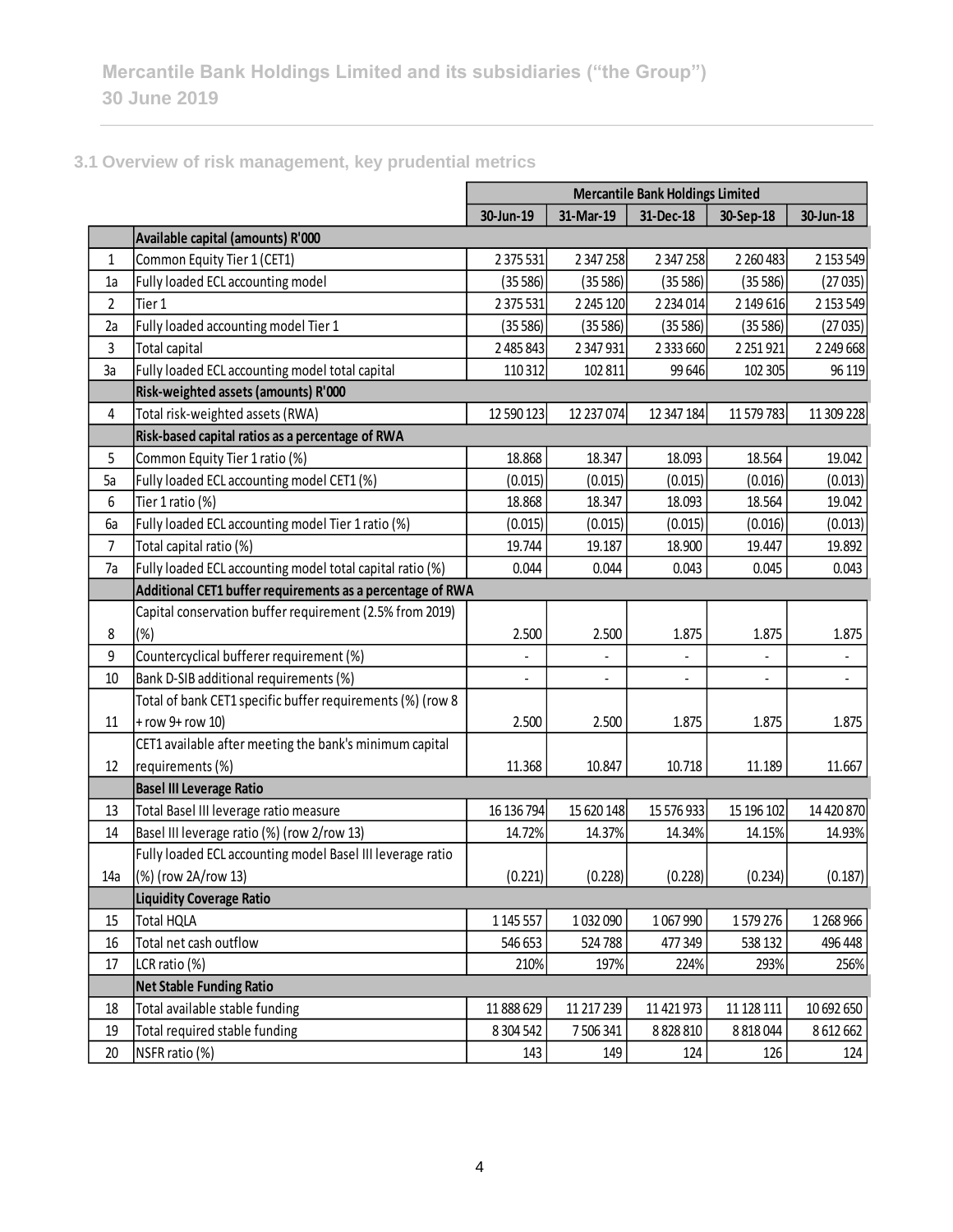#### **3.2 Overview of risk weighted assets**

The following table provides an overview of the risk weighted asset requirements at the respective reporting date. The detailed qualitative information can be found under "Capital Management" on page 104 of the Mercantile Bank Holdings Limited Integrated Annual Financial Statements for the year ended 31 December 2018.

|              |                                                  |            | Mercantile Bank Holdings Limited |              | Mercantile Bank Limited |            |               |  |
|--------------|--------------------------------------------------|------------|----------------------------------|--------------|-------------------------|------------|---------------|--|
|              |                                                  |            |                                  | Minimum      |                         |            | Minimum       |  |
|              |                                                  |            |                                  | capital      |                         |            | capital       |  |
| Line         | R'000                                            |            | <b>RWA</b>                       | requirements |                         | <b>RWA</b> | requirements  |  |
|              |                                                  |            |                                  | (1)          |                         |            | (1)           |  |
| #            |                                                  | Jun-19     | Jun-18                           | Jun-19       | Jun-19<br>Jun-18        |            | Jun-19        |  |
| $\mathbf{1}$ | Credit risk (excluding counterparty credit risk) |            |                                  |              |                         |            |               |  |
|              | (CCR)                                            | 9 634 954  | 9 0 0 4 0 6 7                    | 1 108 020    | 9750002                 | 8 979 100  | 1 1 2 1 2 5 0 |  |
| 2            | Of which standardised approach (SA)              | 9634954    | 9 0 0 4 0 6 7                    | 1 108 020    | 9750002                 | 8 979 100  | 1 1 2 1 2 5 0 |  |
| 3            | Of which internal rating-based (IRB) approach    |            |                                  |              |                         |            |               |  |
| 4            | Counterparty credit risk                         | 30071      | 38702                            | 3458         | 30071                   | 38 702     | 3458          |  |
|              | Of which standardised approach for               |            |                                  |              |                         |            |               |  |
| 5            | counterparty credit risk (SA-CCR) <sup>(2)</sup> | 30071      | 38702                            | 3458         | 30071                   | 38702      | 3458          |  |
| 6            | Of which internal model method (IMM)             |            |                                  |              |                         |            |               |  |
| 16           | Market risk                                      | 14 9 50    | 15 163                           | 1719         | 14 9 50                 | 15 163     | 1719          |  |
| 17           | - Of which standardised approach (SA)            | 14 9 50    | 15 1 63                          | 1719         | 14 9 50                 | 15 1 63    | 1719          |  |
| 18           | Of which internal model approaches (IMM)         |            |                                  |              |                         |            |               |  |
| 19           | Operational risk                                 | 1828669    | 1524915                          | 210 297      | 1719937                 | 1543303    | 197 793       |  |
| 20           | Of which Basic Indicator Approach                |            |                                  |              |                         |            |               |  |
| 21           | Of which standardised Approach                   | 1828669    | 1524915                          | 210 297      | 1719937                 | 1543303    | 197 793       |  |
| 22           | Of which Advanced Measurement Approach           |            |                                  |              |                         |            |               |  |
| 23           | Other risk                                       | 1081479    | 726 381                          | 124 370      | 1 177 121               | 878 941    | 135 370       |  |
| 25           | <b>Total</b>                                     | 12 590 123 | 11 309 228                       | 1447864      | 12 692 081              | 11 455 209 | 1459590       |  |

(1) The minimum capital requirement per risk category is 11.50%, which comprises the base minimum (8.000%), plus the pillar 2A systemic risk add-on (1.00%), plus the conservation buffer (2.50%).

(2) The Bank applies the current exposure method to calculate counterparty risk.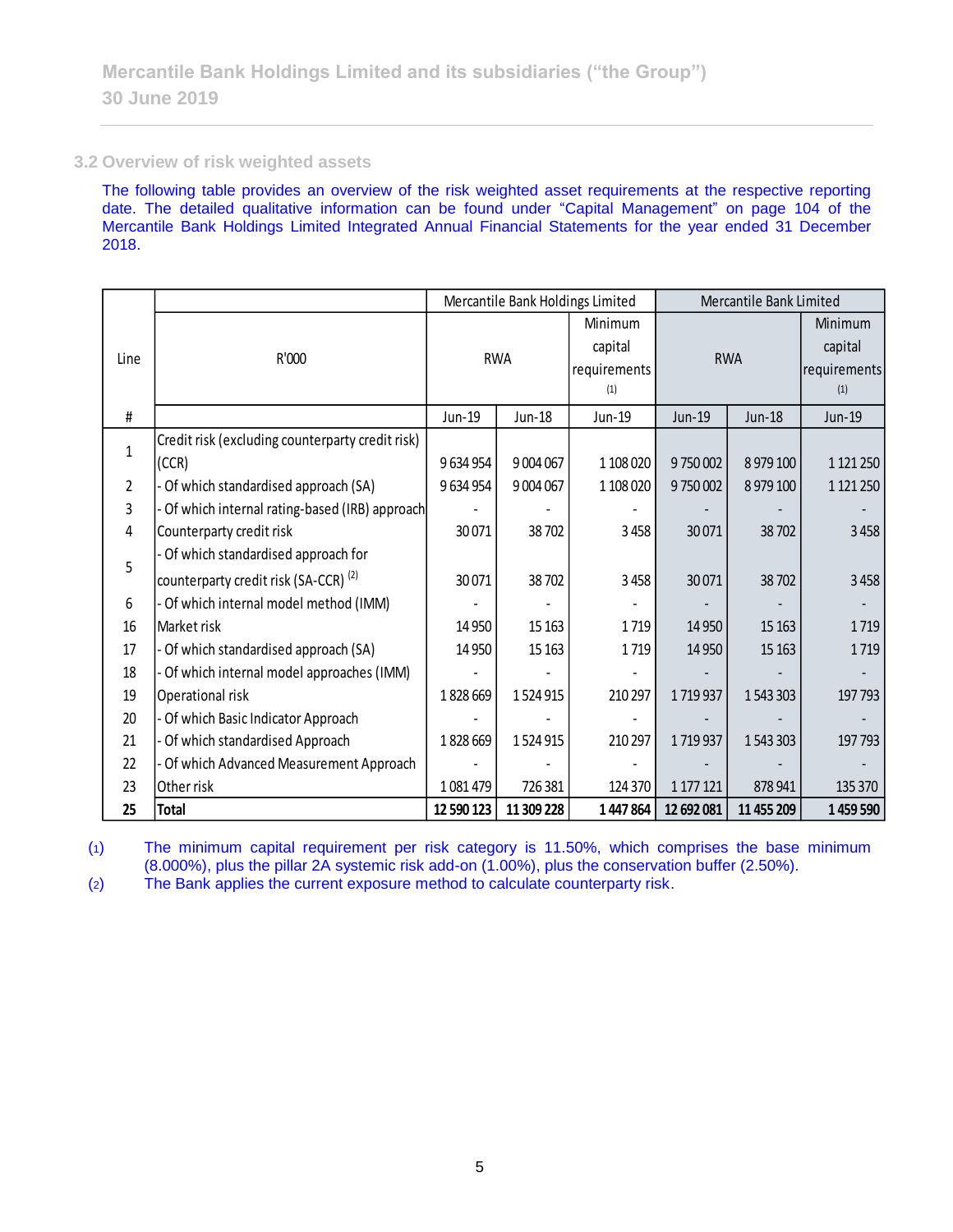## **4 Credit risk**

This section outlines the regulatory view of the risk associated with advances. These balances are reflected on the Mercantile Bank Holdings Limited balance sheet. The Group primarily advances funds to unrated counterparties. In the case of exposures to rated counterparties, the process for risk weighting these exposures is in accordance with the requirements of the Regulations.

For an overview of credit risk for the Group as well as related qualitative information, please refer to "risk management and control", which can be found on pages 92 to 97 of the Mercantile Bank Holdings Limited Integrated Annual Financial Statements for the year ended 31 December 2018.

The Group has adopted the standardised approach to determine the capital requirement for credit risk on all portfolios.

## **4.1 Credit quality of assets**

The following table shows the classification of the gross carrying value of the total of advances and interbank deposits, split between defaulted and non-defaulted exposures, and shows the impairments raised in respect of the defaulted exposures.

|  |                             | a                        |               |             |                             |
|--|-----------------------------|--------------------------|---------------|-------------|-----------------------------|
|  |                             | Gross carrying values of |               | Allowances/ |                             |
|  |                             | Defaulted                | Non-defaulted | Impairments | Net values<br>$(a + b - c)$ |
|  |                             | exposures                | exposures     |             |                             |
|  | <b>ILoans</b>               | 416 212                  | 13 241 406    | 219 086     | 13 438 532                  |
|  | Debt securities             |                          |               |             |                             |
|  | Off-balance sheet exposures |                          | 1879042       |             | 1879042                     |
|  | <b>Total</b>                | 416 212                  | 15 120 449    | 219 086     | 15 317 575                  |

**4.2 Changes in stock of defaulted loans and debt securities**

|   | Defaulted loans and debt securities at end of the previous reporting period   | 382 108 |
|---|-------------------------------------------------------------------------------|---------|
|   | Loans and debt securities that have defaulted since the last reporting period | 78926   |
|   | Returned to non-defaulted status                                              | (12)    |
| 4 | Amounts written off                                                           | (42141) |
|   | Other changes                                                                 | (2670)  |
|   | Defaulted loans and debt securities at end of the reporting period            | 416 212 |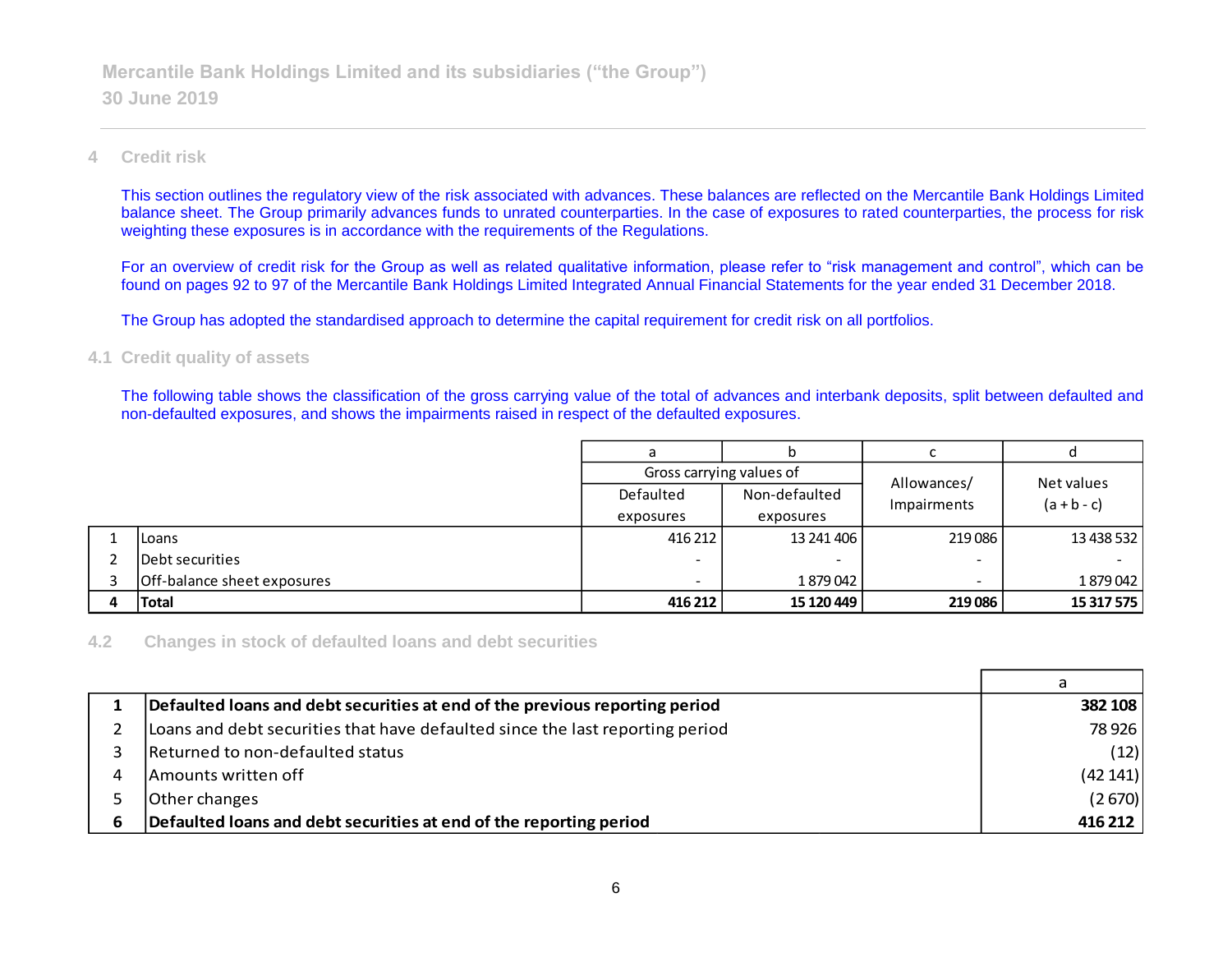# **4.3 Breakdown of gross credit exposure by geographic areas**

 $\overline{\phantom{a}}$ 

|                              | On balance<br>sheet exposure<br><b>R'000</b> | <b>Off balance</b><br>sheet exposure<br><b>R'000</b> | <b>Derivative</b><br><b>instruments</b><br><b>R'000</b> | <b>Total</b><br><b>R'000</b> |
|------------------------------|----------------------------------------------|------------------------------------------------------|---------------------------------------------------------|------------------------------|
| <b>Geographical area</b>     |                                              |                                                      |                                                         |                              |
| <b>South Africa</b>          | 12 796 848                                   | 1879042                                              | 27 645                                                  | 14 703 535                   |
| Other                        | 833 126                                      |                                                      |                                                         | 833 126                      |
| - Africa (excl South Africa) | 637                                          |                                                      | ۰                                                       | 637                          |
| - Asia                       | 1514                                         |                                                      |                                                         | 1514                         |
| - Australia                  | 22 4 0 5                                     | ۰                                                    | ۰                                                       | 22 4 0 5                     |
| - Europe                     | 239 629                                      |                                                      |                                                         | 239 629                      |
| - North America              | 568 941                                      |                                                      |                                                         | 568 941                      |
|                              |                                              |                                                      |                                                         |                              |
| <b>Total</b>                 | 13 629 974                                   | 1879042                                              | 27 645                                                  | 15 536 661                   |

**4.4 Breakdown of gross credit exposure by industry sector**

|                                                                                     | <b>On balance</b><br>sheet exposure | <b>Off balance</b><br>sheet exposure | <b>Derivative</b><br><b>instruments</b> | <b>Total</b> |
|-------------------------------------------------------------------------------------|-------------------------------------|--------------------------------------|-----------------------------------------|--------------|
| <b>Industry sector</b>                                                              | <b>R'000</b>                        | <b>R'000</b>                         | <b>R'000</b>                            | <b>R'000</b> |
| Agriculture, hunting, forestry                                                      |                                     |                                      |                                         |              |
| and fishing                                                                         | 47 056                              | 27 950                               |                                         | 75 006       |
| Mining and quarrying                                                                | 167 489                             | 18739                                |                                         | 186 228      |
| Manufacturing                                                                       | 1 147 701                           | 234 890                              | 1 0 3 4                                 | 1 383 625    |
| Electricity, gas and water supply                                                   | 41 708                              | 9668                                 | 105                                     | 51 481       |
| Construction                                                                        | 454 389                             | 83716                                |                                         | 538 105      |
| Wholesale and retail trade,<br>repair of specified items, hotels<br>and restaurants | 1 473 673                           | 428 104                              | 6692                                    | 1 908 469    |
| Transport, storage and                                                              |                                     |                                      |                                         |              |
| communication                                                                       | 162 757                             | 27 889                               | 113                                     | 190 759      |
| <b>Financial intermediation and</b><br>insurance                                    | 3 915 604                           | 103 958                              | 6755                                    | 4 0 26 317   |
| <b>Real estate</b>                                                                  | 2 462 612                           | 149 017                              |                                         | 2 611 629    |
| <b>Business services</b>                                                            | 661 426                             | 46 049                               | 4517                                    | 711 992      |
| Community, social and personal                                                      |                                     |                                      |                                         |              |
| <b>services</b>                                                                     | 585 092                             | 217 091                              |                                         | 802 183      |
| <b>Private households</b>                                                           | 1 375 740                           | 159 675                              | 10                                      | 1 535 425    |
| <b>Other</b>                                                                        | 1 134 727                           | 372 296                              | 8419                                    | 1 515 442    |
| <b>Total</b>                                                                        | 13 629 973                          | 1879042                              | 27 645                                  | 15 536 661   |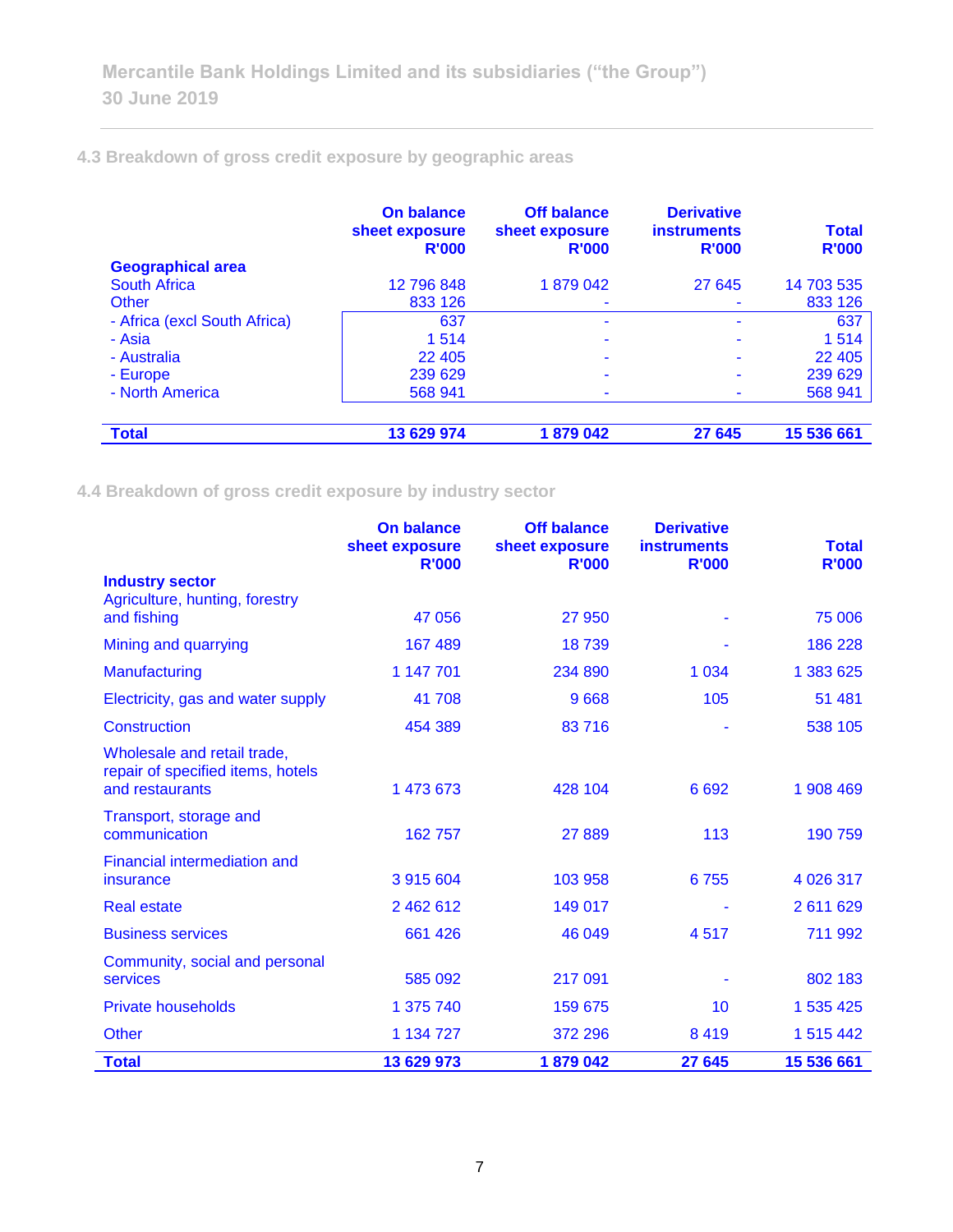**4.5 Past due loans and advances by geographical area**

|                                          | <b>South</b><br><b>Africa</b><br><b>Gross amount</b><br>R'000 | <b>Other</b><br><b>Gross amount</b><br>R'000 |
|------------------------------------------|---------------------------------------------------------------|----------------------------------------------|
| Individually impaired loans and advances | 416 212                                                       |                                              |
| <b>Impairments for credit losses</b>     |                                                               |                                              |
| Expected credit loss (Stage 1)           | 74 469                                                        |                                              |
| Expected credit loss (Stage 2)           | 35 844                                                        |                                              |
| Expected credit loss (Stage 3)           | 108 773                                                       |                                              |
|                                          | 219 086                                                       |                                              |

**4.6 Category age analysis of loans and advances that are past due but not individually impaired** 

| Past due for:       | $1 - 30$ days<br><b>R'000</b> | $31 - 60$ days<br><b>R'000</b> | 61 -90 days<br><b>R'000</b> | <b>Total</b><br>gross<br>amount<br><b>R'000</b> |
|---------------------|-------------------------------|--------------------------------|-----------------------------|-------------------------------------------------|
| <b>South Africa</b> | 81 964                        | 41 665                         | 1 1 9 6                     | 124 824                                         |
| <b>Other</b>        | $\blacksquare$                | $\blacksquare$                 | $\blacksquare$              | $\blacksquare$                                  |

A financial asset is past due when the counterparty has failed to make a payment that is contractually due; this is based on appropriate rules and assumptions per product type. An impairment loss is recognised if there is objective evidence that a financial asset or group of financial assets is impaired. Impaired exposure relates to assets that are individually determined to be impaired at reporting date.

**4.7 Ageing analysis of gross loans and advances**

|                        | <b>Gross</b> |
|------------------------|--------------|
|                        | <b>R'000</b> |
| Not past due           | 14 995 624   |
| Past due 1-30 days     | 81 964       |
| Past due 31-90 days    | 42 861       |
| Past due 91 - 182 days | 213 440      |
| Past due $>$ 182 days  | 202 772      |
| Total                  | 15 536 661   |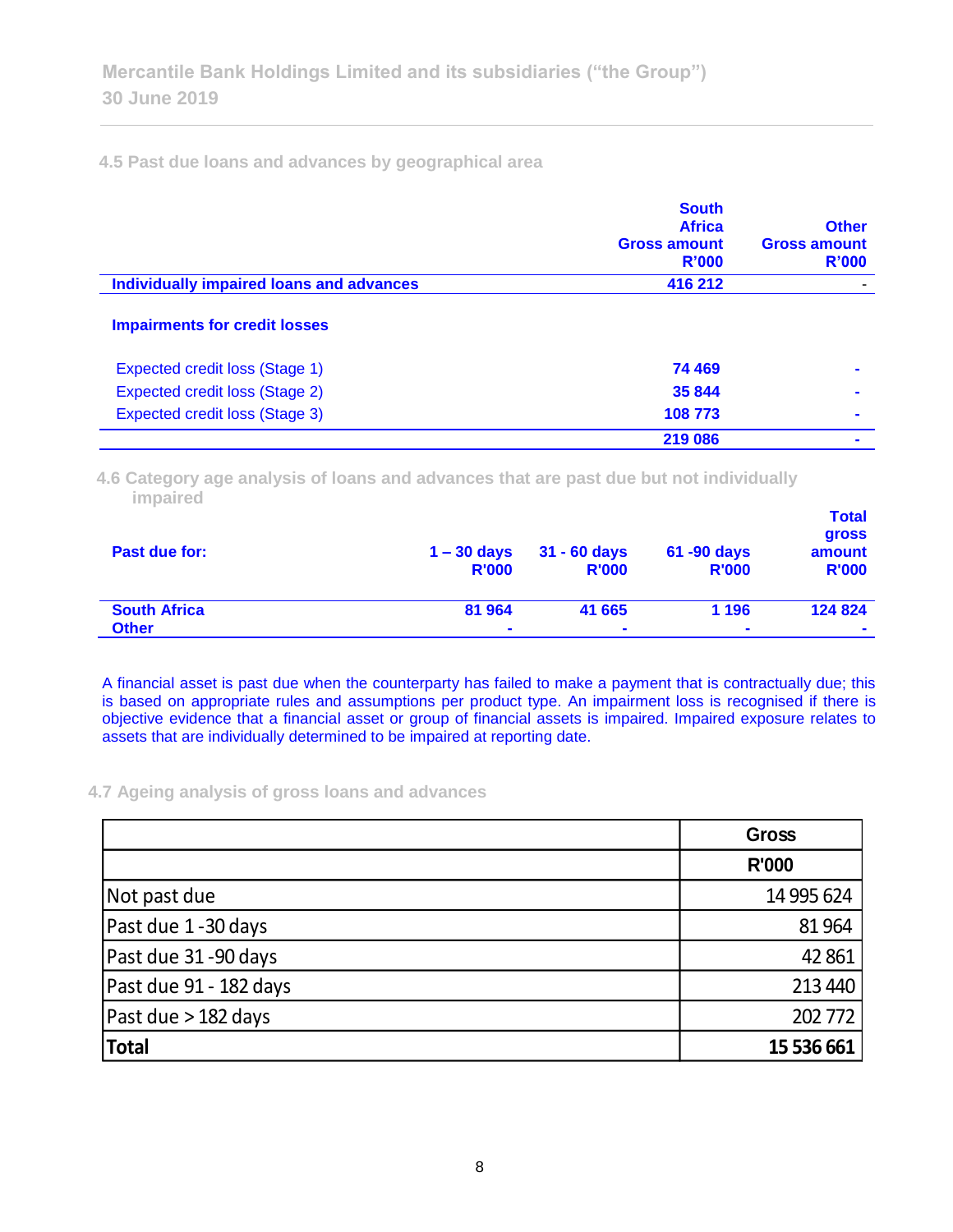**4.8 Credit risk mitigation techniques**

|                    |                                            |                                    |                                                                    |                                                 | $\epsilon$                                                                      |                                                           |                                                               |
|--------------------|--------------------------------------------|------------------------------------|--------------------------------------------------------------------|-------------------------------------------------|---------------------------------------------------------------------------------|-----------------------------------------------------------|---------------------------------------------------------------|
|                    | Exposures<br>Unsecured: carrying<br>amount | Exposures secured<br>by collateral | Exposures secured<br>by collateral, of<br>which: secured<br>amount | Exposures secured<br>by financial<br>guarantees | Exposures secured<br>by financial<br>guarantees, of<br>which: secured<br>amount | Exposure secured<br>by credit derivatives derivatives, of | Exposures<br>secured by<br>credit<br>which: secured<br>amount |
| Loans              | 8025665                                    | 7510996                            | 451492                                                             |                                                 |                                                                                 |                                                           | $\sim$                                                        |
| Debt securities    |                                            |                                    |                                                                    |                                                 |                                                                                 |                                                           | $\sim$                                                        |
| Total              | 8 0 25 6 65                                | 7510996                            | 451 492                                                            | -                                               | -                                                                               |                                                           | $\overline{\phantom{a}}$                                      |
| Of which defaulted | 95 931                                     | 320 281                            | 3 3 2 7                                                            |                                                 |                                                                                 |                                                           | $\sim$                                                        |

|                                     |                                                                                                                                                                                                                                                                                                                                                                                                                                                                                                                                                                                                                                              | a                                          |            | b                                  |         | $\mathsf{C}$                                                              | d                                               |  | e                      |  |                                                       | g           |  |  |                                           |                                                                                  |
|-------------------------------------|----------------------------------------------------------------------------------------------------------------------------------------------------------------------------------------------------------------------------------------------------------------------------------------------------------------------------------------------------------------------------------------------------------------------------------------------------------------------------------------------------------------------------------------------------------------------------------------------------------------------------------------------|--------------------------------------------|------------|------------------------------------|---------|---------------------------------------------------------------------------|-------------------------------------------------|--|------------------------|--|-------------------------------------------------------|-------------|--|--|-------------------------------------------|----------------------------------------------------------------------------------|
|                                     |                                                                                                                                                                                                                                                                                                                                                                                                                                                                                                                                                                                                                                              | Exposures<br>Unsecured: carrying<br>amount |            | Exposures secured<br>by collateral |         | <b>Exposures secured</b><br>by collateral, of<br>which: secured<br>amount | Exposures secured<br>by financial<br>guarantees |  | by financial<br>amount |  | Exposures secured<br>guarantees, of<br>which: secured |             |  |  | Exposure secured<br>by credit derivatives | Exposures<br>secured by<br>credit<br>derivatives, of<br>which: secured<br>amount |
| 1                                   | Loans                                                                                                                                                                                                                                                                                                                                                                                                                                                                                                                                                                                                                                        | 8 0 25 6 65                                |            | 7510996                            |         | 451 492                                                                   |                                                 |  |                        |  |                                                       |             |  |  |                                           |                                                                                  |
| $\overline{2}$                      | Debt securities                                                                                                                                                                                                                                                                                                                                                                                                                                                                                                                                                                                                                              |                                            |            |                                    |         |                                                                           |                                                 |  |                        |  |                                                       |             |  |  |                                           |                                                                                  |
| 3                                   | <b>Total</b>                                                                                                                                                                                                                                                                                                                                                                                                                                                                                                                                                                                                                                 | 8 0 25 6 65                                |            | 7510996                            |         | 451 492                                                                   |                                                 |  |                        |  |                                                       |             |  |  |                                           |                                                                                  |
|                                     | Of which defaulted                                                                                                                                                                                                                                                                                                                                                                                                                                                                                                                                                                                                                           | 95 931                                     |            | 320 281                            |         | 3 3 2 7                                                                   |                                                 |  |                        |  |                                                       |             |  |  |                                           |                                                                                  |
|                                     | 4.9 Aggregate credit exposure after set off but before and after credit mitigation techniques<br>$\mathsf b$<br>d<br>$\mathsf{C}$<br>e<br>a<br>Exposures before CCF and CRM                                                                                                                                                                                                                                                                                                                                                                                                                                                                  |                                            |            |                                    |         |                                                                           |                                                 |  |                        |  |                                                       |             |  |  |                                           |                                                                                  |
|                                     |                                                                                                                                                                                                                                                                                                                                                                                                                                                                                                                                                                                                                                              |                                            |            |                                    |         |                                                                           | Exposures post CCF and CRM                      |  |                        |  | RWA and RWA density                                   |             |  |  |                                           |                                                                                  |
|                                     | Asset classes                                                                                                                                                                                                                                                                                                                                                                                                                                                                                                                                                                                                                                | On-balance sheet                           |            | Off-balance sheet                  |         | On-balance sheet                                                          |                                                 |  | Off-balance sheet      |  | <b>RWA</b>                                            | RWA density |  |  |                                           |                                                                                  |
|                                     |                                                                                                                                                                                                                                                                                                                                                                                                                                                                                                                                                                                                                                              | amount                                     |            | amount                             |         | amount                                                                    |                                                 |  | amount                 |  |                                                       |             |  |  |                                           |                                                                                  |
| $\mathbf{1}$                        | Sovereign and their central banks                                                                                                                                                                                                                                                                                                                                                                                                                                                                                                                                                                                                            |                                            | 880048     |                                    |         |                                                                           | 880048                                          |  |                        |  |                                                       | 0.00%       |  |  |                                           |                                                                                  |
| $\overline{2}$                      | Non-central government public sector entities                                                                                                                                                                                                                                                                                                                                                                                                                                                                                                                                                                                                |                                            | 1816       |                                    |         |                                                                           | 1816                                            |  |                        |  | 1362                                                  | 75.01%      |  |  |                                           |                                                                                  |
| 3                                   | Multilateral development banks                                                                                                                                                                                                                                                                                                                                                                                                                                                                                                                                                                                                               |                                            |            |                                    |         |                                                                           |                                                 |  |                        |  |                                                       | 0.00%       |  |  |                                           |                                                                                  |
| Δ                                   | <b>Banks</b>                                                                                                                                                                                                                                                                                                                                                                                                                                                                                                                                                                                                                                 |                                            | 1647228    |                                    | 43 271  |                                                                           | 1647228                                         |  |                        |  | 346 271                                               | 21.02%      |  |  |                                           |                                                                                  |
| 5                                   | lSecurities firms                                                                                                                                                                                                                                                                                                                                                                                                                                                                                                                                                                                                                            |                                            | 15         |                                    |         |                                                                           |                                                 |  |                        |  | 11                                                    | 0.00%       |  |  |                                           |                                                                                  |
| 6                                   | Corporates                                                                                                                                                                                                                                                                                                                                                                                                                                                                                                                                                                                                                                   |                                            | 3 099 940  |                                    | 881 266 |                                                                           | 3 156 131                                       |  | 217 562                |  | 3 293 503                                             | 97.62%      |  |  |                                           |                                                                                  |
| 7                                   | Regulatory retail portfolios                                                                                                                                                                                                                                                                                                                                                                                                                                                                                                                                                                                                                 |                                            | 2 486 592  |                                    | 698017  |                                                                           | 2 543 941                                       |  | 112 253                |  | 1986031                                               | 74.77%      |  |  |                                           |                                                                                  |
| 8                                   | Secured by residential property                                                                                                                                                                                                                                                                                                                                                                                                                                                                                                                                                                                                              |                                            | 2 457 081  |                                    | 52 547  |                                                                           | 2 341 402                                       |  | 52 547                 |  | 902 672                                               | 37.71%      |  |  |                                           |                                                                                  |
| 9                                   | Secured by commercial real estate                                                                                                                                                                                                                                                                                                                                                                                                                                                                                                                                                                                                            |                                            | 2 668 601  |                                    | 203 595 |                                                                           | 2 601 240                                       |  | 126 599                |  | 2 806 957                                             | 102.90%     |  |  |                                           |                                                                                  |
| 10                                  | Equity                                                                                                                                                                                                                                                                                                                                                                                                                                                                                                                                                                                                                                       |                                            |            |                                    |         |                                                                           |                                                 |  |                        |  |                                                       | 0.00%       |  |  |                                           |                                                                                  |
| 11                                  | Past-due Ioans                                                                                                                                                                                                                                                                                                                                                                                                                                                                                                                                                                                                                               |                                            | 416 297    |                                    | 346     |                                                                           | 307 050                                         |  |                        |  | 321914                                                | 104.84%     |  |  |                                           |                                                                                  |
| 12                                  | Higher-risk categories                                                                                                                                                                                                                                                                                                                                                                                                                                                                                                                                                                                                                       |                                            |            |                                    |         |                                                                           |                                                 |  |                        |  |                                                       | 0.00%       |  |  |                                           |                                                                                  |
| 13                                  | Other assets                                                                                                                                                                                                                                                                                                                                                                                                                                                                                                                                                                                                                                 |                                            | 1310376    |                                    |         |                                                                           | 1 239 663                                       |  |                        |  | 926 808                                               | 74.76%      |  |  |                                           |                                                                                  |
| 14                                  | Total                                                                                                                                                                                                                                                                                                                                                                                                                                                                                                                                                                                                                                        |                                            | 14 967 994 |                                    | 1879042 |                                                                           | 14 718 519                                      |  | 508 961                |  | 10 585 529                                            | 69.52%      |  |  |                                           |                                                                                  |
| $\bullet$<br>$\bullet$<br>$\bullet$ | Included in 'Corporates' and 'Banks' exposures are, respectively, money market funds of R810 million and R740 million.<br>Included in the above are securitised rental assets to the value of R500 million held in Compass Securitisation (RF) Ltd, which is consolidated for<br>Group purposes.<br>Only inward bank guarantees and eligible pledged investments and/or liquid funds are taken into account as credit risk mitigation (CRM). Inward<br>guarantees are mainly received from CGD. Other forms of credit risk mitigation are non-qualifying collateral items in terms of the Regulations and<br>are commented on over the page. |                                            |            |                                    |         |                                                                           |                                                 |  |                        |  |                                                       |             |  |  |                                           |                                                                                  |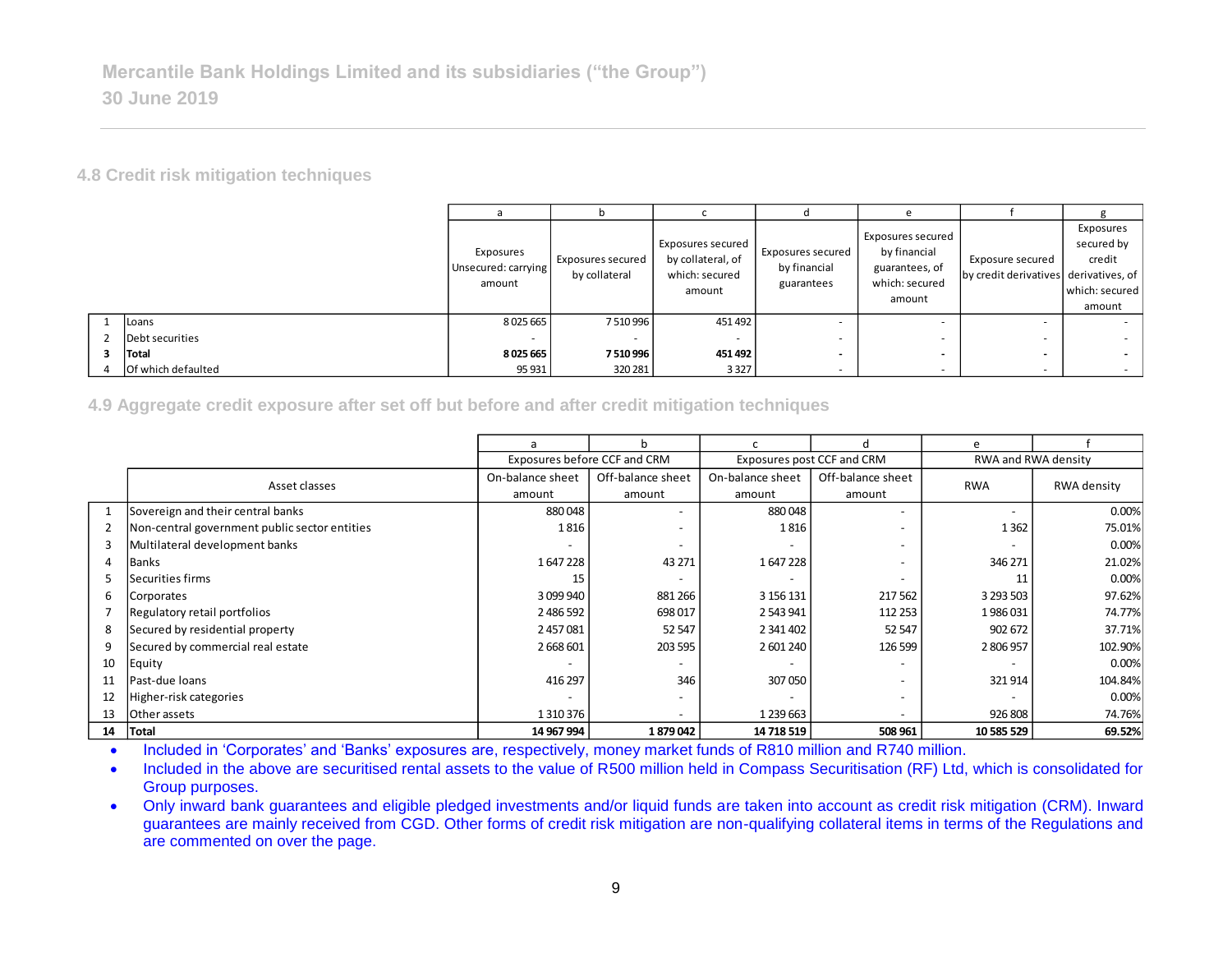The Group uses on- and off-balance sheet netting to restrict its exposure to credit losses. When a client maintains both debit and credit balances with the Group and the Group enters into a netting agreement in respect of the relevant loans and deposits with the said counterparty, the Group may regard the exposure as a collateralised exposure in accordance with Regulation 23 of the Regulations. As at 30 June 2019, the Group did not recognise any netting arrangements to reduce its credit risk exposures for capital adequacy requirements.

**Policies and processes for collateral valuation and management**

Dependent upon the risk profile of the client and their track record/payment history, and the risk inherent in the product offering, varying types and levels of security are taken to reduce credit-related risks. These include, inter alia, pledges of investments, mortgage and notarial bonds, guarantees and cession of debtors. Various levels of security value are attached to the different categories of security taken. The value of the security is reviewed regularly and the Group does not have any material concentration risk in respect of collateral used to reduce credit risk. Clean or unsecured lending will only be considered for financially-strong borrowers. Please refer to note 6.11 on page 70 of the Mercantile Bank Holdings Limited Integrated Annual Financial Statements for the year ended 31 December 2018.

#### **4.10 Exposures by asset class and risk weights**

|    | R'000                                                | a                        | b   |                          | d                        | e              |                          | g                        | h                        |                          |                                                                |
|----|------------------------------------------------------|--------------------------|-----|--------------------------|--------------------------|----------------|--------------------------|--------------------------|--------------------------|--------------------------|----------------------------------------------------------------|
|    | Asset classes by Risk weights                        | $0\%$                    | 10% | 20%                      | 35%                      | 50%            | 75%                      | 100%                     | 150%                     | Others                   | Total credit<br>exposures<br>amount (post CCF<br>and post-CRM) |
|    | Sovereign and their central banks                    | 880048                   |     |                          | ٠                        |                |                          |                          | ۰                        | $\overline{\phantom{a}}$ | 880048                                                         |
| 2  | Non-central government public sector entities (PSEs) |                          |     |                          |                          |                | 1816                     |                          | $\overline{\phantom{a}}$ | $\overline{\phantom{a}}$ | 1816                                                           |
| 3  | Multilateral development banks (MDBs)                |                          |     |                          | $\blacksquare$           |                |                          |                          | $\overline{\phantom{a}}$ | $\blacksquare$           |                                                                |
|    | Banks                                                |                          |     | 1599632                  |                          | 43037          |                          | 4026                     | 533                      | $\blacksquare$           | 1647228                                                        |
| 5  | Securities firms                                     |                          | ٠   |                          | $\overline{\phantom{a}}$ |                | $\overline{\phantom{a}}$ |                          | $\blacksquare$           | $\blacksquare$           |                                                                |
| 6  | Corporates                                           |                          |     |                          | $\overline{\phantom{a}}$ | $\sim$         | $\overline{\phantom{a}}$ | 3 3 7 3 6 9 3            | $\blacksquare$           | $\blacksquare$           | 3 373 693                                                      |
|    | Regulatory retail portfolios                         | $\overline{\phantom{a}}$ |     |                          | ٠                        | $\blacksquare$ | 2 3 5 6 5 9 2            | 299 602                  | $\blacksquare$           | $\blacksquare$           | 2656194                                                        |
| 8  | Secured by residential property                      | 49390                    | ۰.  | $\overline{\phantom{a}}$ | 2 344 559                | $\sim$         | $\overline{\phantom{a}}$ | ٠                        | $\overline{\phantom{a}}$ | $\blacksquare$           | 2 393 949                                                      |
| 9  | Secured by commercial real estate                    | $\blacksquare$           | ٠   |                          | ٠                        | $\blacksquare$ | $\sim$                   | 2727839                  | $\overline{\phantom{a}}$ | $\blacksquare$           | 2727839                                                        |
| 10 | Equity                                               |                          |     |                          | $\blacksquare$           | $\blacksquare$ | $\overline{\phantom{a}}$ | $\overline{\phantom{a}}$ | $\overline{\phantom{a}}$ | $\blacksquare$           | $\overline{\phantom{a}}$                                       |
|    | 11   Past-due loans                                  |                          |     |                          | ٠                        | 48381          | $\overline{\phantom{a}}$ | 180561                   | 78 108                   | $\overline{\phantom{a}}$ | 307 050                                                        |
|    | 12 Higher-risk categories                            |                          |     |                          | $\overline{\phantom{a}}$ | $\blacksquare$ | $\overline{\phantom{a}}$ |                          | $\overline{\phantom{a}}$ | $\blacksquare$           |                                                                |
| 13 | Other assets                                         | 520688                   |     |                          |                          |                | $\overline{\phantom{a}}$ | 718975                   | $\blacksquare$           | $\sim$                   | 1239663                                                        |
| 14 | Total                                                | 1450126                  |     | 1599632                  | 2 3 4 5 5 9              | 91418          | 2 3 5 8 4 0 9            | 7 304 696                | 78 641                   | $\blacksquare$           | 15 227 480                                                     |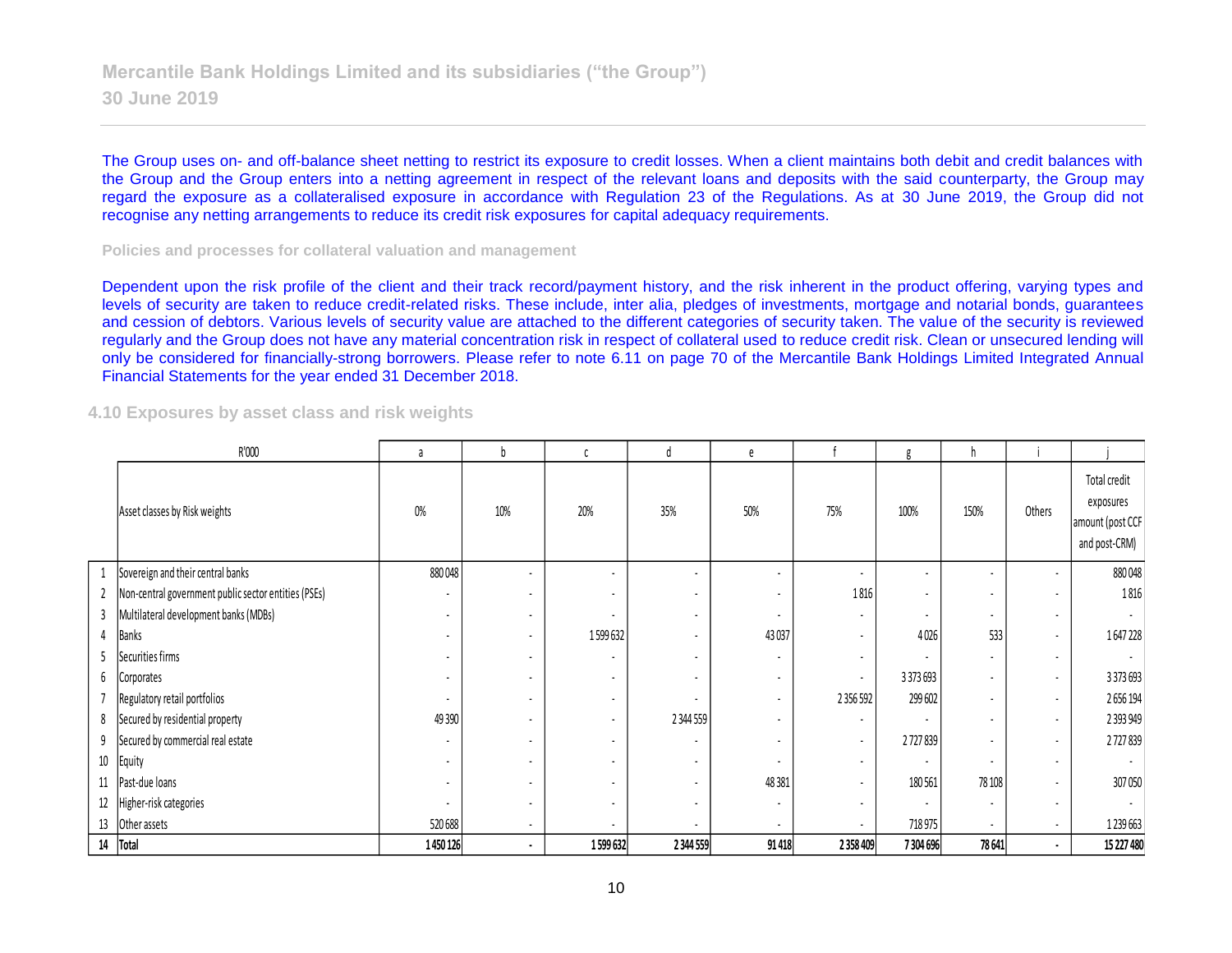# **4.11 Credit portfolio maturity analysis**

|                                                          | <b>Cash and</b><br>cash<br>equivalents<br>and current<br>accounts(1)<br><b>R'000</b> | <b>Credit</b><br>cards<br><b>R'000</b> | <b>Mortgage</b><br><b>loans</b><br><b>R'000</b> | <b>Instalment</b><br>sales and<br><b>leases</b><br><b>R'000</b> | <b>Other</b><br>advances<br>$\left( 2\right)$<br><b>R'000</b> | <b>Negotiable</b><br><b>securities</b><br><b>R'000</b> | <b>Total</b><br><b>Advances</b><br><b>R'000</b> |
|----------------------------------------------------------|--------------------------------------------------------------------------------------|----------------------------------------|-------------------------------------------------|-----------------------------------------------------------------|---------------------------------------------------------------|--------------------------------------------------------|-------------------------------------------------|
| <b>Maturing up</b><br>to one month                       | 1 943 345                                                                            | 48 160                                 | 2810                                            | 4 2 6 3                                                         | 3 0 59 4 4 9                                                  | 119 536                                                | 5 177 563                                       |
| <b>Maturing</b><br>between one<br>and three<br>months    |                                                                                      | 90                                     | 9818                                            | 5 0 98                                                          | 1510                                                          | 114 660                                                | 131 176                                         |
| <b>Maturing</b><br>between<br>three and six<br>months    |                                                                                      | 136                                    | 102 665                                         | 12 632                                                          | 13 3 84                                                       | 366 279                                                | 495 096                                         |
| <b>Maturing</b><br>between six<br>months and<br>one year |                                                                                      | 181                                    | 19 640                                          | 56 929                                                          | 57 349                                                        | 279 573                                                | 413 672                                         |
| <b>Maturing after</b><br>one year                        |                                                                                      | ٠                                      | 5 077 947                                       | 1860953                                                         | 1 237 592                                                     |                                                        | 8 176 492                                       |
|                                                          | 1 943 345                                                                            | 48 567                                 | 5 212 880                                       | 1 939 875                                                       | 4 369 284                                                     | 880 048                                                | 14 393 999                                      |

(1) "Cash and cash equivalents" include money market funds, and Rand- and foreign currency-denominated bank balances.

(2) "Other advances" includes medium-term and structured loans.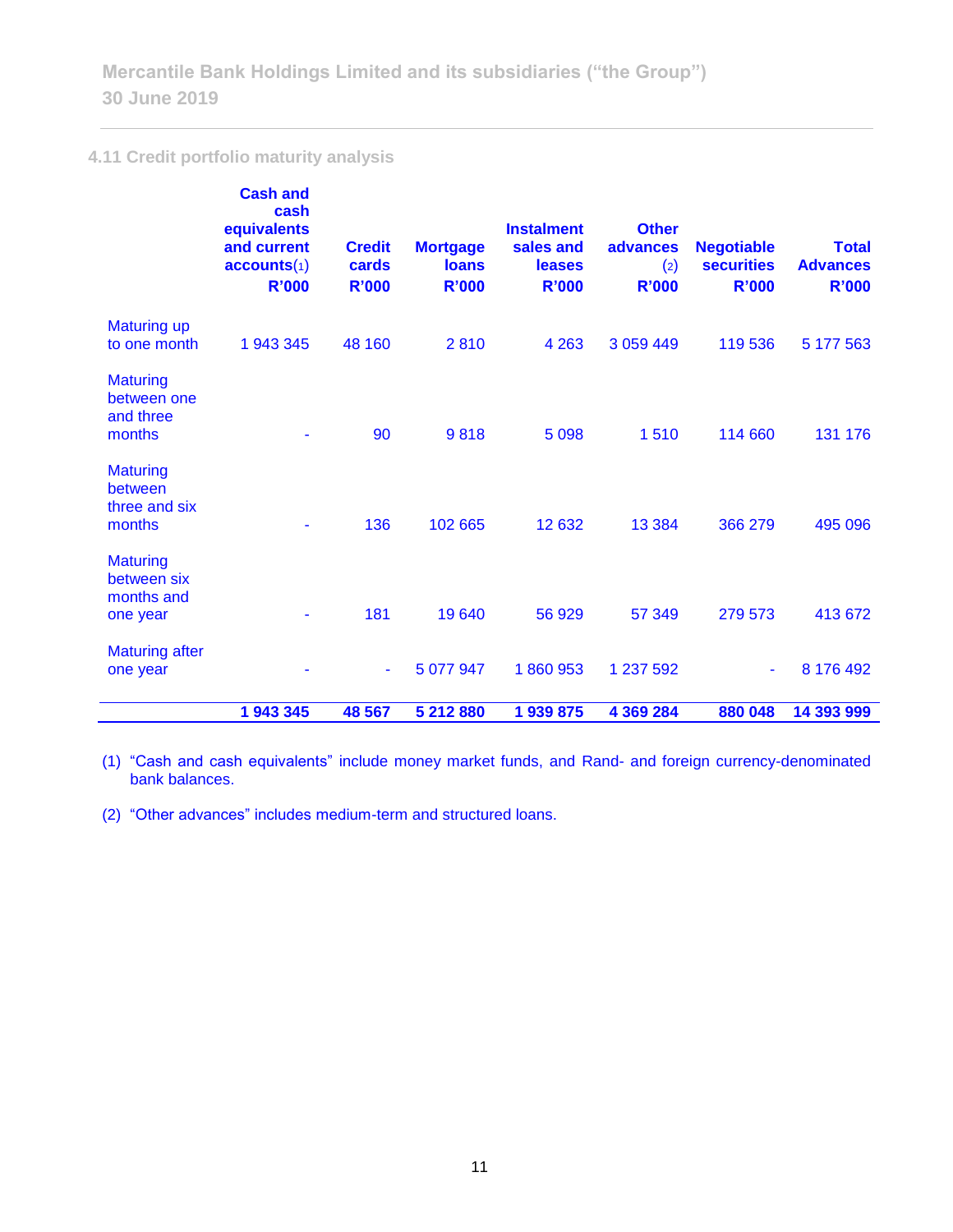# **4.12 Daily average gross credit exposure**

<u> Andreas Andreas (</u>

|                                                                   | <b>Average gross</b><br><b>credit</b><br>exposure |
|-------------------------------------------------------------------|---------------------------------------------------|
|                                                                   | <b>R'000</b>                                      |
| Summary of on-balance sheet and off-balance sheet credit exposure |                                                   |
| <b>Asset class</b>                                                |                                                   |
| <b>Liquid assets</b>                                              | 3 885 158                                         |
| Cash and cash equivalents - Rand denominated                      | 2 104 844                                         |
| Cash and cash equivalents - Foreign currency denominated          | 908 890                                           |
| <b>Negotiable securities</b>                                      | 871 424                                           |
| <b>Gross loans and other advances</b>                             | 10 510 931                                        |
| <b>Current accounts</b>                                           | 2 273 107                                         |
| <b>Credit cards</b>                                               | 44 367                                            |
| Mortgage loans                                                    | 5 153 869                                         |
| Instalment sales and leases                                       | 1845326                                           |
| Other advances                                                    | 1 194 262                                         |
| <b>Gross other assets</b>                                         | 30 389                                            |
| Investments                                                       | 7453                                              |
| <b>Derivative financial assets</b>                                | 22 936                                            |
| <b>On-balance sheet exposure</b>                                  | 14 426 478                                        |
|                                                                   |                                                   |
| <b>Guarantees</b>                                                 | 778 846                                           |
| Letters of credit                                                 | 6 2 9 3                                           |
| <b>Committed undrawn facilities</b>                               | 284 479                                           |
| <b>Revocable overdraft facilities</b>                             | 959 627                                           |
| <b>Operating lease commitment</b>                                 | 5 0 9 5                                           |
| <b>Off-balance sheet exposure</b>                                 | 2 034 340                                         |
| <b>Total gross credit exposure</b>                                | 16 460 818                                        |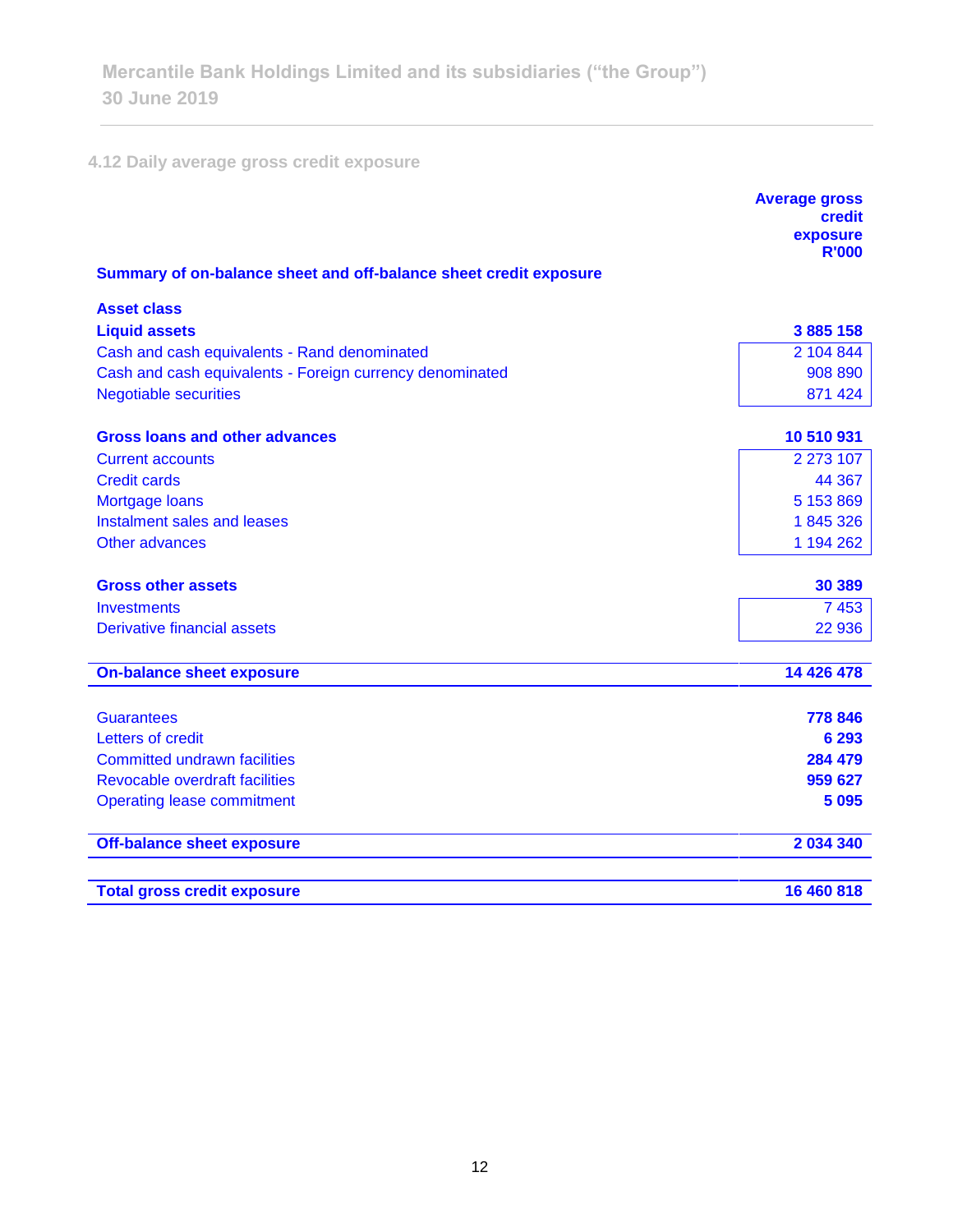# **5. Counterparty credit risk (CCR)**

Derivative exposures are only entered into with clients of sound financial standing. These derivative risks are taken on a back-to-back basis with the five major banks in South Africa. No concentration risk exists and no additional capital has been allocated. The Group's accounting policy and other related qualitative information can be found on page 45 and pages 90 to 92 respectively of the Mercantile Bank Holdings Limited Integrated Annual Financial Statements for the year ended 31 December 2018.

**5.1 Analysis of counterparty credit risk (CCR) exposure by approach**

|                |                                                                | a                   | b                               |             | d                                                   | e                        |            |
|----------------|----------------------------------------------------------------|---------------------|---------------------------------|-------------|-----------------------------------------------------|--------------------------|------------|
|                |                                                                | Replacement<br>Cost | Potential<br>future<br>exposure | <b>EEPE</b> | Alpha used<br>for<br>computing<br>regulatory<br>EAD | EAD ppost-<br><b>CRM</b> | <b>RWA</b> |
|                | 1 $\vert$ SA-CCR (for derivatives) <sup>(1)</sup>              | 16 2 19             | 9490                            |             |                                                     | 23 7 66                  | 30 0 71    |
| 2 <sub>1</sub> | Internal Model Method (for derivatives and SFTs)               |                     |                                 |             | $\overline{\phantom{0}}$                            | $\overline{\phantom{a}}$ |            |
| 3              | Simple Approach for credit risk mitigation (for SFTs)          |                     |                                 |             |                                                     | $\overline{\phantom{0}}$ |            |
|                | 4 Comprehensive Approach for credit risk mitigation (for SFTs) |                     |                                 |             |                                                     | $\overline{\phantom{0}}$ |            |
| 5.             | VaR for SFTs                                                   |                     |                                 |             |                                                     | $\overline{\phantom{0}}$ |            |
| 6.             | <b>Total</b>                                                   |                     |                                 |             |                                                     |                          | 30 071     |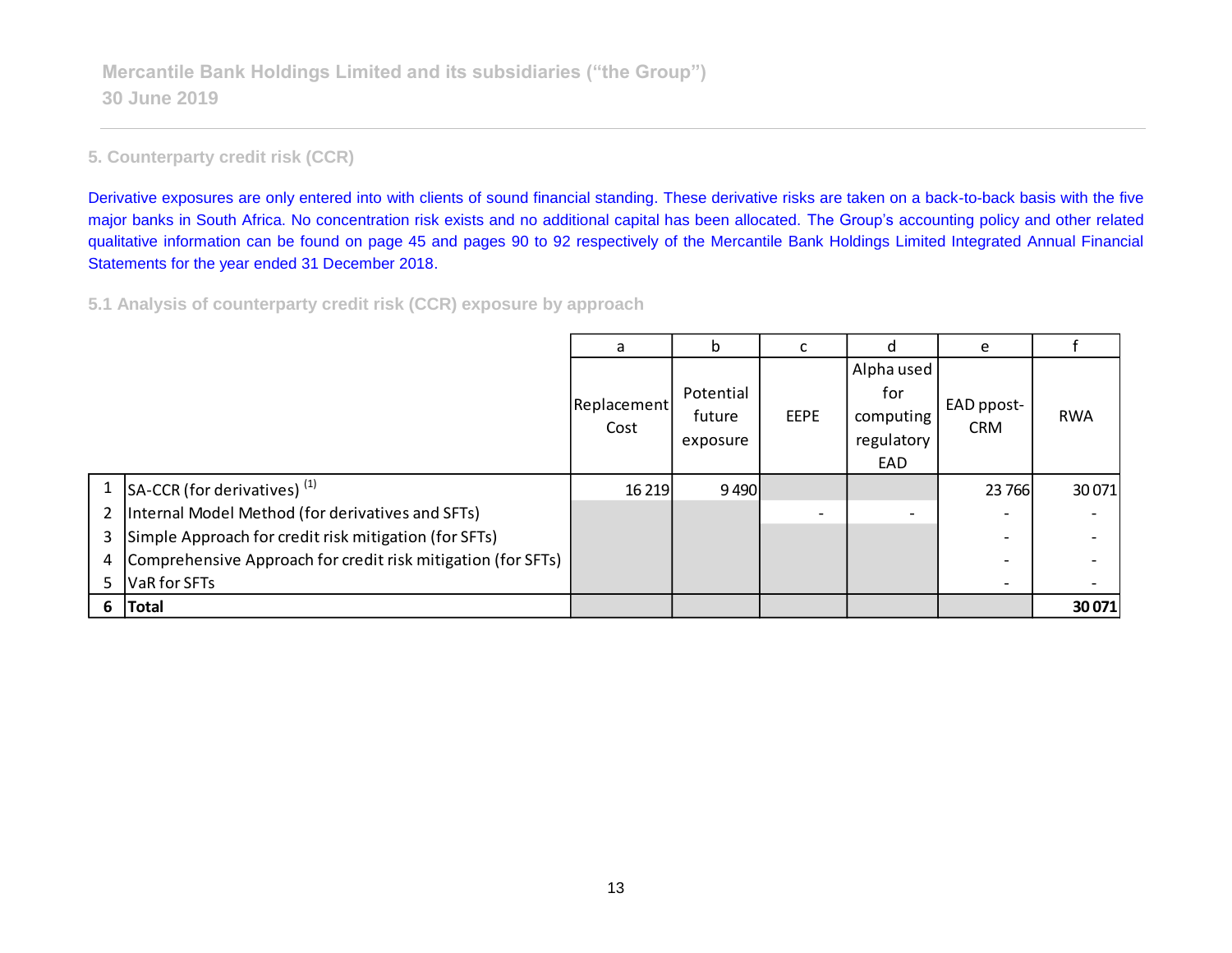## **5.2 Credit valuation adjustment (CVA) charge**

Credit valuation adjustment is the difference between the risk-free portfolio value and the true portfolio value that considers the possibility of counterparty default. CVA is the market value of counterparty credit risk. The RWA of the CVA is added to the risk weighted amount for counterparty credit exposure.

|   |                                                               | a                   | b          |
|---|---------------------------------------------------------------|---------------------|------------|
|   |                                                               | <b>EAD post-CRM</b> | <b>RWA</b> |
|   | Total portfolios subject to the Advanced CVA capital charge   | -                   |            |
|   | $(i)$ VaR component (including the 3 x multiplier)            | -                   |            |
|   | (ii) Stressed VaR component (including the 3 x multiplier)    | -                   |            |
|   | All portfolios subject to the Standardised CVA capital charge | 23 766              | 6 3 0 5    |
| 4 | Total subject to the CVA capital charge                       | 23766               | 6305       |

# **5.3 CCR exposures by regulatory portfolios and risk weights**

|   |                                                          | a                        | b      | L    | O                        | e                        |     |         | h.                       |                          |                          |
|---|----------------------------------------------------------|--------------------------|--------|------|--------------------------|--------------------------|-----|---------|--------------------------|--------------------------|--------------------------|
|   | Regulatory portfolios by Risk weights                    | 0%                       | 10%    | 20%  | 35%                      | 50%                      | 75% | 100%    | 150%                     | Others                   | Total credit<br>exposure |
|   | Sovereigns                                               | $\overline{\phantom{0}}$ | $\sim$ | ۰    |                          |                          | -   |         | $\overline{\phantom{a}}$ | $\sim$                   |                          |
|   | 2   Non-central government public sector entities (PSEs) | -                        |        | ۰    | -                        |                          |     | $\sim$  | -                        |                          |                          |
|   | Multilateral development banks (MDBs)                    | $\overline{\phantom{0}}$ |        | ۰    | -                        |                          | -   | $\sim$  | $\overline{\phantom{a}}$ | $\overline{\phantom{0}}$ |                          |
| 4 | Banks                                                    | <b>.</b>                 |        | 2428 | -                        |                          |     | 23 28 1 | -                        | -                        | 25 709                   |
|   | Securities firms                                         | $\overline{\phantom{a}}$ | -      | -    | -                        |                          |     |         | -                        |                          |                          |
|   | 6 Corporates                                             |                          |        | ۰    | -                        |                          |     |         |                          |                          |                          |
|   | Regulatory retail portfolios                             | $\overline{\phantom{a}}$ |        | ۰    | -                        |                          |     | $\sim$  | -                        | -                        |                          |
|   | 13 Other assets                                          |                          |        | -    |                          |                          | -   | $\sim$  | -                        | $\sim$                   |                          |
|   | 14 Total                                                 | $\overline{\phantom{0}}$ | ۰      | 2428 | $\overline{\phantom{0}}$ | $\overline{\phantom{0}}$ |     | 23 281  | $\overline{\phantom{0}}$ | $\overline{\phantom{0}}$ | 25 709                   |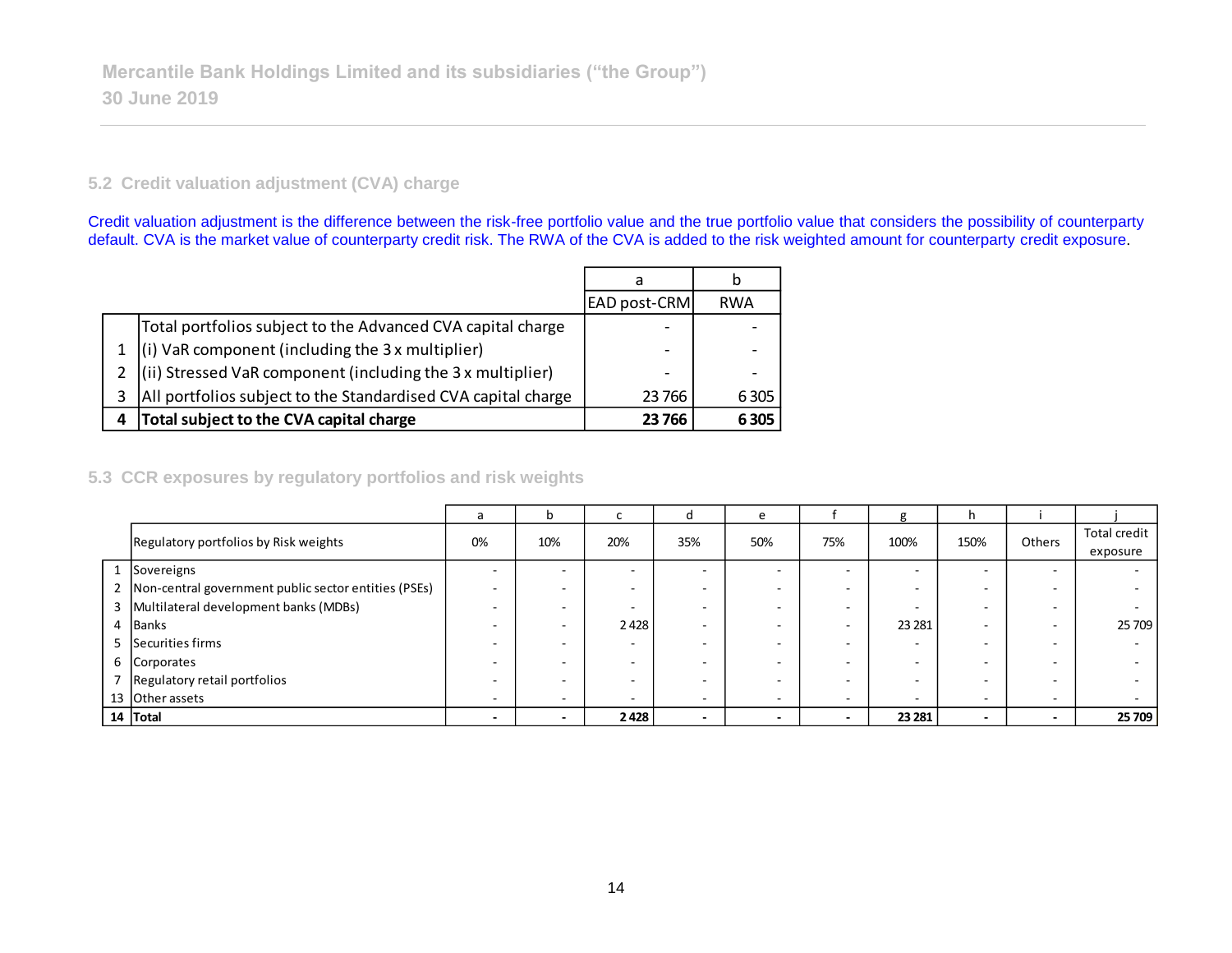## **6. Securitisation risk**

The Group has exposure to securitised rental assets to the value of R500 million held in Compass Securitisation (RF) Ltd, which is consolidated for Group purposes and is reported as part of Loans and Advances in the integrated annual report. The Group has adopted the standardised approach to calculate regulatory capital for the securitisation vehicle. The Group's securitisation is categorised as a traditional securitisation structure, i.e. assets are sold to Compass Securitisation (RF) Ltd in tranches. The initial securitisation, in the amount of R240 million, consist of notes of R1 million each that are unsubordinated, secured, compulsorily-redeemable, and asset-backed. These notes are linked to JIBAR with interest repayable quarterly and mature on 6 June 2020. In December 2018, an additional R110 million in notes was issued. These notes are also linked to JIBAR with interest repayable quarterly and maturing on 6 December 2021.

#### **6.1 Securitisation exposure at Mercantile Bank Holdings level**

|                |                        | a           | <sub>b</sub>            | c                        | e                        |                          | g                            |                          |                          | k         |  |
|----------------|------------------------|-------------|-------------------------|--------------------------|--------------------------|--------------------------|------------------------------|--------------------------|--------------------------|-----------|--|
|                |                        |             | Bank acts as originator |                          |                          | Bank acts as sponsor     |                              | Bank acts as investor    |                          |           |  |
|                | R'000                  | Traditional | Synthetic               | Sub-total                | Traditional              | Synthetic                | Sub-total                    | Traditional              | Synthetic                | Sub-total |  |
| $\mathbf{1}$   | Retail (total)         |             |                         |                          |                          |                          |                              |                          |                          |           |  |
|                | -of which              | 500 354     |                         | 500 354                  | $\overline{\phantom{0}}$ | $\overline{\phantom{0}}$ | $\overline{\phantom{0}}$     |                          |                          |           |  |
| $\overline{2}$ | residential mortgage   |             |                         |                          | $\overline{\phantom{0}}$ |                          | $\overline{\phantom{a}}$     |                          |                          |           |  |
| 3              | credit card            |             |                         |                          | $\overline{\phantom{0}}$ |                          | $\qquad \qquad \blacksquare$ | $\overline{\phantom{0}}$ |                          |           |  |
| 4              | other retail exposures | 500 354     |                         | 500 354                  | -                        |                          | $\qquad \qquad \blacksquare$ |                          |                          |           |  |
| 5.             | re-securitisation      | ٠           |                         | ٠                        | $\overline{\phantom{a}}$ | -                        | $\overline{\phantom{a}}$     | $\overline{\phantom{a}}$ | $\overline{\phantom{a}}$ |           |  |
| 6              | Wholesale (total)      |             |                         |                          |                          |                          |                              |                          |                          |           |  |
|                | - of which             |             |                         |                          | $\overline{\phantom{0}}$ |                          | $\qquad \qquad \blacksquare$ |                          |                          |           |  |
| 7              | loans to corporate     |             |                         | $\overline{\phantom{0}}$ | $\overline{\phantom{a}}$ |                          | $\overline{\phantom{a}}$     | $\overline{\phantom{0}}$ |                          |           |  |
| 8              | commercial mortgage    |             |                         | $\overline{\phantom{0}}$ | -                        |                          | $\overline{\phantom{a}}$     |                          |                          |           |  |
| 9              | lease and receivables  |             |                         |                          |                          |                          | $\qquad \qquad \blacksquare$ |                          |                          |           |  |
| 10             | other wholesale        |             |                         |                          | $\overline{\phantom{0}}$ |                          | $\qquad \qquad \blacksquare$ |                          |                          |           |  |
|                | 11   re-securitisation |             |                         | $\overline{\phantom{0}}$ | $\qquad \qquad -$        |                          | $\qquad \qquad \blacksquare$ |                          |                          |           |  |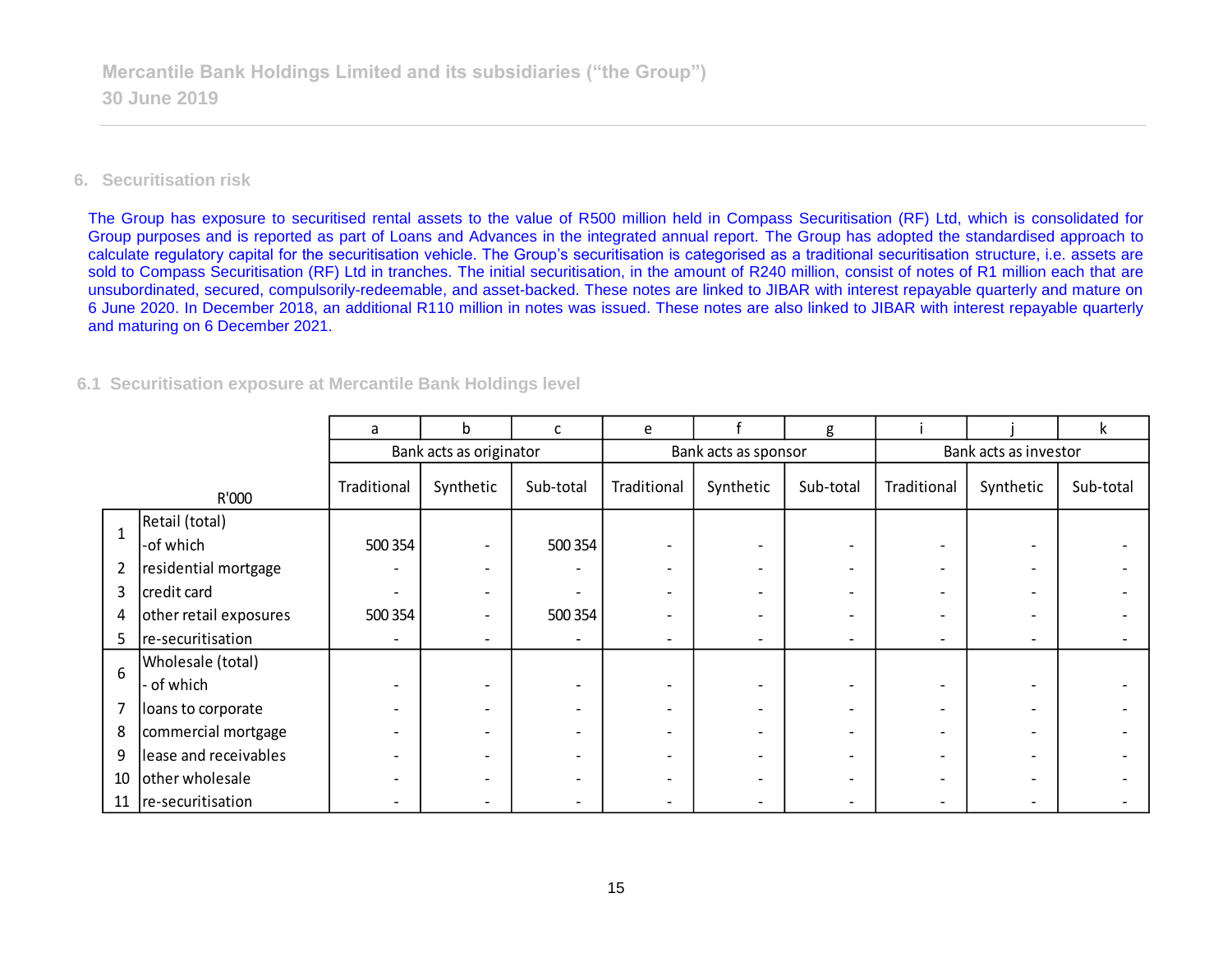# **6.2 Securitisation exposure and associated regulatory capital requirements**

|                |                            | a                        | h                        |                               | d                              | e                        |                                       | g                                           |                          |                          |                                              |                              |                          | m                        | n                                    | 0                        | n                        | α     |  |
|----------------|----------------------------|--------------------------|--------------------------|-------------------------------|--------------------------------|--------------------------|---------------------------------------|---------------------------------------------|--------------------------|--------------------------|----------------------------------------------|------------------------------|--------------------------|--------------------------|--------------------------------------|--------------------------|--------------------------|-------|--|
|                |                            |                          |                          | Exposure values (by RW bands) |                                |                          |                                       | Exposure values (by regulatory<br>approach) |                          |                          |                                              | RWA (by regulatory approach) |                          |                          |                                      | Capital charge after cap |                          |       |  |
|                | R'000                      | <20% RW                  | <20% to<br>50% RW        | <50% to<br>100% RW            | >100% to<br>1250%<br><b>RW</b> | 1250%<br><b>RW</b>       | <b>IRB RBA</b><br>(include)<br>NG1AA) |                                             | IRB SFA SA/SSFA          | 1250%                    | <b>IRB RBA</b><br>(include IRB SFA<br>NG1AA) |                              | SA/SSFA                  | 1250%                    | <b>IRB RBA</b><br>(include<br>NG1AA) |                          | IRB SFA SA/SSFA          | 1250% |  |
| $\mathbf{1}$   | Total exposures            | $\overline{\phantom{a}}$ | $\overline{\phantom{a}}$ | 385 001                       | $\sim$                         |                          | $\overline{a}$                        |                                             |                          |                          | $\overline{\phantom{0}}$                     |                              | 385 001                  | $\overline{\phantom{a}}$ | $\overline{a}$                       | $\overline{\phantom{a}}$ |                          |       |  |
| $\overline{2}$ | Traditional securitisation | $\overline{\phantom{a}}$ | $\overline{\phantom{a}}$ | 385 001                       | $\sim$                         | $\overline{\phantom{a}}$ | $\overline{\phantom{a}}$              | $\overline{\phantom{a}}$                    | $\overline{\phantom{a}}$ | $\overline{\phantom{a}}$ |                                              | $\overline{\phantom{a}}$     | 385 001                  | $\overline{\phantom{a}}$ | $\overline{a}$                       | $\overline{\phantom{a}}$ |                          |       |  |
| 3              | Of which securitisation    | $\overline{\phantom{a}}$ | $\overline{\phantom{a}}$ | 385 001                       | $\sim$                         | $\overline{\phantom{a}}$ | $\overline{\phantom{a}}$              |                                             |                          |                          |                                              |                              | 385 001                  | $\overline{\phantom{a}}$ |                                      | ٠                        |                          |       |  |
| 4              | Of which retail underlying | $\sim$                   | $\overline{\phantom{a}}$ | 385 001                       | $\sim$                         | $\overline{a}$           | $\overline{\phantom{a}}$              | $\overline{a}$                              |                          |                          |                                              |                              | 385 001                  | $\overline{\phantom{a}}$ |                                      | ٠                        |                          |       |  |
| 5              | Of which wholesale         | $\overline{\phantom{a}}$ | $\sim$                   |                               |                                |                          | $\overline{\phantom{a}}$              |                                             |                          |                          |                                              |                              | $\sim$                   | $\overline{\phantom{a}}$ |                                      | ٠                        |                          |       |  |
| 6              | Of which re-securitisation | $\overline{\phantom{a}}$ | $\overline{\phantom{a}}$ |                               |                                |                          | $\overline{\phantom{a}}$              |                                             |                          |                          |                                              |                              | $\sim$                   | $\overline{\phantom{a}}$ | $\overline{a}$                       | $\overline{\phantom{a}}$ |                          |       |  |
| 7              | Of which senior            | $\sim$                   |                          | $\overline{\phantom{a}}$      |                                |                          | $\overline{\phantom{a}}$              | $\overline{a}$                              | $\overline{\phantom{a}}$ |                          | $\overline{\phantom{0}}$                     |                              | $\overline{a}$           | $\overline{a}$           |                                      | $\overline{\phantom{a}}$ |                          |       |  |
| 8              | Of which non senior        | $\sim$                   | $\sim$                   | $\sim$                        | $\overline{\phantom{a}}$       | $\overline{\phantom{0}}$ | $\overline{\phantom{a}}$              | $\overline{a}$                              | $\overline{\phantom{a}}$ | $\overline{\phantom{a}}$ | $\overline{a}$                               |                              | $\sim$                   | $\overline{\phantom{a}}$ | $\overline{a}$                       | ٠                        | $\overline{\phantom{a}}$ |       |  |
| 9              | Synthetic securitisation   | $\overline{\phantom{a}}$ | $\overline{\phantom{a}}$ | $\sim$                        | $\overline{\phantom{a}}$       | $\overline{\phantom{a}}$ | $\overline{\phantom{a}}$              | $\overline{\phantom{a}}$                    | $\overline{\phantom{a}}$ | $\overline{\phantom{a}}$ | ٠                                            | $\overline{\phantom{0}}$     | $\overline{\phantom{a}}$ | $\overline{\phantom{a}}$ | $\overline{a}$                       | $\overline{\phantom{a}}$ | $\overline{\phantom{a}}$ |       |  |
| 10             | Of which securitisation    | $\overline{\phantom{a}}$ | $\overline{\phantom{a}}$ | $\overline{\phantom{a}}$      |                                |                          | $\overline{\phantom{a}}$              | $\overline{\phantom{0}}$                    |                          |                          |                                              |                              | $\sim$                   | $\overline{\phantom{a}}$ | $\overline{a}$                       | $\overline{\phantom{a}}$ |                          |       |  |
| 11             | Of which retail underlying | $\overline{\phantom{a}}$ | $\overline{\phantom{a}}$ | $\overline{\phantom{a}}$      | $\overline{\phantom{a}}$       | $\overline{\phantom{0}}$ | $\sim$                                | $\overline{a}$                              | $\overline{\phantom{a}}$ | $\overline{\phantom{a}}$ | $\overline{\phantom{a}}$                     |                              | $\sim$                   | $\overline{\phantom{a}}$ | $\overline{a}$                       | $\overline{\phantom{a}}$ |                          |       |  |
| 12             | Of which wholesale         | $\overline{\phantom{a}}$ | $\overline{\phantom{a}}$ |                               |                                | $\overline{\phantom{a}}$ | $\overline{\phantom{a}}$              | $\overline{a}$                              |                          |                          | $\overline{\phantom{0}}$                     |                              | $\overline{a}$           | $\overline{a}$           | $\overline{a}$                       | $\overline{\phantom{a}}$ |                          |       |  |
| 13             | Of which re-securitisation | $\sim$                   |                          |                               |                                |                          |                                       |                                             |                          |                          |                                              |                              |                          |                          |                                      |                          |                          |       |  |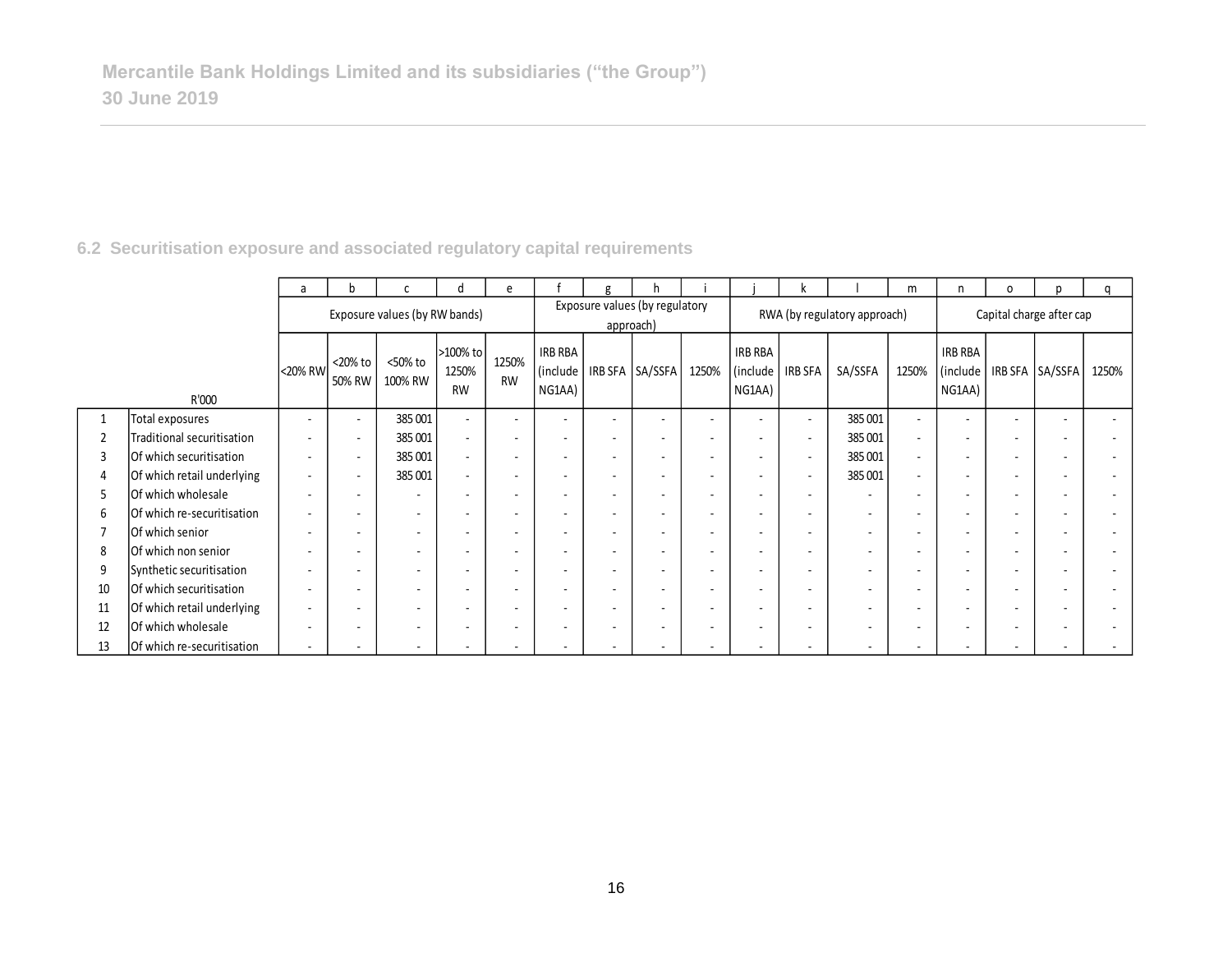**7. Operational risk**

The Group currently holds the base minimum required capital and reserve funding of R210 million related to operational risk in terms of the standardised approach. (Based on a capital requirement of 11.50%).

**8. Market risk**

The portfolios that are subject to market risk are foreign exchange and interest rate contracts for which the Group currently holds R1.7 million in market risk capital in terms of the standardised approach. (Based on a capital requirement of 11.50%).

|                |                                             | a          |
|----------------|---------------------------------------------|------------|
|                | R'000                                       | <b>RWA</b> |
|                | Outright products                           | 14 9 50    |
| 1              | - Interest rate risk (general and specific) |            |
| $\overline{2}$ | - Equity risk (general and specific)        |            |
| 3              | - Foreign exchange risk                     | 14 9 50    |
| 4              | - Commodity risk                            |            |
|                | Options                                     |            |
| 5              | - Simplified approach                       |            |
| 6              | Delta-plus method                           |            |
| 7              | - Scenario approach                         |            |
| 8              | Securitisation                              |            |
| 9              | Total                                       | 14 950     |

## **9. Equity positions**

Investments consist of unlisted equity investments and these have been designated as available-for-sale.

|                                       | <b>Type</b>   | <b>Carrying</b><br>amount<br><b>R'000</b> | <b>Fair value</b><br><b>R'000</b> | <b>Capital</b><br>requirement (@<br>$11.50\%$<br><b>R'000</b> |
|---------------------------------------|---------------|-------------------------------------------|-----------------------------------|---------------------------------------------------------------|
| <b>Investments</b><br><b>Unlisted</b> | <b>Shares</b> | 8078                                      | 8078                              | 929                                                           |
|                                       |               | 8 0 7 8                                   | 8078                              | 929                                                           |

**Realised and unrealised gains on equity investments**

| Realised gains and losses in profit and loss for the period                    | <b>Total</b><br><b>R'000</b> |
|--------------------------------------------------------------------------------|------------------------------|
| Unrealised cumulative gains and losses recognised directly in equity<br>Listed | 317                          |
| <b>Unlisted</b>                                                                | 7 1 3 6<br>7453              |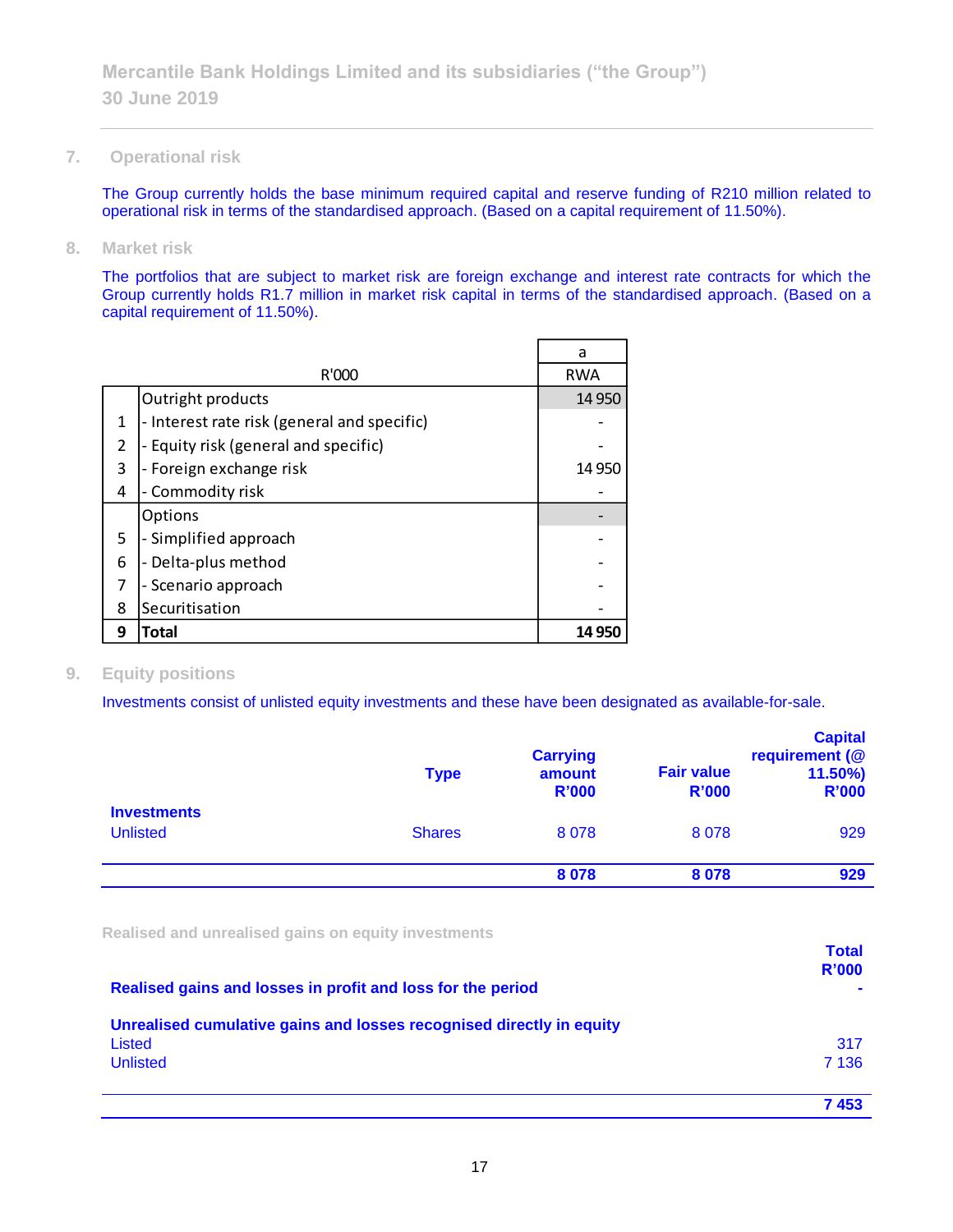#### **10. Liquidity risk**

The table below summarises assets and liabilities of the Group into relevant maturity groupings based on the remaining period to contractual maturity at reporting date: **Total**

|                                          | <b>Assets</b><br>R'000 | <b>Liabilities</b><br>R'000 | <u>l otali</u><br>mismatch<br>R'000 |
|------------------------------------------|------------------------|-----------------------------|-------------------------------------|
| Maturing up to one month                 | 6 0 64 3 33            | 8 5 8 5 7 4 8               | (2521415)                           |
| Maturing between one and three months    | 138 284                | 1 218 091                   | (1079807)                           |
| Maturing between three and six months    | 497 084                | 302 362                     | 194 722                             |
| Maturing between six months and one year | 413815                 | 628 706                     | (214891)                            |
| Maturing after one year                  | 8 182 253              | 2 099 605                   | 6 0 8 2 6 4 8                       |
| Non-contractual                          | 213 036                | 71 968                      | 141 068                             |
|                                          | 15 508 805             | 12 906 480                  | 2 602 325                           |

#### **11. Interest rate risk**

**Interest rate sensitivity analyses**

For regulatory purposes, the assessment and measurement of interest rate risk is based on the accumulated impact of interest rate sensitive instruments resulting from a parallel movement of plus or minus 200 basis points on the yield curve.

In addition, the impact on equity and profit and loss resulting from a change in interest rates is calculated monthly based on management's forecast of the most likely change in interest rates.

The table below reflects the Bank's annual net interest income sensitivity for a 200 basis point increase or decrease in interest rates, while all other variables remain constant. The impact is mainly attributable to the Bank's exposure to interest rates on its capital position and lending and deposits in the banking book.

| Net interest income sensitivity shock    | Impact on<br>economic<br>value of equity<br><b>Bank specific</b><br><b>R'000</b> | Impact on net<br>interest income<br>for twelve<br>months<br><b>Parallel</b><br><b>R'000</b> |
|------------------------------------------|----------------------------------------------------------------------------------|---------------------------------------------------------------------------------------------|
| Interest rate increase (200bps increase) | 79 639                                                                           | 50 359                                                                                      |
| Interest rate decrease (200bps decrease) | (94692)                                                                          | (75 596)                                                                                    |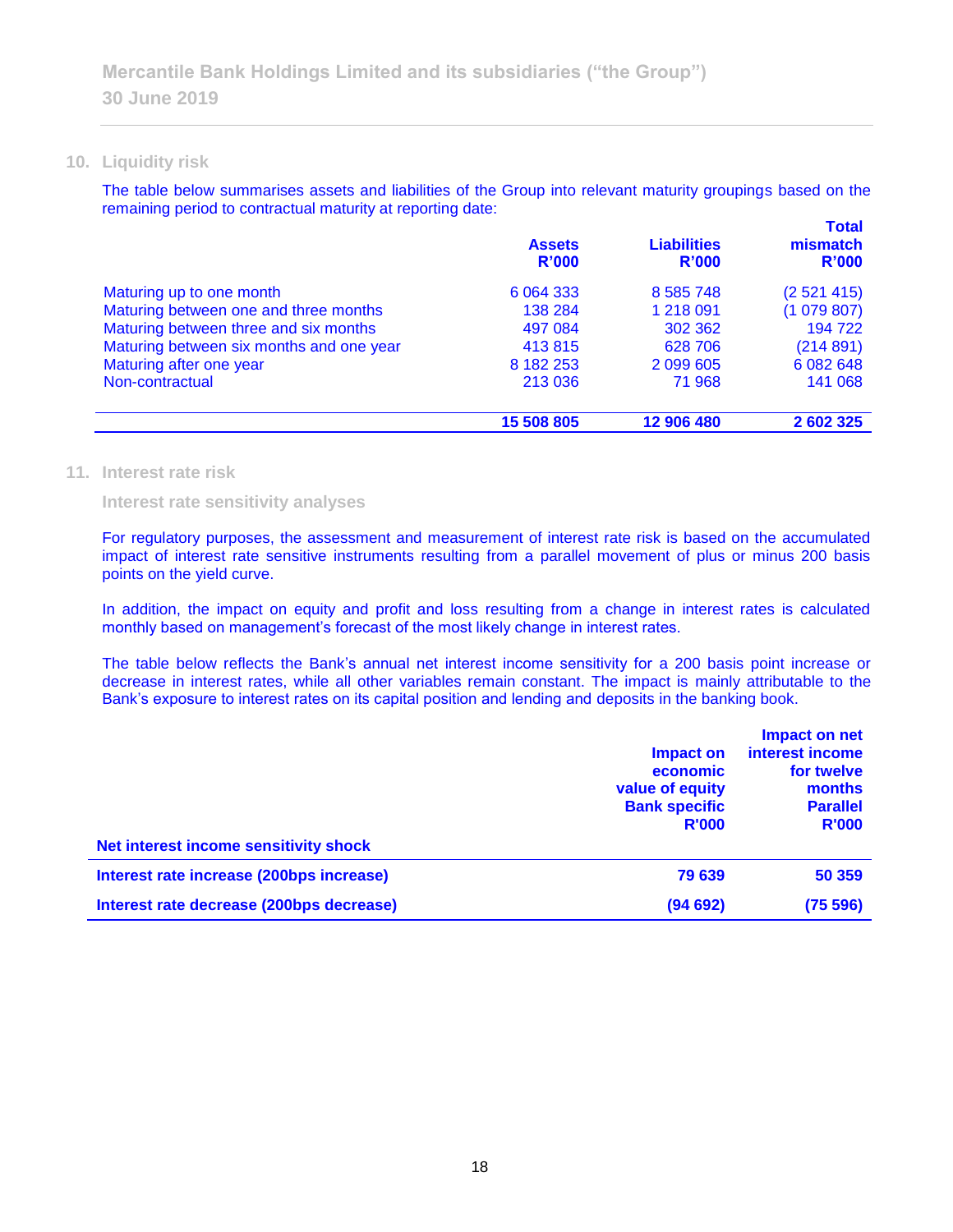## **12. Liquidity disclosures**

#### In terms of Regulation 43(1)(e)(iii)(F), the Liquidity Coverage Ratio ("LCR") positions of the Bank, as at 30 June 2019, are set out below.

|                | Liquidity coverage ratio (LCR) - common disclosure template                             | <b>Total</b>             | <b>Total</b>          |
|----------------|-----------------------------------------------------------------------------------------|--------------------------|-----------------------|
|                |                                                                                         | Unweighted               | <b>Weighted Value</b> |
| Line           | <b>R'000</b>                                                                            |                          | (Average)             |
| #              |                                                                                         | 30 Jun 2019              | 30 Jun 2019           |
|                |                                                                                         |                          |                       |
|                | <b>High-Quality Liquid Assets</b>                                                       |                          |                       |
| $\mathbf{1}$   | Total high-quality liquid assets (HQLA)                                                 |                          | 1 145 557             |
|                |                                                                                         |                          |                       |
|                | <b>Cash Outflows</b>                                                                    |                          |                       |
| $\overline{2}$ | Retail deposits and deposits from small business customers, of which:                   | 4 4 6 4 0 1 2            | 275 959               |
| 3              | Stable deposits                                                                         |                          |                       |
| 4              | Less-stable deposits                                                                    | 4 4 6 4 0 1 2            | 275 959               |
| 5              | Unsecured wholesale funding, of which:                                                  | 7 257 217                | 1572780               |
| 6              | Operational deposits (all counterparties) and deposits in networks of cooperative banks |                          |                       |
| 7              | Non-operational deposits (all counterparties)                                           | 7 257 217                | 1572780               |
| 8              | Unsecured debt                                                                          |                          |                       |
| 9              | Secured wholesale funding                                                               |                          |                       |
| 10             | Additional requirements, of which:                                                      |                          |                       |
| 11             | Outflows related to derivative exposures and other collateral requirements              |                          |                       |
| 12             | Outflows related to loss of funding on debt products                                    |                          |                       |
| 13             | Credit and liquidity facilities                                                         | 1 188 181                | 49 2 2 1              |
| 14             | Other contractual funding obligations                                                   |                          |                       |
| 15             | Other contingent funding obligations                                                    | 814 497                  | 40 609                |
| 16             | <b>Total Cash Outflows</b>                                                              | 13 723 907               | 1938569               |
|                |                                                                                         |                          |                       |
|                | <b>Cash Inflows</b>                                                                     |                          |                       |
| 17             | Secured lending (e.g. reverse repos)                                                    | $\overline{\phantom{a}}$ |                       |
| 18             | Inflows from fully performing exposures                                                 | 5489832                  | 4 2 2 1 8 9 1         |
| 19             | Other cash inflows                                                                      |                          |                       |
| 20             | <b>Total Cash Inflows</b>                                                               | 5 489 832                | 4 2 2 1 8 9 1         |
|                |                                                                                         |                          |                       |
|                |                                                                                         |                          | Total                 |
|                |                                                                                         |                          | <b>Adjusted Value</b> |
| 21             | <b>Total HQLA</b>                                                                       |                          | 1 145 557             |
| 22             | Total Net Cash Outflows <sup>(2)</sup>                                                  |                          | 546 653               |
| 23             | Liquidity Coverage Ratio (%) (3)                                                        |                          | 210%                  |

1. Average balances are based on month-end averages.

2. The Bank has a net cash inflow after applying the run-off factors; net cash inflows are, however, limited to 75% of total cash outflows for the purpose of this ratio.

3. There is no material difference between Bank and Group.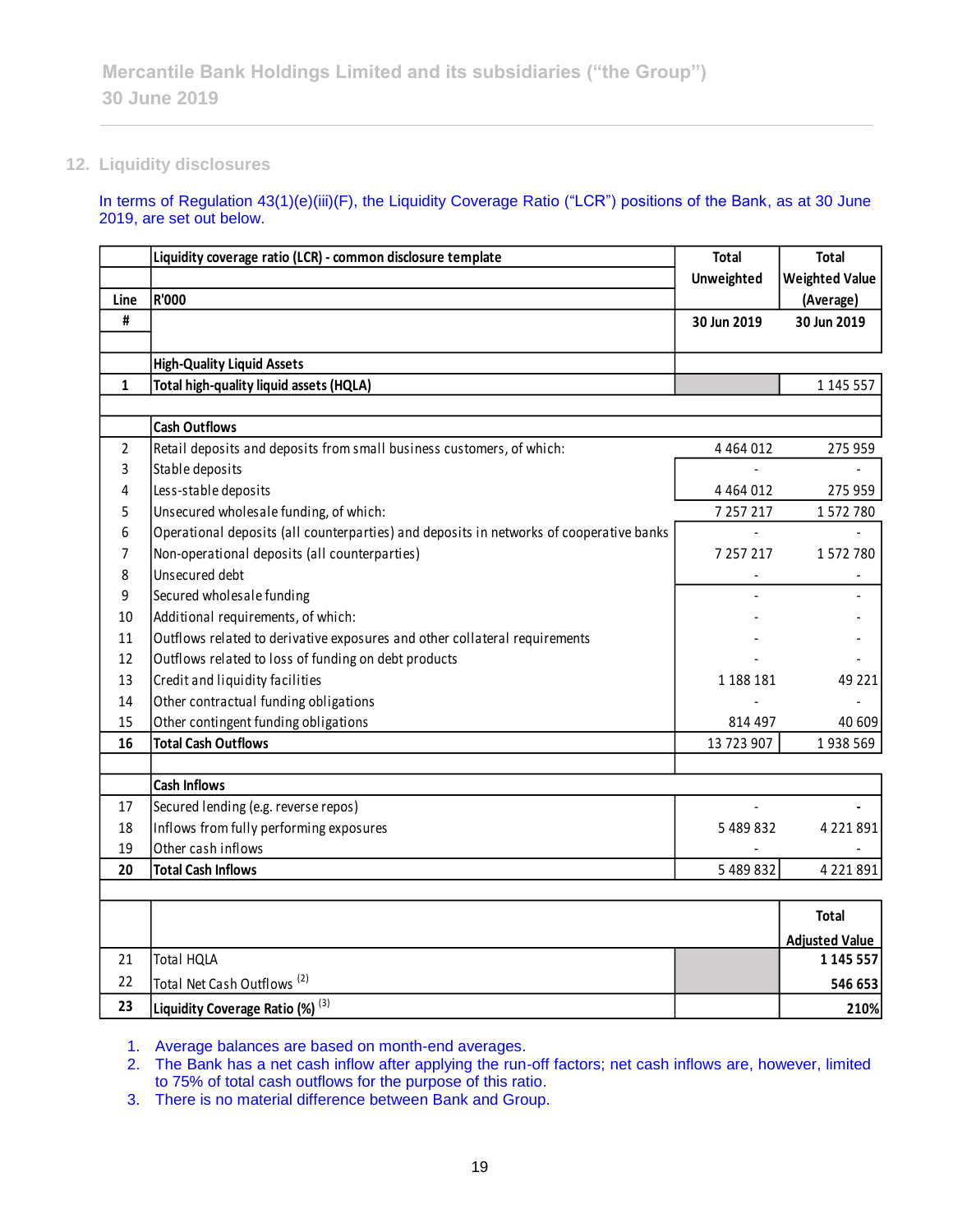#### **13. Capital management**

In line with the requirements of the Prudential Authority of the South African Reserve Bank, and effective from 1 January 2019, the Bank has implemented a countercyclical buffer of 0.00% and a capital conservation buffer of 2.50%.

The Group has documented its Internal Capital Adequacy Assessment Process ("ICAAP"), which was approved by the Board of Directors. Evaluations were made of the various direct, indirect and associated risks faced by the Bank and the related mitigating controls that are in place.

The disclosures of the composition of capital and main capital features for the Group and the Bank, required per Directive 3 of 2015, issued in terms of section 6(6) of the Banks Act of 1990, are set out in Annexures A and B, respectively.

#### **14. Leverage ratio**

In terms of Regulation 43(1)(e)(iii)(G), in the table that follows the Group provides a summarised comparison of the accounting assets and the regulatory leverage ratio differences, as well as the Leverage Ratio positions of the Group and of the Bank, as at 30 June 2019.

**14.1Summarised comparison of accounting assets and leverage ratio exposure measure**

|                                                                        | <b>Mercantile</b>    |                     |
|------------------------------------------------------------------------|----------------------|---------------------|
|                                                                        | <b>Bank Holdings</b> | <b>Mercantile</b>   |
|                                                                        | Limited              | <b>Bank Limited</b> |
|                                                                        | <b>Jun-19</b>        | <b>Jun-19</b>       |
| Total consolidated assets as per published financial statements        | 15 508 805           | 14 929 306          |
| Adjustments for investments in banking, financial, insurance or        |                      |                     |
| commercial entities that are consolidated for accounting purposes but  |                      |                     |
| 2 outside the scope of regulatory consolidation                        |                      |                     |
| Adjustment for fiduciary assets recognised on the balance sheet        |                      |                     |
| pursuant to the operative accounting framework but excluded from the   |                      |                     |
| 3 leverage ratio exposure measure                                      |                      |                     |
| 4 Adjustments for derivative financial instruments                     | (25 709)             | (25 709)            |
| Adjustment for securities financing transactions (ie repos and similar |                      |                     |
| 5 secured lending)                                                     |                      |                     |
| Adjustments for off-balance sheet items (ie conversion to credit       |                      |                     |
| 6 equivalent amounts of off-balance sheet exposures)                   | 599 147              | 696 495             |
| 7 Other adjustments                                                    | 54 551               | 39 119              |
| 8 Leverage ratio exposure measure                                      | 16 136 794           | 15 639 211          |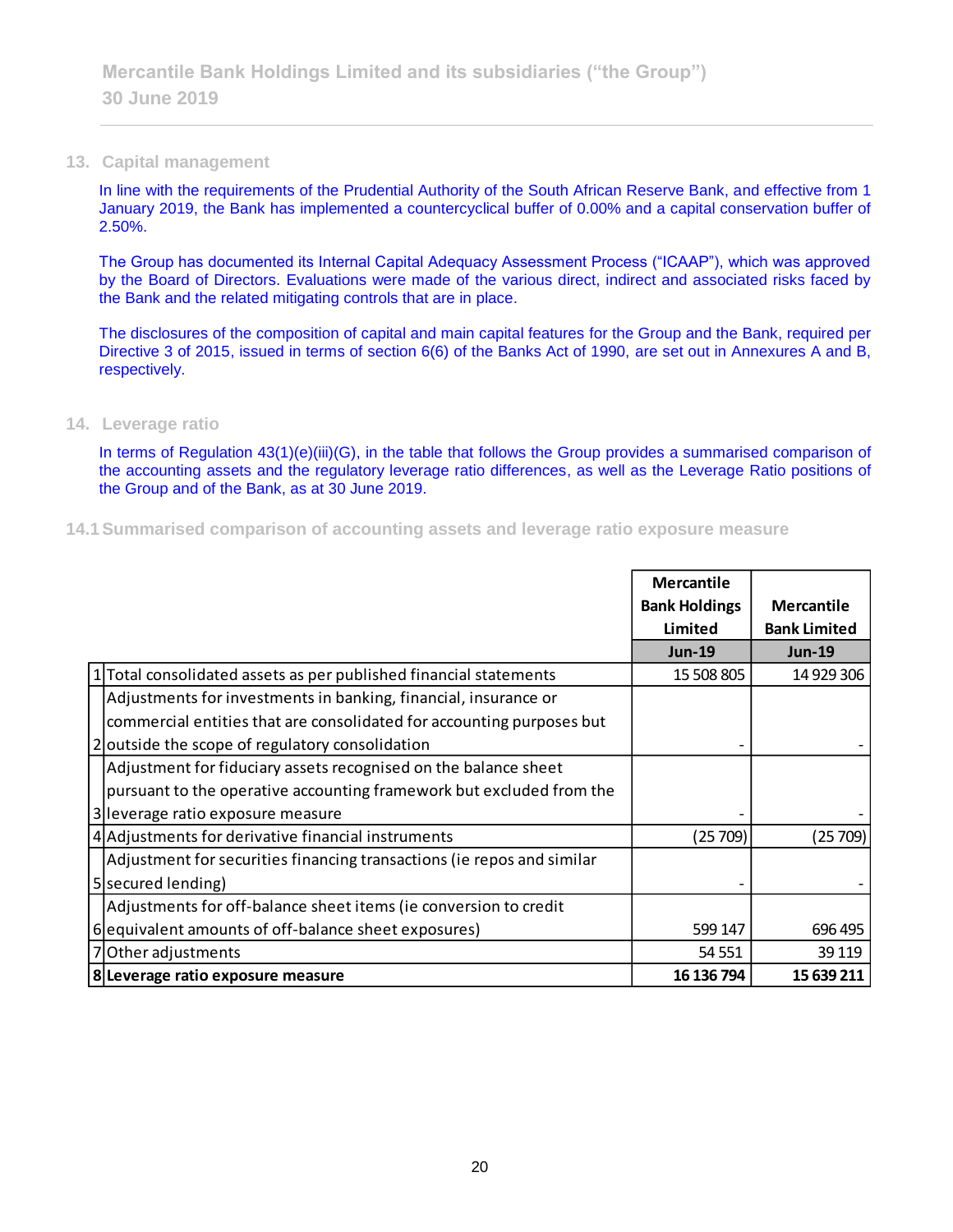# **14.2 Leverage ratio of Group and Bank**

 $\overline{\phantom{0}}$ 

|                                                                             | <b>Mercantile Bank Holdings</b> |               | <b>Mercantile Bank Limited</b> |               |
|-----------------------------------------------------------------------------|---------------------------------|---------------|--------------------------------|---------------|
|                                                                             | Limited                         |               |                                |               |
|                                                                             | <b>Jun-19</b>                   | <b>Jun-18</b> | <b>Jun-19</b>                  | <b>Jun-18</b> |
| On-balance sheet exposures                                                  |                                 |               |                                |               |
| On-balance sheet exposures (excluding derivatives and securities            |                                 |               |                                |               |
| 1 financing transactions (SFTs), but including collateral)                  | 15 603 663                      | 14 025 990    | 15 007 909                     | 13 516 904    |
| 2 (Asset amounts deducted in determining Basel III Tier 1 capital)          | (91725)                         | (115 479)     | (90 902)                       | (115 208)     |
| Total on-balance sheet exposures (excluding derivatives and SFTs) (sum      |                                 |               |                                |               |
| $3$ of row 1 and 2)                                                         | 15 511 938                      | 13 910 511    | 14 917 007                     | 13 401 696    |
| <b>Derivative exposures</b>                                                 |                                 |               |                                |               |
| Replacement cost associated with all derivatives transactions (where        |                                 |               |                                |               |
| applicable net of eligible cash variation margin and/or with bilateral      |                                 |               |                                |               |
| 4 netting)                                                                  | 16 219                          | 22 2 33       | 16 2 19                        | 22 2 33       |
| 5 Add-on amounts for PFE associated with all derivatives transactions       | 9490                            | 11910         | 9490                           | 11910         |
| Gross-up for derivatives collateral provide where deducted from the         |                                 |               |                                |               |
| 6 balance sheet assets pursuant to the operative accounting framework       |                                 |               |                                |               |
| (Deductions of receivable assets for cash variation margin provided in      |                                 |               |                                |               |
| 7 derivatives transactions)                                                 |                                 |               |                                |               |
| 8 (Exempted CCP leg of client-cleared trade exposures)                      |                                 |               |                                |               |
| 9 Adjusted effective notional amount of written credit derivatives          |                                 |               |                                |               |
| (Adjusted effective notional offsets and add-on deductions for written      |                                 |               |                                |               |
| 10 credit derivatives)                                                      |                                 |               |                                |               |
| 11 Total derivative exposures (sum of rows 4 to 10)                         | 25 709                          | 34 143        | 25 709                         | 34 143        |
| Securities financing transactions                                           |                                 |               |                                |               |
| Gross SFT assets (with no recognition of netting), after adjusting for sale |                                 |               |                                |               |
| 12 accounting transactions                                                  |                                 |               |                                |               |
| (Netted amounts of cash payables and cash receivables of gross SFT          |                                 |               |                                |               |
| 13 assets)                                                                  |                                 |               |                                |               |
| 14 CCR exposure for SFT assets                                              | $\overline{a}$                  | ÷,            | $\blacksquare$                 |               |
| 15 Agent transaction exposures                                              |                                 |               |                                |               |
| 16 Total securities financing transaction exposures (sum of rows 12 to 15)  |                                 |               |                                |               |
| Other off-balance sheet exposures                                           |                                 |               |                                |               |
| 17 Off-balance sheet exposure at gross notional amount                      | 1844881                         | 1576439       | 2 002 679                      | 1765168       |
| 18 (Adjustments for conversion to credit equivalent amounts)                | (1245734)                       | (1100222)     | (1306184)                      | (1 197 837)   |
| 19 Off-balance sheet items (sum of rows 17 and 18)                          | 599 147                         | 476 217       | 696 495                        | 567331        |
| <b>Capital and total exposures</b>                                          |                                 |               |                                |               |
| 20 Tier 1 capital                                                           | 2 375 531                       | 2 153 549     | 2 3 8 5 9 4 2                  | 2 180 921     |
| 21 Total exposures (sum of rows 3, 11, 16 and 19)                           | 16 136 794                      | 14 420 870    | 15 639 211                     | 14 003 170    |
| Leverage ratio                                                              |                                 |               |                                |               |
| 22 Basel III leverage ratio                                                 | 14.72                           | 14.93         | 15.26                          | 15.57         |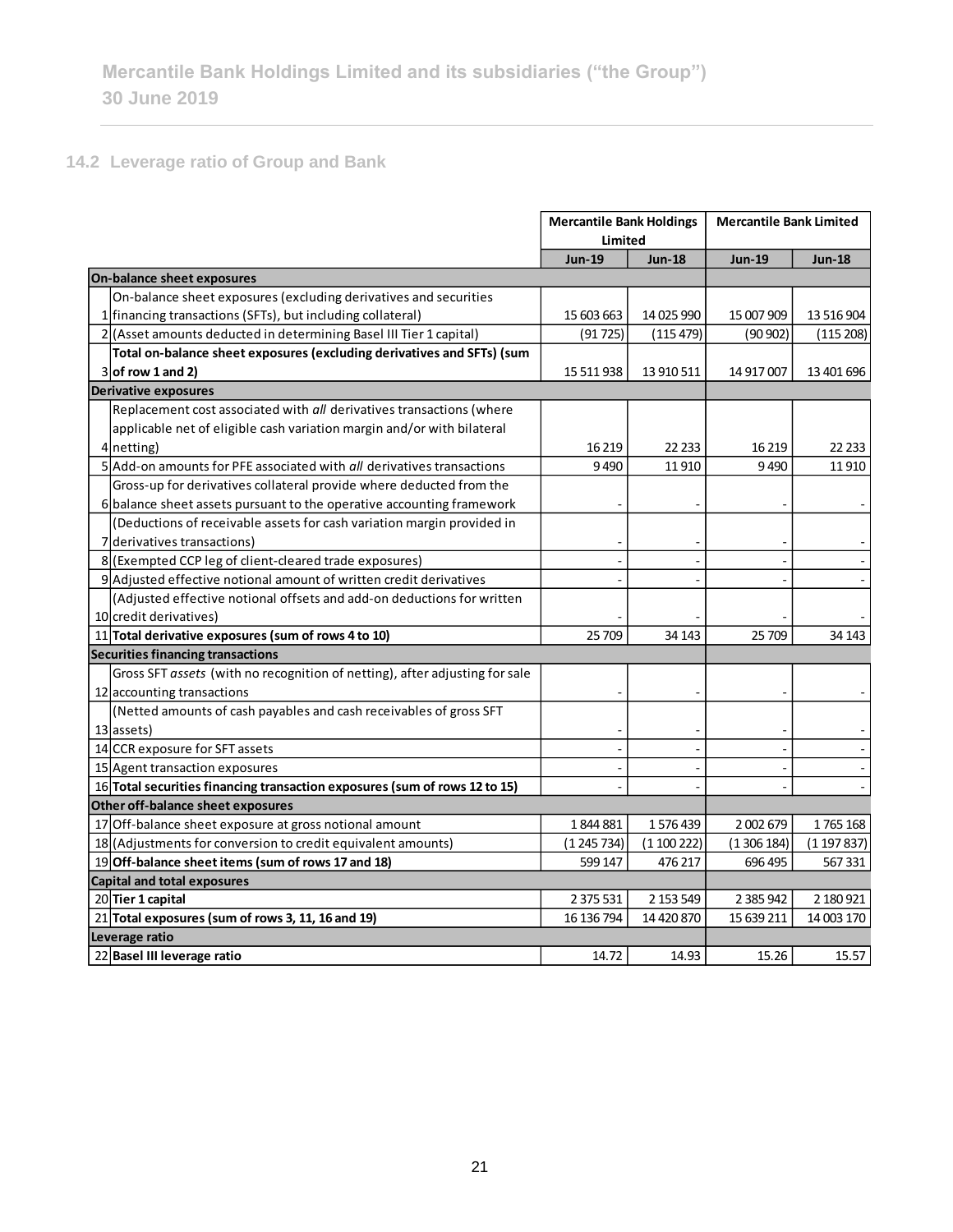# **15. Financial performance and financial position**

#### **STATEMENT OF FINANCIAL POSITION**

| <u>STATEMENT VE FINANSIAE FOSITION</u> |             |          | 30 June          | 30 June          | <b>31 December</b> |
|----------------------------------------|-------------|----------|------------------|------------------|--------------------|
|                                        |             |          | 2019             | 2018             | 2018               |
|                                        | <b>Note</b> | Change * | <b>Unaudited</b> | <b>Unaudited</b> | <b>Audited</b>     |
|                                        |             | %        | <b>R'000</b>     | <b>R'000</b>     | <b>R'000</b>       |
| <b>ASSETS</b>                          |             |          |                  |                  |                    |
| Cash and cash equivalents              |             | 39.0     | 3 327 634        | 2 394 787        | 3 178 571          |
| Derivative financial instruments       |             | (71.8)   | 16 219           | 57 557           | 17 903             |
| <b>Negotiable securities</b>           |             | (0.8)    | 880 030          | 886 977          | 790 810            |
| Loans and advances                     |             | 4.8      | 10 257 611       | 9790604          | 9879115            |
| Other investments                      |             | 9.1      | 8078             | 7406             | 8078               |
| Other accounts receivable              |             | 39.8     | 594 509          | 425 306          | 523 413            |
| Non-current assets held-for-sale       |             | (24.0)   | 17 100           | 22 500           | 22 500             |
| Current tax receivable                 |             |          | 566              | 32               |                    |
| <b>Property and equipment</b>          |             | 6.9      | 257 226          | 240 649          | 256 226            |
| Intangible assets                      |             | (22.6)   | 107 398          | 138711           | 128 917            |
| Deferred tax asset                     |             | 58.0     | 42 434           | 26 859           | 42 434             |
| <b>Total assets</b>                    |             | 10.8     | 15 508 805       | 13 991 388       | 14 847 967         |

#### **EQUITY AND LIABILITIES**

| <b>Liabilities</b>                                        |        | 12 906 480 | 11 596 066    | 12 323 383    |
|-----------------------------------------------------------|--------|------------|---------------|---------------|
| Other accounts payable                                    | 33.9   | 577 071    | 430 947       | 440 847       |
| Derivative financial instruments                          | (82.7) | 6853       | 39 693        | 15 4 37       |
| Current tax payable                                       |        |            | 4 4 2 3       | 5716          |
| Provisions and other liabilities                          | 13.4   | 113 434    | 100 024       | 139 639       |
| <b>Deposits</b>                                           | 12.8   | 10 900 976 | 9 6 6 5 4 1 0 | 10 417 469    |
| <b>Debt securities</b>                                    | 45.9   | 352 210    | 241 448       | 352 076       |
| Long-term funding                                         | (16.0) | 883 968    | 1 0 5 1 8 4 9 | 883 927       |
| Deferred tax liabilities                                  | 15.6   | 71 968     | 62 272        | 68 272        |
| Total equity attributable to equity holders of the parent | 8.6    | 2 602 325  | 2 3 9 5 3 2 2 | 2 5 2 4 5 8 4 |
| Share capital and share premium                           |        | 1 207 270  | 1 207 270     | 1 207 270     |
| <b>Employee benefits reserve</b>                          |        | (5631)     | (6218)        | (5631)        |
| <b>Property revaluation reserve</b>                       |        | 145 367    | 129 301       | 145 367       |
| Other reserves                                            |        | 5707       | 5 1 8 6       | 5707          |
| <b>Retained earnings</b>                                  |        | 1 249 612  | 1 059 783     | 1 171 871     |
| <b>Total equity</b>                                       |        | 2 602 325  | 2 395 322     | 2 5 24 5 84   |
| <b>Total equity and liabilities</b>                       | 10.8   | 15 508 805 | 13 991 388    | 14 847 967    |

\* represents the percentage change year-on-year to 30 June 2019.

| 1. Reconciliation of retained earnings  |                          |           |           |
|-----------------------------------------|--------------------------|-----------|-----------|
| <b>Opening balance</b>                  | 1 171 871                | 1 000 487 | 1 000 487 |
| Profit for the period                   | 127 627                  | 128788    | 249 429   |
| <b>Dividend</b>                         | (49886)                  | (42, 458) | (42458)   |
| <b>IFRS 9 transitional adjustment</b>   | $\overline{\phantom{a}}$ | (37548)   | (47323)   |
| Deferred tax on transitional adjustment | $\overline{\phantom{a}}$ | 10 5 14   | 11 736    |
| <b>Closing balance</b>                  | 1 249 612                | 1 059 783 | 1 171 871 |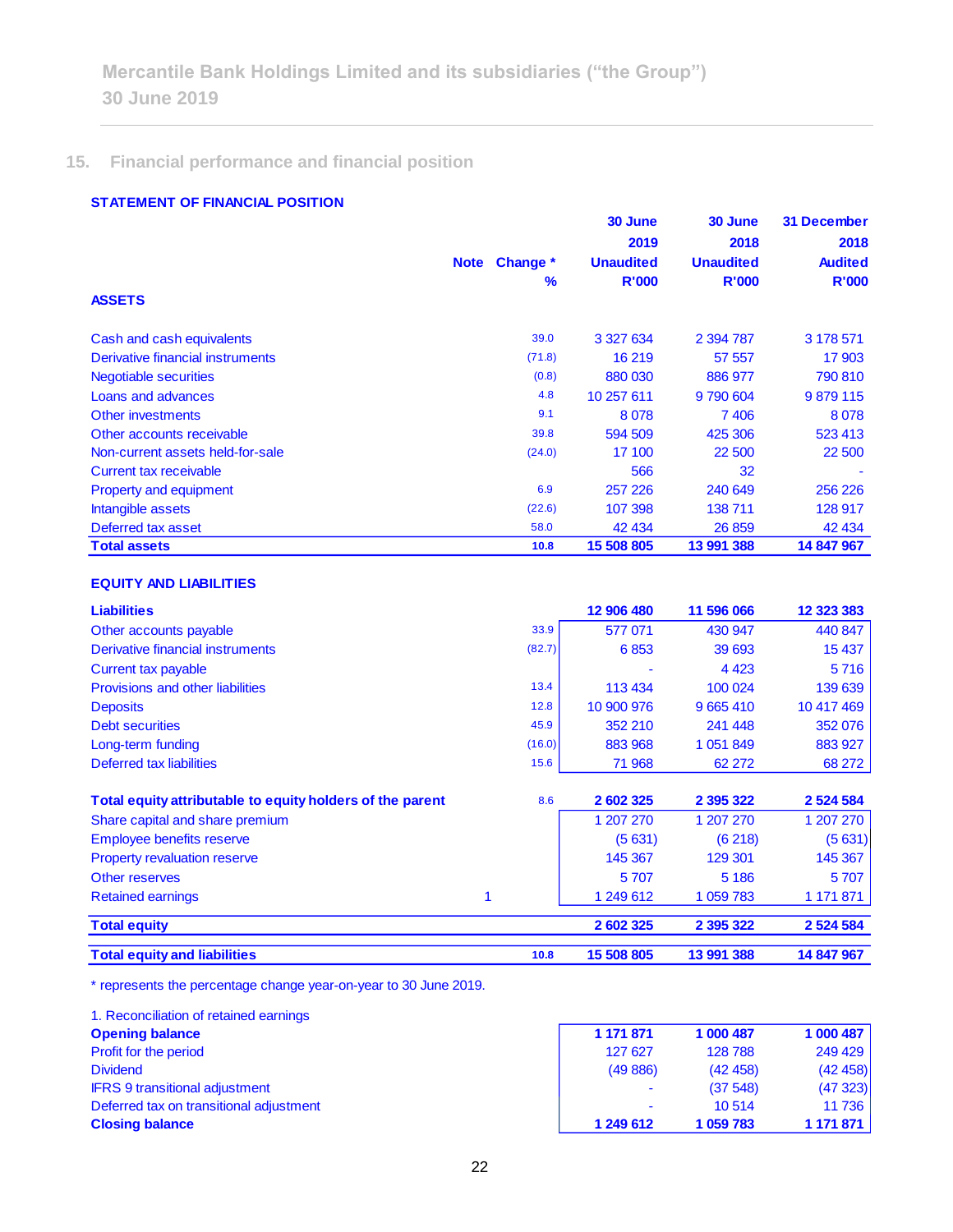#### **STATEMENT OF INCOME**

| <b>STATEMENT OF INCOME</b>                                                                                                                                                                                                                                                                                                                                         |          | <b>Six months</b> | <b>Six months</b> | 12 months               |  |
|--------------------------------------------------------------------------------------------------------------------------------------------------------------------------------------------------------------------------------------------------------------------------------------------------------------------------------------------------------------------|----------|-------------------|-------------------|-------------------------|--|
|                                                                                                                                                                                                                                                                                                                                                                    |          | ended             | ended             | ended                   |  |
|                                                                                                                                                                                                                                                                                                                                                                    | Change * | 30 June 2019      | 30 June 2018      | <b>31 December 2018</b> |  |
|                                                                                                                                                                                                                                                                                                                                                                    | %        | <b>R'000</b>      | <b>R'000</b>      | <b>R'000</b>            |  |
|                                                                                                                                                                                                                                                                                                                                                                    |          | <b>Unaudited</b>  | <b>Unaudited</b>  | <b>Audited</b>          |  |
| Interest income                                                                                                                                                                                                                                                                                                                                                    |          | 665 954           | 589 516           | 1 237 441               |  |
| Interest expense                                                                                                                                                                                                                                                                                                                                                   |          | (359632)          | (304 291)         | (650 496)               |  |
| <b>Net interest income</b>                                                                                                                                                                                                                                                                                                                                         | 7.4      | 306 322           | 285 225           | 586 945                 |  |
| Net (charge for) credit losses                                                                                                                                                                                                                                                                                                                                     | 282      | (50975)           | (13354)           | (47602)                 |  |
| Net interest income after credit losses                                                                                                                                                                                                                                                                                                                            | (6.1)    | 255 347           | 271 871           | 539 343                 |  |
| Impairment on non-current assets held-for-sale                                                                                                                                                                                                                                                                                                                     |          | (6145)            |                   |                         |  |
| Net interest income after credit losses and impairment                                                                                                                                                                                                                                                                                                             |          | 249 202           | 271 871           | 539 343                 |  |
| Net non-interest income                                                                                                                                                                                                                                                                                                                                            | 16.9     | 219 220           | 187 479           | 383 261                 |  |
| Non-interest income                                                                                                                                                                                                                                                                                                                                                |          | 470 860           | 376 497           | 797 569                 |  |
| Fee and commission expenditure                                                                                                                                                                                                                                                                                                                                     |          | (251640)          | (189018)          | (414309)                |  |
| Net interest and non-interest income                                                                                                                                                                                                                                                                                                                               |          | 468 422           | 459 350           | 922 604                 |  |
| <b>Operating expenditure</b>                                                                                                                                                                                                                                                                                                                                       | 3.5      | (291 166)         | (281 404)         | (577025)                |  |
| <b>Profit before tax</b>                                                                                                                                                                                                                                                                                                                                           | (0.4)    | 177 256           | 177 946           | 345 579                 |  |
| Tax                                                                                                                                                                                                                                                                                                                                                                | 1.0      | (49629)           | (49158)           | (96 150)                |  |
| <b>Profit after tax</b>                                                                                                                                                                                                                                                                                                                                            | (0.9)    | 127 627           | 128788            | 249 429                 |  |
| Profit after tax attributable to equity holder of the parent                                                                                                                                                                                                                                                                                                       |          | 127 627           | 128 788           | 249 429                 |  |
| * represents the percentage change year-on-year to 30 June 2019.                                                                                                                                                                                                                                                                                                   |          |                   |                   |                         |  |
| The Regulations require that the Group's remuneration policy, processes and procedures be disclosed to the<br>public. Sufficient detail of qualitative and quantitative information has been disclosed as part of "corporate<br>governance" in the Mercantile Bank Holdings Limited Integrated Annual Financial Statements for the year<br>ended 31 December 2018. |          |                   |                   |                         |  |
| 17. Qualitative disclosures and accounting policies                                                                                                                                                                                                                                                                                                                |          |                   |                   |                         |  |
| The Regulations require that certain qualitative disclosures and statements on accounting policy be made.<br>These regulatory qualitative disclosures and statements on accounting policy were made in the Mercantile<br>Bank Holdings Limited Integrated Annual Financial Statements for the year ended 31 December 2018.                                         |          |                   |                   |                         |  |
| The above disclosures should be read in conjunction with the qualitative disclosures made in the sections on<br>risk management and control and corporate governance, and the statements on Group accounting policy<br>contained in the Mercantile Bank Holdings Limited Integrated Annual Financial Statements for the year ended<br>31 December 2018.            |          |                   |                   |                         |  |
|                                                                                                                                                                                                                                                                                                                                                                    |          |                   |                   |                         |  |
| <b>27 August 2019</b>                                                                                                                                                                                                                                                                                                                                              |          |                   |                   |                         |  |

#### **16. Remuneration**

#### **17. Qualitative disclosures and accounting policies**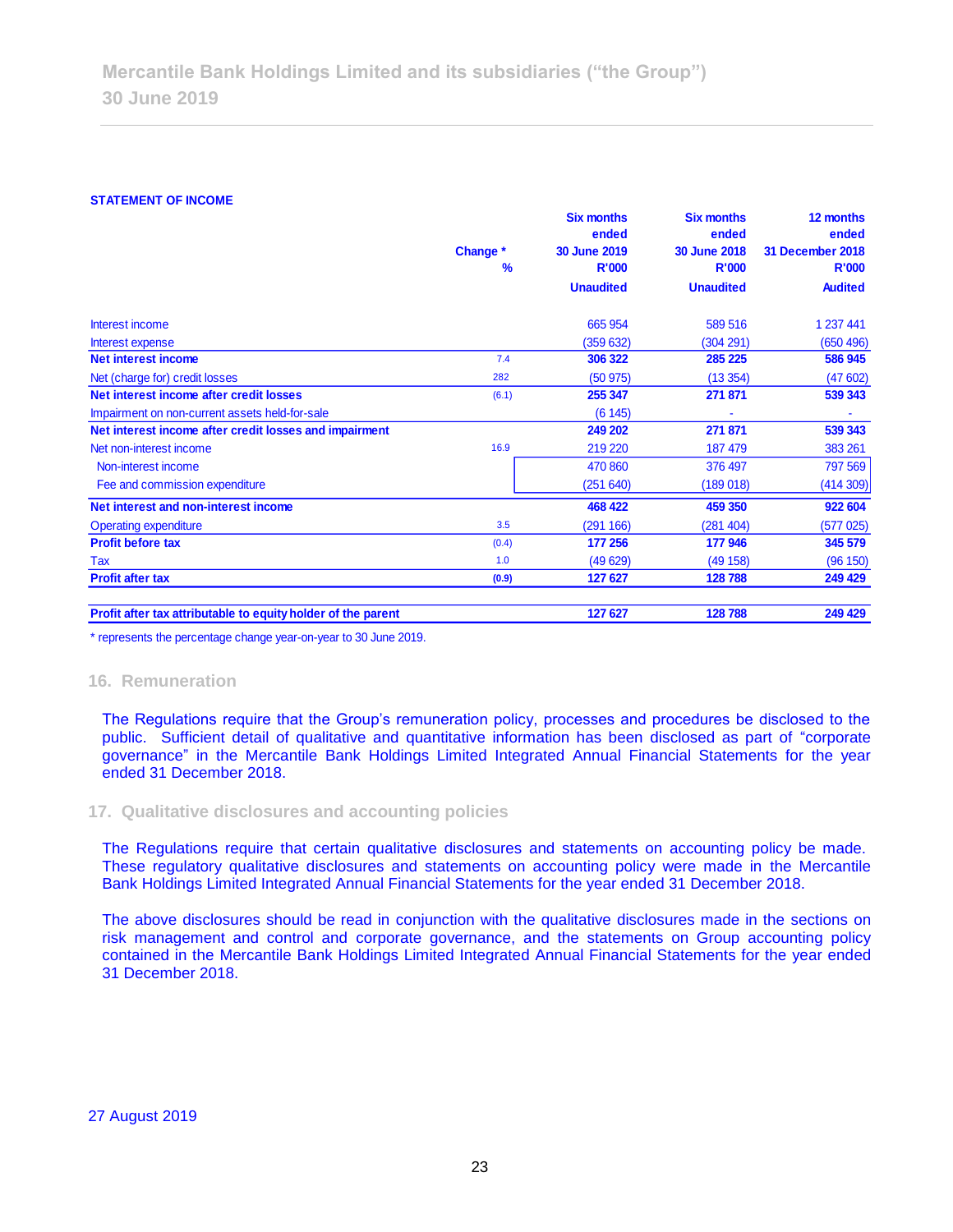## **ANNEXURE A: COMPOSITION OF CAPITAL DISCLOSURES TEMPLATE Mercantile Bank Group**

As at 30 June 2019

| Basel III common disclosures template to be used during the transition of regulatory adjustments |                                                                                                                                                                                                                                                         |               |  |
|--------------------------------------------------------------------------------------------------|---------------------------------------------------------------------------------------------------------------------------------------------------------------------------------------------------------------------------------------------------------|---------------|--|
|                                                                                                  | <b>R'000</b>                                                                                                                                                                                                                                            |               |  |
|                                                                                                  | <b>Common Equity Tier 1 capital: instruments and reserves</b>                                                                                                                                                                                           |               |  |
| 1                                                                                                | Directly issued qualifying common share capital (and equivalent for non-joint stock companies) plus related stock surplus                                                                                                                               | 1 207 270     |  |
| $\overline{2}$                                                                                   | <b>Retained earnings</b>                                                                                                                                                                                                                                | 1 1 1 4 5 4 2 |  |
| 3                                                                                                | Accumulated other comprehensive income (and other reserves)                                                                                                                                                                                             | 145 444       |  |
| 4                                                                                                | Directly issued capital subject to phase out from CET 1 (only applicable to non-joint stock companies)                                                                                                                                                  |               |  |
|                                                                                                  | Public sector capital injections grandfathered until 1 January 2019                                                                                                                                                                                     | $\Omega$      |  |
| 5                                                                                                | Common share capital issued by subsidiaries and held third parties (amounts allowed in group CET)                                                                                                                                                       | $\Omega$      |  |
| 6                                                                                                | <b>Common Equity Tier 1 capital before regulatory adjustments</b>                                                                                                                                                                                       | 2 467 256     |  |
| <b>Common Equity Tier 1 capital: regulatory adjustments</b>                                      |                                                                                                                                                                                                                                                         |               |  |
| 7                                                                                                | <b>Prudential valuation adjustments</b>                                                                                                                                                                                                                 | $\mathbf{0}$  |  |
| 8                                                                                                | Goodwill (net of related tax liability)                                                                                                                                                                                                                 | $\Omega$      |  |
| 9                                                                                                | Other intangibles other than mortgage-servicing rights (net of related tax liability)                                                                                                                                                                   | 91 725        |  |
| 10                                                                                               | Deferred tax assets that rely on future profitability excluding those arising from temporary differences (net of related tax<br>liability)                                                                                                              | $\Omega$      |  |
| 11                                                                                               | Cash-flow hedge reserve                                                                                                                                                                                                                                 | $\mathbf 0$   |  |
| 12                                                                                               | Shortfall of provisions to expected losses                                                                                                                                                                                                              | $\mathbf{0}$  |  |
| 13                                                                                               | Securitisation gain on sale                                                                                                                                                                                                                             | $\mathbf{0}$  |  |
| 14                                                                                               | Gains and losses due to changes in own credit risk on fair valued liabilities                                                                                                                                                                           | $\mathbf{0}$  |  |
| 15                                                                                               | Defined-benefit pension fund net assets                                                                                                                                                                                                                 | $\mathbf{0}$  |  |
| 16                                                                                               | Investments in own shares (if not already netted off paid-in capital on reported balance sheet                                                                                                                                                          | $\mathbf 0$   |  |
| 17                                                                                               | Reciprocal cross-holdings in common equity                                                                                                                                                                                                              | $\Omega$      |  |
| 18                                                                                               | Investments in the capital of banking, financial, insurance entities that are outside the scope of regulatory consolidation, net of<br>eligible short position, where the bank does not own more than 10% of the issued share capital (amount above 10% |               |  |
|                                                                                                  | threshold)<br>Significant investments in the common stock of banking, financial and insurance entities that are outside the scope of                                                                                                                    | $\mathbf{0}$  |  |
| 19                                                                                               | regulatory consolidation, net of eligible short positions (amounts above 10% threshold)                                                                                                                                                                 | $\bf{0}$      |  |
| 20                                                                                               | Mortgage servicing rights (amount above 10% threshold)                                                                                                                                                                                                  | $\mathbf 0$   |  |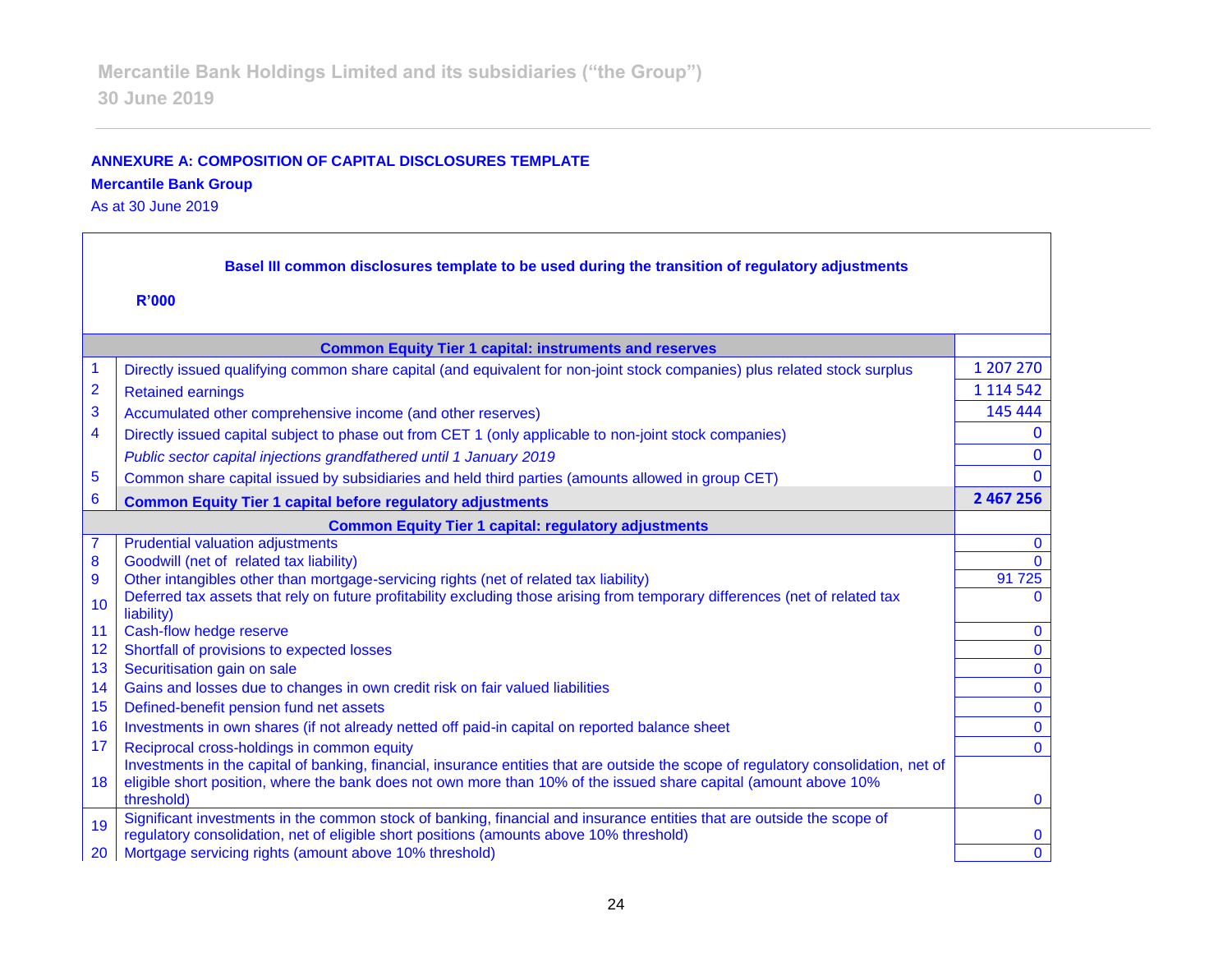# **Mercantile Bank Holdings Limited and its subsidiaries ("the Group")**

# **30 June 2019**

| 21 | Deferred tax assets arising from temporary differences (amounts above 10% threshold, net of related tax liability)                                             | $\bf{0}$     |  |
|----|----------------------------------------------------------------------------------------------------------------------------------------------------------------|--------------|--|
| 22 | Amount exceeding the 15% threshold                                                                                                                             | $\mathbf 0$  |  |
| 23 | of which: significant investments in the common stock of financials                                                                                            | $\mathbf{0}$ |  |
| 24 | of which: mortgage servicing rights                                                                                                                            | $\mathbf 0$  |  |
| 25 | of which: deferred tax assets arising from temporary differences                                                                                               | $\mathbf{0}$ |  |
| 26 | National specific regulatory adjustments                                                                                                                       | $\mathbf{0}$ |  |
|    | REGULATORY ADJUSTMENTS APPLIED TO COMMON EQUITY TIER 1 IN RESPECT OF AMOUNTS SUBJECT TO PR-<br><b>BASEL III TREAMENT</b>                                       | 91 7 25      |  |
|    | OF WHICH: Other intangibles other than mortgage-servicing rights (net of related tax liability)                                                                | 91 725       |  |
|    | OF WHICH:                                                                                                                                                      | $\bf{0}$     |  |
| 27 | Regulatory adjustments applied to Common Equity Tier 1 due to insufficient Additional Tier 1 and Tier 2 to cover deductions                                    | $\Omega$     |  |
| 28 | <b>Total regulatory adjustments to Common Equity Tier 1</b>                                                                                                    | 91 725       |  |
| 29 | <b>Common Equity Tier 1 capital (CET1)</b>                                                                                                                     | 2 375 531    |  |
|    | <b>Additional Tier 1 capital: instruments</b>                                                                                                                  |              |  |
| 30 | Directly issued qualifying Additional Tier 1 instruments plus related stock surplus                                                                            | $\bf{0}$     |  |
| 31 | of which: classified as equity under applicable accounting standards                                                                                           | $\mathbf 0$  |  |
| 32 | of which: classified as liabilities under applicable accounting standards                                                                                      | $\mathbf 0$  |  |
| 33 | Directly issued capital instruments subject to phase out from Additional Tier 1                                                                                | $\mathbf{0}$ |  |
| 34 | Additional Tier 1 instruments (and CET1 instruments not included in line 5) issued by subsidiaries and held by third parties<br>(amounts allowed in group AT1) | $\bf{0}$     |  |
| 35 | of which: instruments issued by subsidiaries subject to phase out                                                                                              | $\mathbf 0$  |  |
| 36 | Additional Tier 1 capital before regulatory adjustments                                                                                                        | $\bf{0}$     |  |
|    | <b>Additional Tier 1 capital: regulatory adjustments</b>                                                                                                       |              |  |
| 37 | <b>Investments in own Additional Tier 1 instruments</b>                                                                                                        | $\bf{0}$     |  |
| 38 | Reciprocal cross-holdings in Additional Tier 1 instruments                                                                                                     | $\Omega$     |  |
|    | Investments in the capital of banking, financial, insurance entities that are outside the scope of regulatory consolidation, net of                            |              |  |
|    | eligible short position, where the bank does not own more than 10% of the issued common share capital of the entity (amount                                    |              |  |
| 39 | above 10% threshold)                                                                                                                                           | $\mathbf{0}$ |  |
|    | Significant investments in the capital of banking, financial and insurance entities that are outside the scope of regulatory                                   |              |  |
| 40 | consolidation (net of eligible short positions)                                                                                                                | $\bf{0}$     |  |
| 41 | National specific regulatory adjustments                                                                                                                       | $\bf{0}$     |  |
|    | REGULATORY ADJUSTMENTS APPLIED TO COMMON EQUITY TIER 1 IN RESPECT OF AMOUNTS SUBJECT TO PR-<br><b>BASEL III TREAMENT</b>                                       | $\mathbf 0$  |  |
|    | OF WHICH: (INSERT NAME OF ADJUSTMENT)                                                                                                                          | $\mathbf 0$  |  |
|    | OF WHICH:                                                                                                                                                      | $\mathbf 0$  |  |
| 42 | Regulatory adjustments applied to Additional Tier 1 due to insufficient Tier 2 to cover deductions                                                             | $\bf{0}$     |  |
| 43 | <b>Total regulatory adjustments to Additional Tier 1 capital</b>                                                                                               | $\mathbf 0$  |  |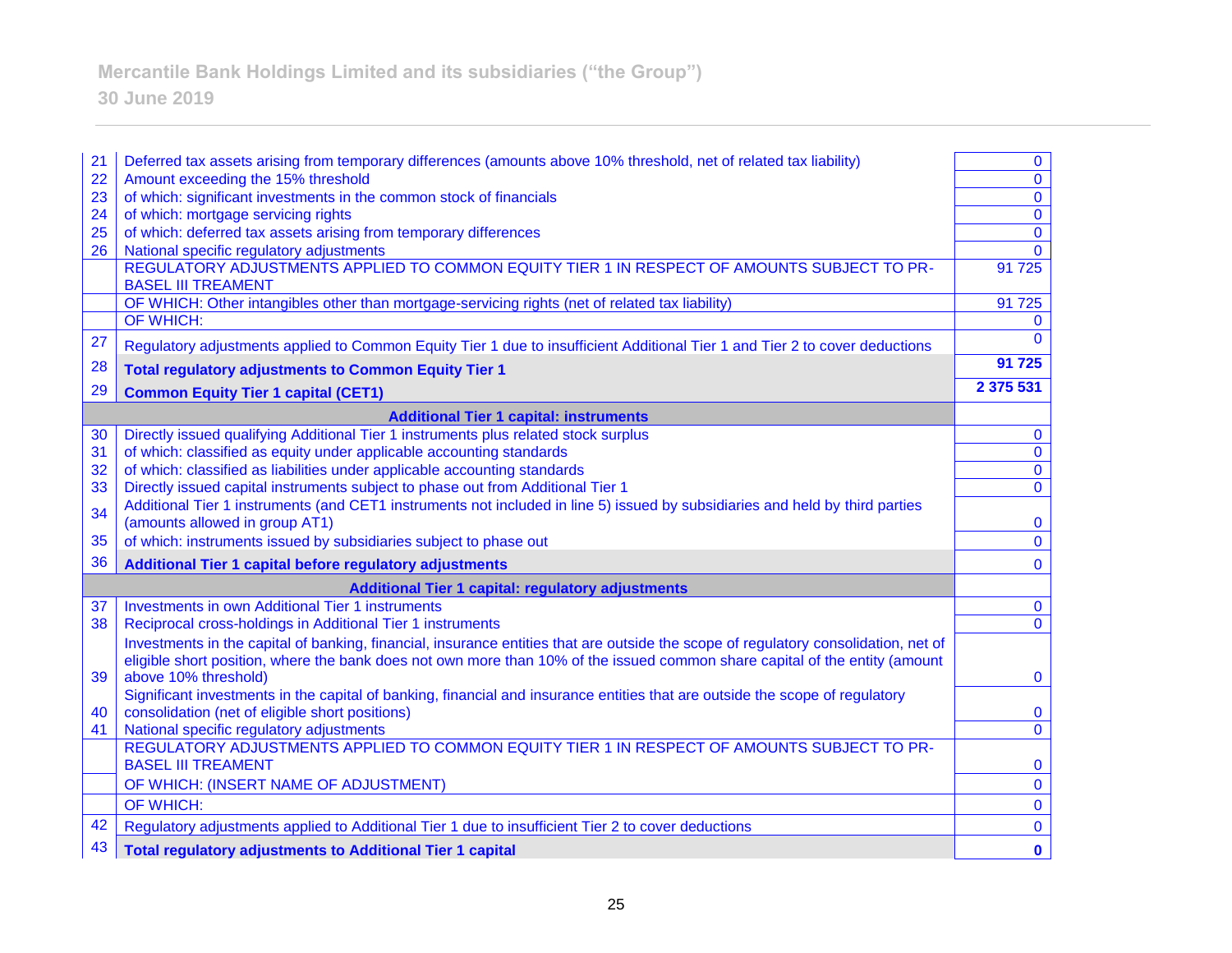| 44 | <b>Additional Tier 1 capital (AT1)</b>                                                                                                                                                                                                                                                         | 0            |
|----|------------------------------------------------------------------------------------------------------------------------------------------------------------------------------------------------------------------------------------------------------------------------------------------------|--------------|
| 45 | Tier 1 capital (T1= CET1 + AT1)                                                                                                                                                                                                                                                                | 2 375 531    |
|    |                                                                                                                                                                                                                                                                                                |              |
|    | <b>Tier 2 capital and provisions</b>                                                                                                                                                                                                                                                           |              |
| 46 | Directly issued qualifying Tier 2 instruments plus related stock surplus                                                                                                                                                                                                                       | $\mathbf{0}$ |
| 47 | Directly issued capital instruments subject to phase out from Tier 2                                                                                                                                                                                                                           | $\mathbf{0}$ |
| 48 | Tier 2 instruments (and CET1 and AT1 instruments not included in lines 5 to 34) issued by subsidiaries and held by third<br>parties (amounts allowed in group Tier 2)                                                                                                                          | $\Omega$     |
| 49 | of which: instruments issued by subsidiaries subject to phase out                                                                                                                                                                                                                              | $\mathbf 0$  |
| 50 | <b>Provisions</b>                                                                                                                                                                                                                                                                              | 110 312      |
| 51 | Tier 2 capital before regulatory adjustments                                                                                                                                                                                                                                                   | 110 312      |
|    | Tier 2 capital: regulatory adjustments                                                                                                                                                                                                                                                         |              |
| 52 | Investment in own Tier 2 instruments                                                                                                                                                                                                                                                           | $\mathbf{0}$ |
| 53 | Reciprocal cross-holdings in Tier 2 instruments                                                                                                                                                                                                                                                | $\mathbf{0}$ |
| 54 | Investments in capital of banking, financial and insurance entities that are outside the scope of regulatory consolidation, net of<br>eligible short positions, where the bank does not own more than 10% of the issued common share capital of the entity<br>(amount above the 10% threshold) | $\Omega$     |
| 55 | Significant investments in the capital of banking, financial and insurance entities that are outside the scope of regulatory<br>consolidation (net of eligible short positions)                                                                                                                | $\mathbf{0}$ |
| 56 | National specific regulatory adjustments                                                                                                                                                                                                                                                       | $\mathbf{0}$ |
|    | REGULATORY ADJUSTMENTS APPLIED TO COMMON EQUITY TIER 2 IN RESPECT OF AMOUNTS SUBJECT TO PR-<br><b>BASEL III TREAMENT</b>                                                                                                                                                                       | $\Omega$     |
|    | OF WHICH: (INSERT NAME OF ADJUSTMENT)                                                                                                                                                                                                                                                          | $\mathbf{0}$ |
|    | <b>OF WHICH:</b>                                                                                                                                                                                                                                                                               | $\mathbf{0}$ |
| 57 | <b>Total regulatory adjustments to Tier 2 capital</b>                                                                                                                                                                                                                                          | $\mathbf{0}$ |
| 58 | <b>Tier 2 capital (T2)</b>                                                                                                                                                                                                                                                                     | 110 312      |
| 59 | Total capital (TC= T1 + T2)                                                                                                                                                                                                                                                                    | 2 485 843    |
|    | RISK WEIGHTED ASSETS IN RESPECT OF AMOUNTS SUBJECT TO PRE-BASEL III TREAMENT                                                                                                                                                                                                                   | 12 590 123   |
|    | OF WHICH: (INSERT NAME OF ADJUSTMENT)                                                                                                                                                                                                                                                          |              |
|    | OF WHICH:                                                                                                                                                                                                                                                                                      | $\Omega$     |
| 60 | <b>Total risk weighted assets</b>                                                                                                                                                                                                                                                              | 12 590 123   |

**Capital ratios**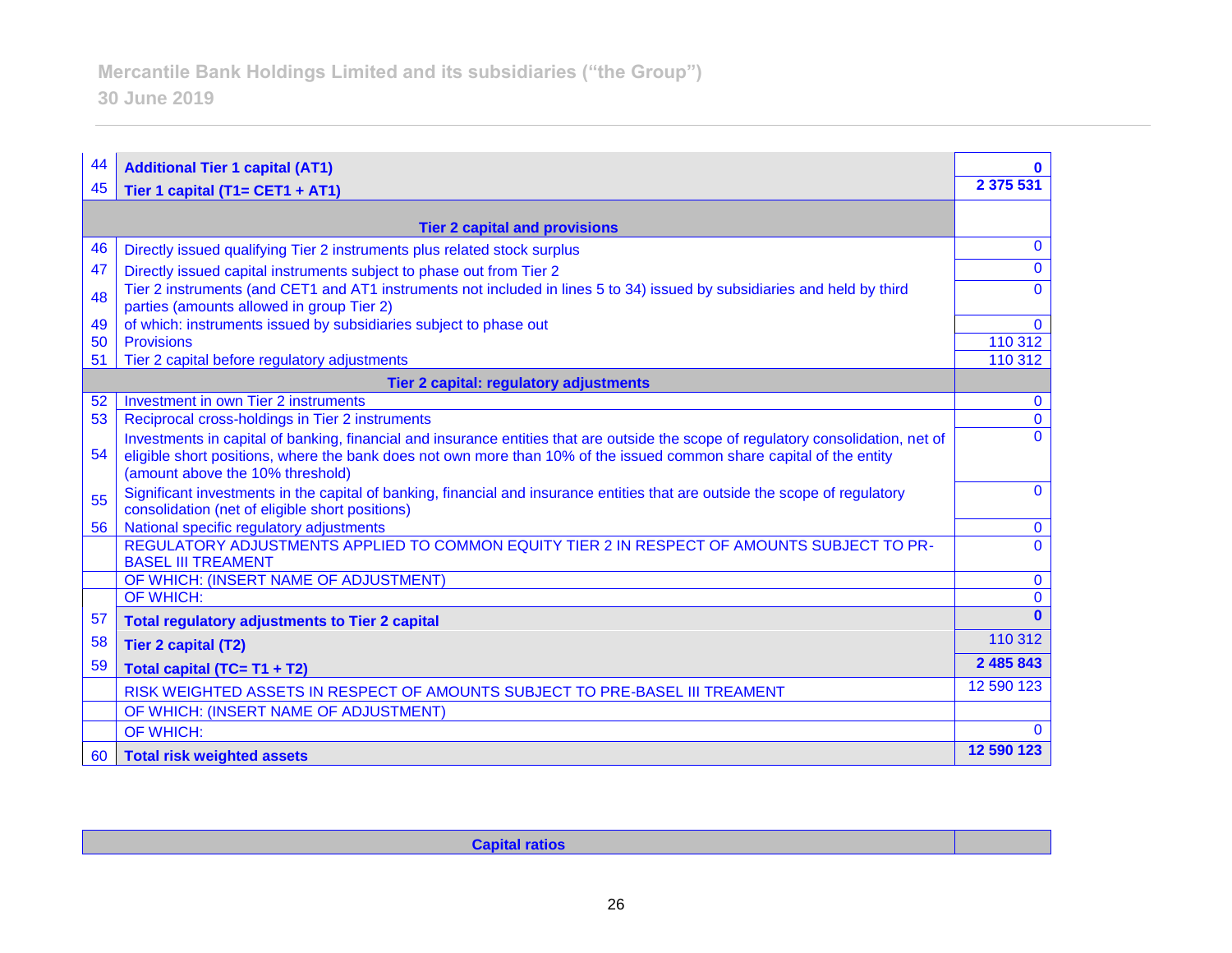| 61 | Common Equity Tier 1 (as a percentage of risk weighted assets)                                                                                                                                                                      | 18.87        |
|----|-------------------------------------------------------------------------------------------------------------------------------------------------------------------------------------------------------------------------------------|--------------|
| 62 | Tier 1 (as a percentage of risk weighted assets)                                                                                                                                                                                    | 18.87        |
| 63 | Total capital (as a percentage of risk weighted assets)                                                                                                                                                                             | 19.74        |
| 64 | Institution specific buffers requirements (minimum CET1 requirement plus capital conservation buffers plus countercyclical<br>buffer requirements plus G-SIB buffer requirement, expressed as a percentage of risk weighted assets) | 2.500        |
| 65 | of which: capital conservation buffer requirement                                                                                                                                                                                   | 2.500        |
| 66 | of which: bank specific countercyclical buffer requirement                                                                                                                                                                          | 0            |
| 67 | of which: G-SIB buffer requirement                                                                                                                                                                                                  | $\Omega$     |
| 68 | Common Equity Tier 1 available to meet buffers (as a percentage of risk weighted assets)                                                                                                                                            | 18.87        |
|    | <b>National Minima (if different from Basel 3)</b>                                                                                                                                                                                  |              |
| 69 | National Common Equity Tier 1 minimum ratio (if different from Basel 3 minimum)                                                                                                                                                     | 5.00         |
| 70 | National Tier 1 minimum ratio                                                                                                                                                                                                       | 6.75         |
| 71 | National total capital minimum ratio                                                                                                                                                                                                | 9.00         |
|    | Amounts below the threshold for deductions (before risk weighting)                                                                                                                                                                  |              |
| 72 | Non-significant investments in the capital of other financials                                                                                                                                                                      | $\mathbf{0}$ |
| 73 | Significant investments in common stock of financials                                                                                                                                                                               | $\mathbf{0}$ |
| 74 | Mortgage servicing rights (net of related tax liability)                                                                                                                                                                            | $\mathbf{0}$ |
| 75 | Deferred tax assets arising from temporary differences (net of related tax liability)                                                                                                                                               | 58 637       |
|    | Applicable caps on the inclusion of provisions in Tier 2                                                                                                                                                                            |              |
| 76 | Provisions eligible for inclusion in Tier 2 in respect of exposures subject to standardised approach (prior to application of cap)                                                                                                  | 110 312      |
| 77 | Cap on inclusion of provisions in Tier 2 under standardised approach                                                                                                                                                                | $\mathbf{0}$ |
| 78 | Provisions eligible for inclusion in Tier 2 in respect of exposures subject to internal ratings-based approach (prior to                                                                                                            |              |
|    | application of cap)                                                                                                                                                                                                                 | $\mathbf 0$  |
| 79 | Cap on inclusion of provisions in Tier 2 under internal ratings-based approach                                                                                                                                                      | $\mathbf{0}$ |
|    | Capital instruments subject to phase-out arrangement (only applicable between 1 Jan 2019 and 1 Jan 2022)                                                                                                                            |              |
| 80 | Current cap on CET1 instruments subject to phase out arrangements                                                                                                                                                                   | $\mathbf 0$  |
| 81 | Amounts excluded from CET1 due to cap (excess over cap after redemptions and maturities)                                                                                                                                            | $\mathbf 0$  |
| 82 | Current cap on AT1 instruments subject to phase out arrangements                                                                                                                                                                    | $\mathbf 0$  |
| 83 | Amounts excluded from AT1 due to cap (excess over cap after redemptions and maturities)                                                                                                                                             | $\mathbf{0}$ |
| 84 | Current cap on T2 instruments subject to phase out arrangements                                                                                                                                                                     | $\bf{0}$     |
| 85 | Amounts excluded from T2 due to cap (excess over cap after redemptions and maturities)                                                                                                                                              | $\bf{0}$     |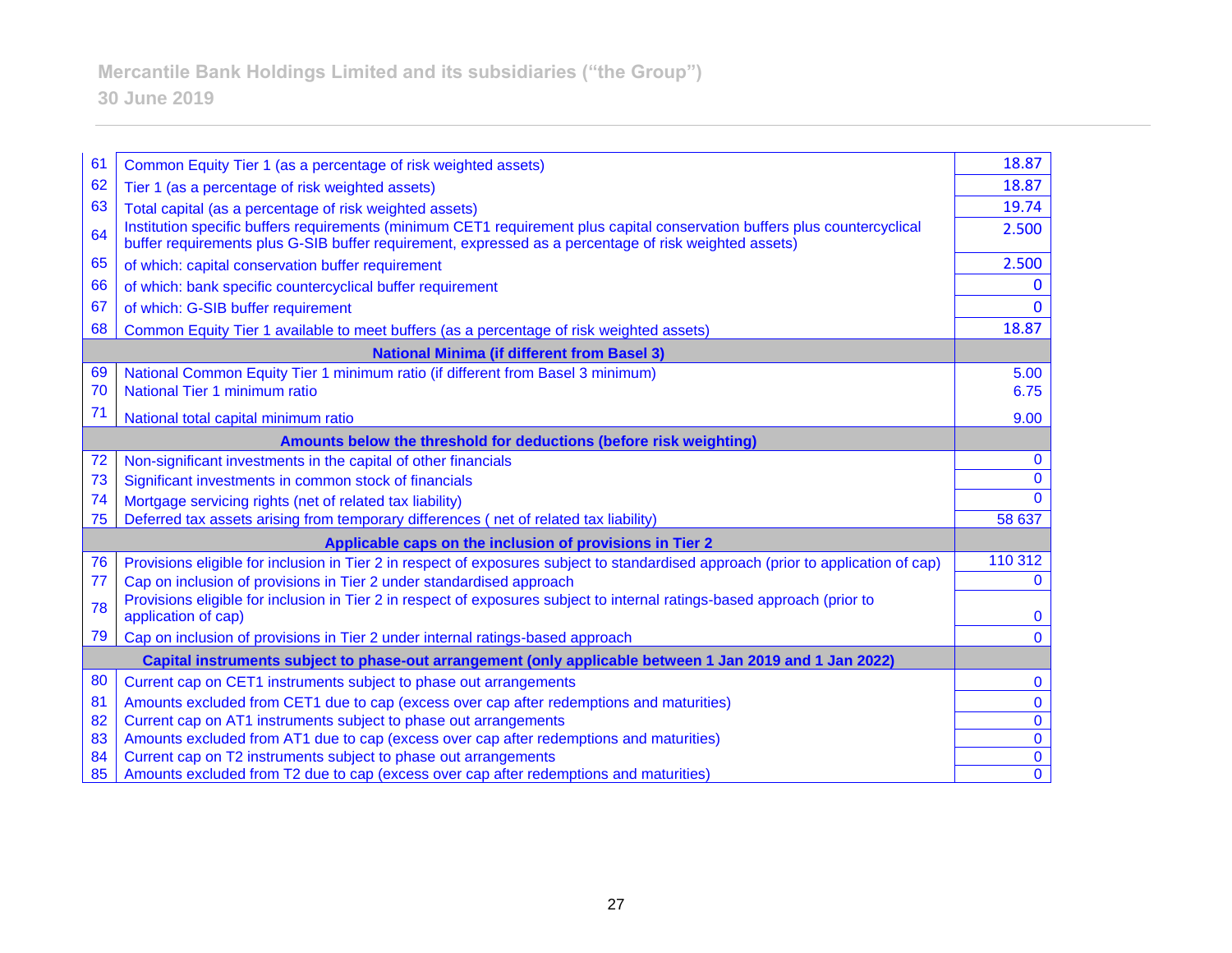## **ANNEXURE A: COMPOSITION OF CAPITAL DISCLOSURES TEMPLATE Mercantile Bank Limited (solo)**

As at 30 June 2019

| Basel III common disclosures template to be used during the transition of regulatory adjustments |                                                                                                                                                                                                                                                         |                |  |
|--------------------------------------------------------------------------------------------------|---------------------------------------------------------------------------------------------------------------------------------------------------------------------------------------------------------------------------------------------------------|----------------|--|
| <b>R'000</b>                                                                                     |                                                                                                                                                                                                                                                         |                |  |
|                                                                                                  | <b>Common Equity Tier 1 capital: instruments and reserves</b>                                                                                                                                                                                           |                |  |
|                                                                                                  | Directly issued qualifying common share capital (and equivalent for non-joint stock companies) plus related stock surplus                                                                                                                               | 1483300        |  |
| $\overline{2}$                                                                                   | <b>Retained earnings</b>                                                                                                                                                                                                                                | 993 417        |  |
| 3                                                                                                | Accumulated other comprehensive income (and other reserves)                                                                                                                                                                                             | 127            |  |
| 4                                                                                                | Directly issued capital subject to phase out from CET 1 (only applicable to non-joint stock companies)                                                                                                                                                  | $\mathbf{0}$   |  |
|                                                                                                  | Public sector capital injections grandfathered until 1 January 2019                                                                                                                                                                                     | $\Omega$       |  |
| 5                                                                                                | Common share capital issued by subsidiaries and held third parties (amounts allowed in group CET)                                                                                                                                                       | $\Omega$       |  |
| 6                                                                                                | <b>Common Equity Tier 1 capital before regulatory adjustments</b>                                                                                                                                                                                       | 2 476 844      |  |
| <b>Common Equity Tier 1 capital: regulatory adjustments</b>                                      |                                                                                                                                                                                                                                                         |                |  |
| 7                                                                                                | <b>Prudential valuation adjustments</b>                                                                                                                                                                                                                 | $\mathbf{0}$   |  |
| 8                                                                                                | Goodwill (net of related tax liability)                                                                                                                                                                                                                 | $\Omega$       |  |
| 9                                                                                                | Other intangibles other than mortgage-servicing rights (net of related tax liability)                                                                                                                                                                   | 90 902         |  |
| 10                                                                                               | Deferred tax assets that rely on future profitability excluding those arising from temporary differences (net of related tax<br>liability)                                                                                                              | $\bf{0}$       |  |
| 11                                                                                               | Cash-flow hedge reserve                                                                                                                                                                                                                                 | $\mathbf{0}$   |  |
| 12                                                                                               | Shortfall of provisions to expected losses                                                                                                                                                                                                              | $\mathbf 0$    |  |
| 13                                                                                               | Securitisation gain on sale                                                                                                                                                                                                                             | $\mathbf 0$    |  |
| 14                                                                                               | Gains and losses due to changes in own credit risk on fair valued liabilities                                                                                                                                                                           | $\mathbf 0$    |  |
| 15                                                                                               | Defined-benefit pension fund net assets                                                                                                                                                                                                                 | $\mathbf 0$    |  |
| 16                                                                                               | Investments in own shares (if not already netted off paid-in capital on reported balance sheet                                                                                                                                                          | $\mathbf 0$    |  |
| 17                                                                                               | Reciprocal cross-holdings in common equity                                                                                                                                                                                                              | $\mathbf{0}$   |  |
| 18                                                                                               | Investments in the capital of banking, financial, insurance entities that are outside the scope of regulatory consolidation, net of<br>eligible short position, where the bank does not own more than 10% of the issued share capital (amount above 10% |                |  |
|                                                                                                  | threshold)                                                                                                                                                                                                                                              | $\bf{0}$       |  |
|                                                                                                  | 19 Significant investments in the common stock of banking, financial and insurance entities that are outside the scope of                                                                                                                               | $\overline{0}$ |  |

┑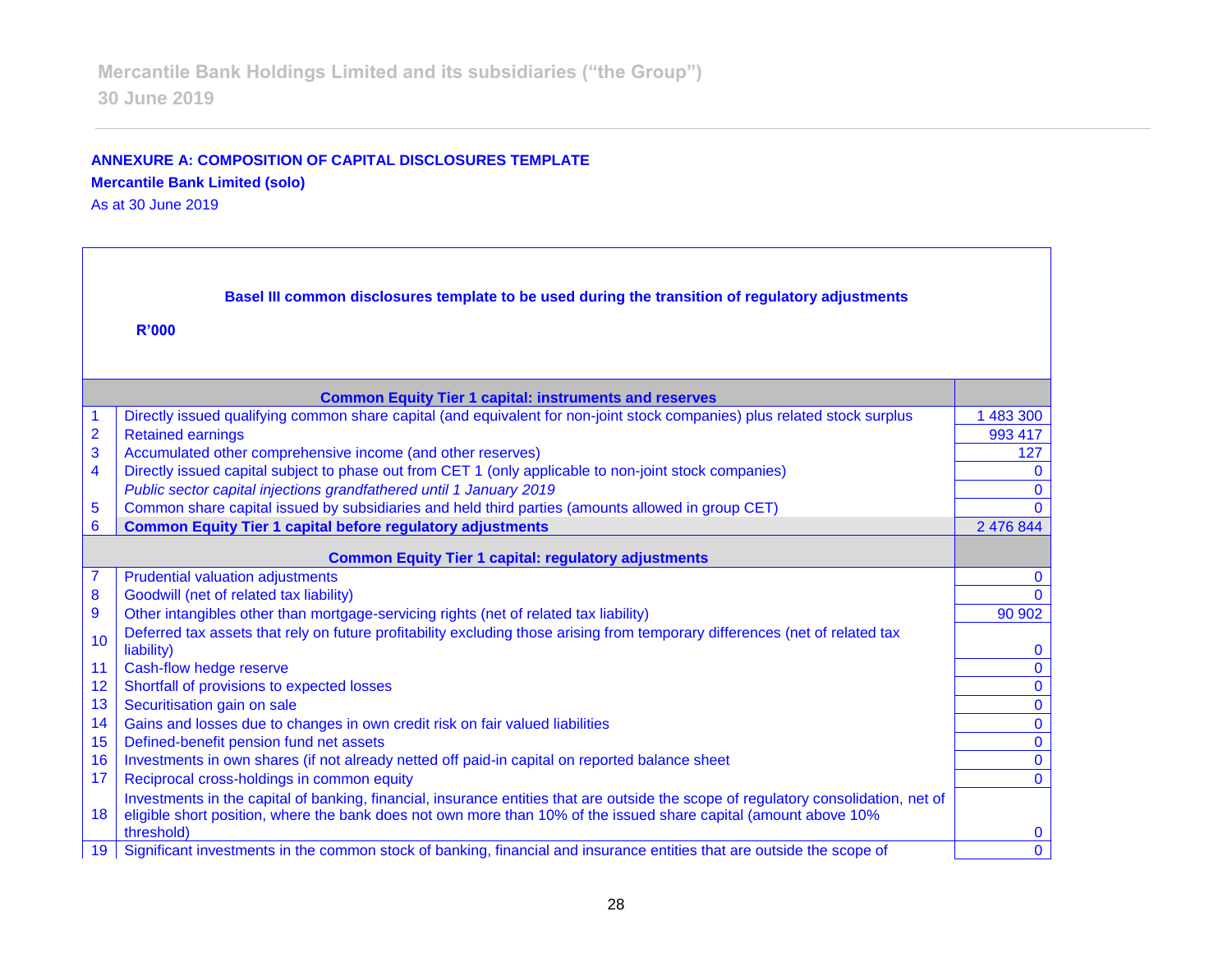# **30 June 2019**

|                                                          | regulatory consolidation, net of eligible short positions (amounts above 10% threshold)                                             |               |
|----------------------------------------------------------|-------------------------------------------------------------------------------------------------------------------------------------|---------------|
| 20                                                       | Mortgage servicing rights (amount above 10% threshold)                                                                              | $\mathbf{0}$  |
|                                                          |                                                                                                                                     |               |
| 21                                                       | Deferred tax assets arising from temporary differences (amounts above 10% threshold, net of related tax liability)                  | $\mathbf 0$   |
| 22                                                       | Amount exceeding the 15% threshold                                                                                                  | $\mathbf 0$   |
| 23                                                       | of which: significant investments in the common stock of financials                                                                 | $\mathbf 0$   |
| 24                                                       | of which: mortgage servicing rights                                                                                                 | $\mathbf 0$   |
| 25                                                       | of which: deferred tax assets arising from temporary differences                                                                    | $\bf{0}$      |
| 26                                                       | National specific regulatory adjustments                                                                                            | $\mathbf{0}$  |
|                                                          | REGULATORY ADJUSTMENTS APPLIED TO COMMON EQUITY TIER 1 IN RESPECT OF AMOUNTS SUBJECT TO PR-                                         |               |
|                                                          | <b>BASEL III TREAMENT</b>                                                                                                           | 90 902        |
|                                                          | OF WHICH: Other intangibles other than mortgage-servicing rights (net of related tax liability)                                     | 90 902        |
|                                                          | OF WHICH:                                                                                                                           | $\mathbf{0}$  |
| 27                                                       | Regulatory adjustments applied to Common Equity Tier 1 due to insufficient Additional Tier 1 and Tier 2 to cover deductions         | $\Omega$      |
| 28                                                       | <b>Total regulatory adjustments to Common Equity Tier 1</b>                                                                         | 90 902        |
| 29                                                       | <b>Common Equity Tier 1 capital (CET1)</b>                                                                                          | 2 3 8 5 9 4 2 |
| <b>Additional Tier 1 capital: instruments</b>            |                                                                                                                                     |               |
| 30                                                       | Directly issued qualifying Additional Tier 1 instruments plus related stock surplus                                                 | $\bf{0}$      |
| 31                                                       | of which: classified as equity under applicable accounting standards                                                                | $\mathbf{0}$  |
| 32                                                       | of which: classified as liabilities under applicable accounting standards                                                           | $\mathbf 0$   |
| 33                                                       | Directly issued capital instruments subject to phase out from Additional Tier 1                                                     | $\mathbf 0$   |
|                                                          | Additional Tier 1 instruments (and CET1 instruments not included in line 5) issued by subsidiaries and held by third parties        |               |
| 34                                                       | (amounts allowed in group AT1)                                                                                                      | $\bf{0}$      |
| 35                                                       | of which: instruments issued by subsidiaries subject to phase out                                                                   | $\mathbf 0$   |
| 36                                                       | Additional Tier 1 capital before regulatory adjustments                                                                             | $\mathbf{0}$  |
| <b>Additional Tier 1 capital: regulatory adjustments</b> |                                                                                                                                     |               |
| 37                                                       | <b>Investments in own Additional Tier 1 instruments</b>                                                                             | $\bf{0}$      |
| 38                                                       | Reciprocal cross-holdings in Additional Tier 1 instruments                                                                          | $\mathbf 0$   |
|                                                          | Investments in the capital of banking, financial, insurance entities that are outside the scope of regulatory consolidation, net of |               |
| 39                                                       | eligible short position, where the bank does not own more than 10% of the issued common share capital of the entity (amount         |               |
|                                                          | above 10% threshold)                                                                                                                | $\bf{0}$      |
|                                                          | Significant investments in the capital of banking, financial and insurance entities that are outside the scope of regulatory        |               |
| 40                                                       | consolidation (net of eligible short positions)                                                                                     | $\bf{0}$      |
| 41                                                       | National specific regulatory adjustments                                                                                            | $\mathbf 0$   |
|                                                          | REGULATORY ADJUSTMENTS APPLIED TO COMMON EQUITY TIER 1 IN RESPECT OF AMOUNTS SUBJECT TO PR-                                         |               |
|                                                          | <b>BASEL III TREAMENT</b>                                                                                                           | $\bf{0}$      |
|                                                          | OF WHICH: (INSERT NAME OF ADJUSTMENT)                                                                                               | $\bf{0}$      |
|                                                          | OF WHICH:                                                                                                                           | $\bf{0}$      |
| 42                                                       | Regulatory adjustments applied to Additional Tier 1 due to insufficient Tier 2 to cover deductions                                  | $\mathbf 0$   |
| 43                                                       | <b>Total regulatory adjustments to Additional Tier 1 capital</b>                                                                    | $\mathbf{0}$  |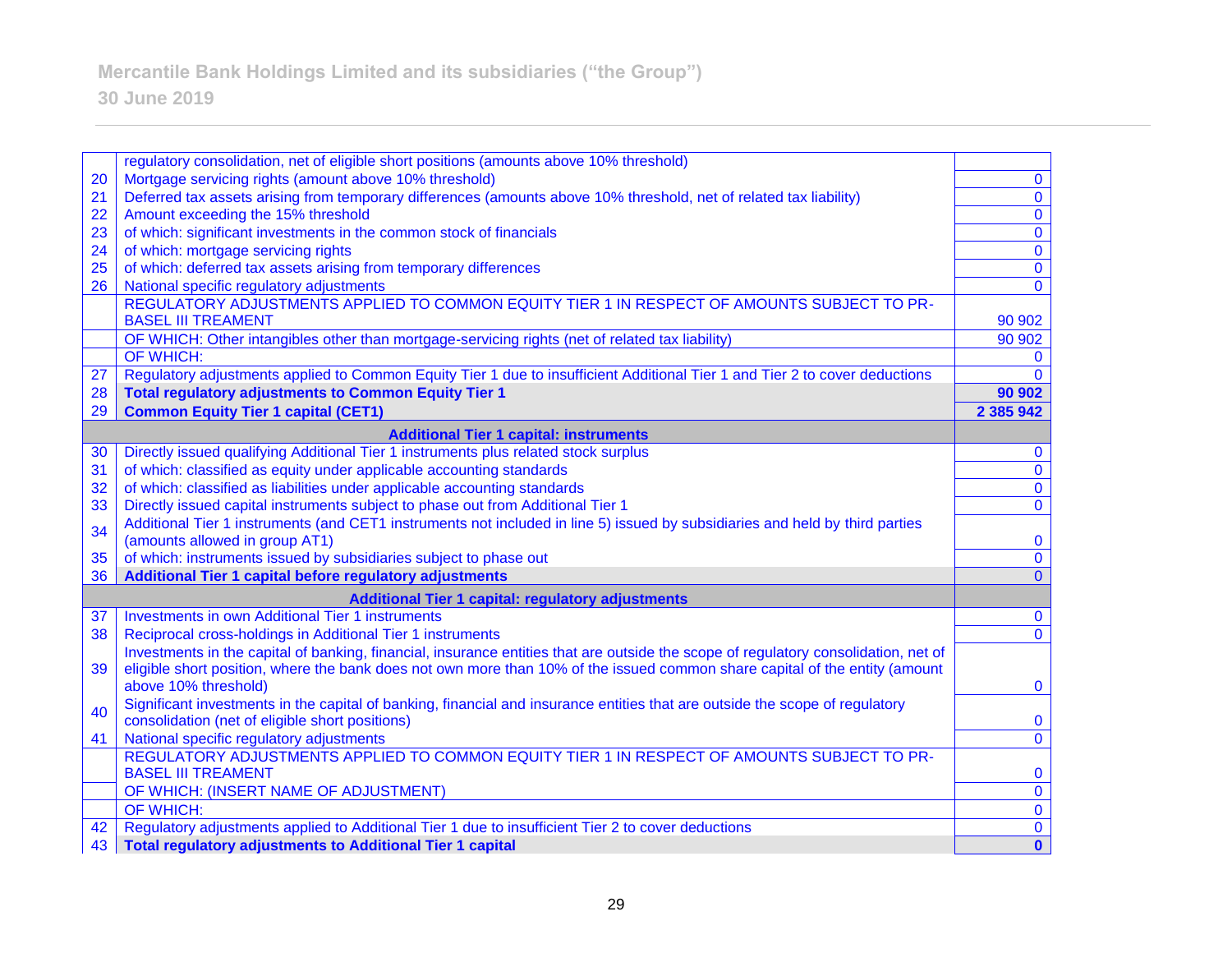| 44<br>45                                      | <b>Additional Tier 1 capital (AT1)</b><br>Tier 1 capital (T1= CET1 + AT1)                                                               | 2 3 8 5 9 4 2 |  |
|-----------------------------------------------|-----------------------------------------------------------------------------------------------------------------------------------------|---------------|--|
| <b>Tier 2 capital and provisions</b>          |                                                                                                                                         |               |  |
| 46                                            | Directly issued qualifying Tier 2 instruments plus related stock surplus                                                                | $\mathbf{0}$  |  |
| 47                                            | Directly issued capital instruments subject to phase out from Tier 2                                                                    | $\mathbf{0}$  |  |
| 48                                            | Tier 2 instruments (and CET1 and AT1 instruments not included in lines 5 to 34) issued by subsidiaries and held by third                |               |  |
|                                               | parties (amounts allowed in group Tier 2)                                                                                               |               |  |
| 49                                            | of which: instruments issued by subsidiaries subject to phase out                                                                       | $\Omega$      |  |
| 50                                            | <b>Provisions</b>                                                                                                                       | 94 821        |  |
| 51                                            | Tier 2 capital before regulatory adjustments                                                                                            | 94 821        |  |
| <b>Tier 2 capital: regulatory adjustments</b> |                                                                                                                                         |               |  |
| 52                                            | Investment in own Tier 2 instruments                                                                                                    | $\mathbf{0}$  |  |
| 53                                            | Reciprocal cross-holdings in Tier 2 instruments                                                                                         | $\mathbf{0}$  |  |
|                                               | Investments in capital of banking, financial and insurance entities that are outside the scope of regulatory consolidation, net of      |               |  |
| 54                                            | eligible short positions, where the bank does not own more than 10% of the issued common share capital of the entity                    |               |  |
|                                               | (amount above the 10% threshold)                                                                                                        | $\mathbf{0}$  |  |
| 55                                            | Significant investments in the capital of banking, financial and insurance entities that are outside the scope of regulatory            |               |  |
|                                               | consolidation (net of eligible short positions)                                                                                         | $\mathbf{0}$  |  |
| 56                                            | National specific regulatory adjustments<br>REGULATORY ADJUSTMENTS APPLIED TO COMMON EQUITY TIER 2 IN RESPECT OF AMOUNTS SUBJECT TO PR- | $\mathbf{0}$  |  |
|                                               | <b>BASEL III TREAMENT</b>                                                                                                               | $\bf{0}$      |  |
|                                               | OF WHICH: (INSERT NAME OF ADJUSTMENT)                                                                                                   | $\mathbf{0}$  |  |
|                                               | OF WHICH:                                                                                                                               | $\mathbf{0}$  |  |
| 57                                            | <b>Total regulatory adjustments to Tier 2 capital</b>                                                                                   | n             |  |
|                                               |                                                                                                                                         |               |  |
| 58                                            | <b>Tier 2 capital (T2)</b>                                                                                                              | 94 821        |  |
| 59                                            | Total capital (TC= T1 + T2)                                                                                                             | 2 480 763     |  |
|                                               | RISK WEIGHTED ASSETS IN RESPECT OF AMOUNTS SUBJECT TO PRE-BASEL III TREAMENT                                                            | 12 692 081    |  |
|                                               | OF WHICH: (INSERT NAME OF ADJUSTMENT)                                                                                                   |               |  |
|                                               | OF WHICH:                                                                                                                               | $\Omega$      |  |
| 60                                            | <b>Total risk weighted assets</b>                                                                                                       | 12 692 081    |  |

| <b>Capital ratios</b> |                                                                     |       |
|-----------------------|---------------------------------------------------------------------|-------|
|                       | 61   Common Equity Tier 1 (as a percentage of risk weighted assets) | 18.80 |
|                       | 62   Tier 1 (as a percentage of risk weighted assets)               | 18.80 |
|                       | 63 Total capital (as a percentage of risk weighted assets)          | 19.55 |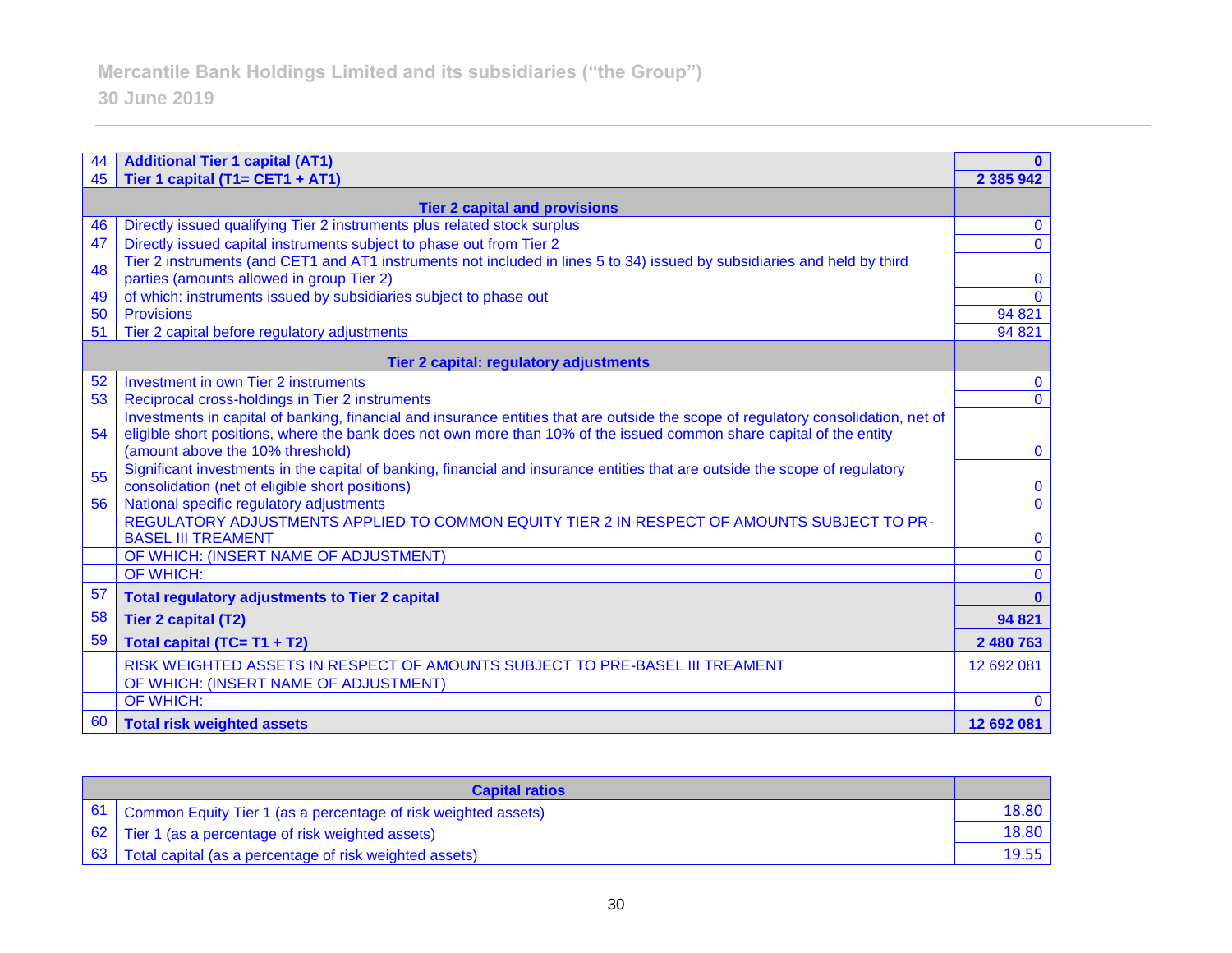## 64 Institution specific buffers requirements (minimum CET1 requirement plus capital conservation buffers plus countercyclical buffer requirements plus G-SIB buffer requirement, expressed as a percentage of risk weighted assets) 2.50 65 of which: capital conservation buffer requirement 2.50 66 of which: bank specific countercyclical buffer requirement 0 67 of which: G-SIB buffer requirement 0 68 Common Equity Tier 1 available to meet buffers (as a percentage of risk weighted assets) 18.80 **National Minima (if different from Basel 3)** 69 National Common Equity Tier 1 minimum ratio (if different from Basel 3 minimum) 5.00 70 National Tier 1 minimum ratio 6.75 71 National total capital minimum ratio 9.00 **Amounts below the threshold for deductions (before risk weighting)** 72 Non-significant investments in the capital of other financials 0 73 Significant investments in common stock of financials 107 194 74 Mortgage servicing rights (net of related tax liability) 0 75 Deferred tax assets arising from temporary differences ( net of related tax liability) 58 637 **Applicable caps on the inclusion of provisions in Tier 2** 76 Provisions eligible for inclusion in Tier 2 in respect of exposures subject to standardised approach (prior to application of cap) 94 821 77 Cap on inclusion of provisions in Tier 2 under standardised approach 0 <sup>78</sup> Provisions eligible for inclusion in Tier 2 in respect of exposures subject to internal ratings-based approach (prior to application of cap) and contact the contact of cap of cap of cap of cap of cap of cap of cap of cap of cap of cap of cap of cap of cap of cap of cap of cap of cap of cap of cap of cap of cap of cap of cap of cap of cap of 79 Cap on inclusion of provisions in Tier 2 under internal ratings-based approach 0 **Capital instruments subject to phase-out arrangement (only applicable between 1 Jan 2019 and 1 Jan 2022)** 80 Current cap on CET1 instruments subject to phase out arrangements 0 81 Amounts excluded from CET1 due to cap (excess over cap after redemptions and maturities) 0 82 Current cap on AT1 instruments subject to phase out arrangements of the contract of the contract of the contract of the contract of the contract of the contract of the contract of the contract of the contract of the con 83 Amounts excluded from AT1 due to cap (excess over cap after redemptions and maturities)  $\begin{array}{|l|l|}\n\hline\n0\end{array}$  0

84 Current cap on T2 instruments subject to phase out arrangements

85 Amounts excluded from T2 due to cap (excess over cap after redemptions and maturities) 0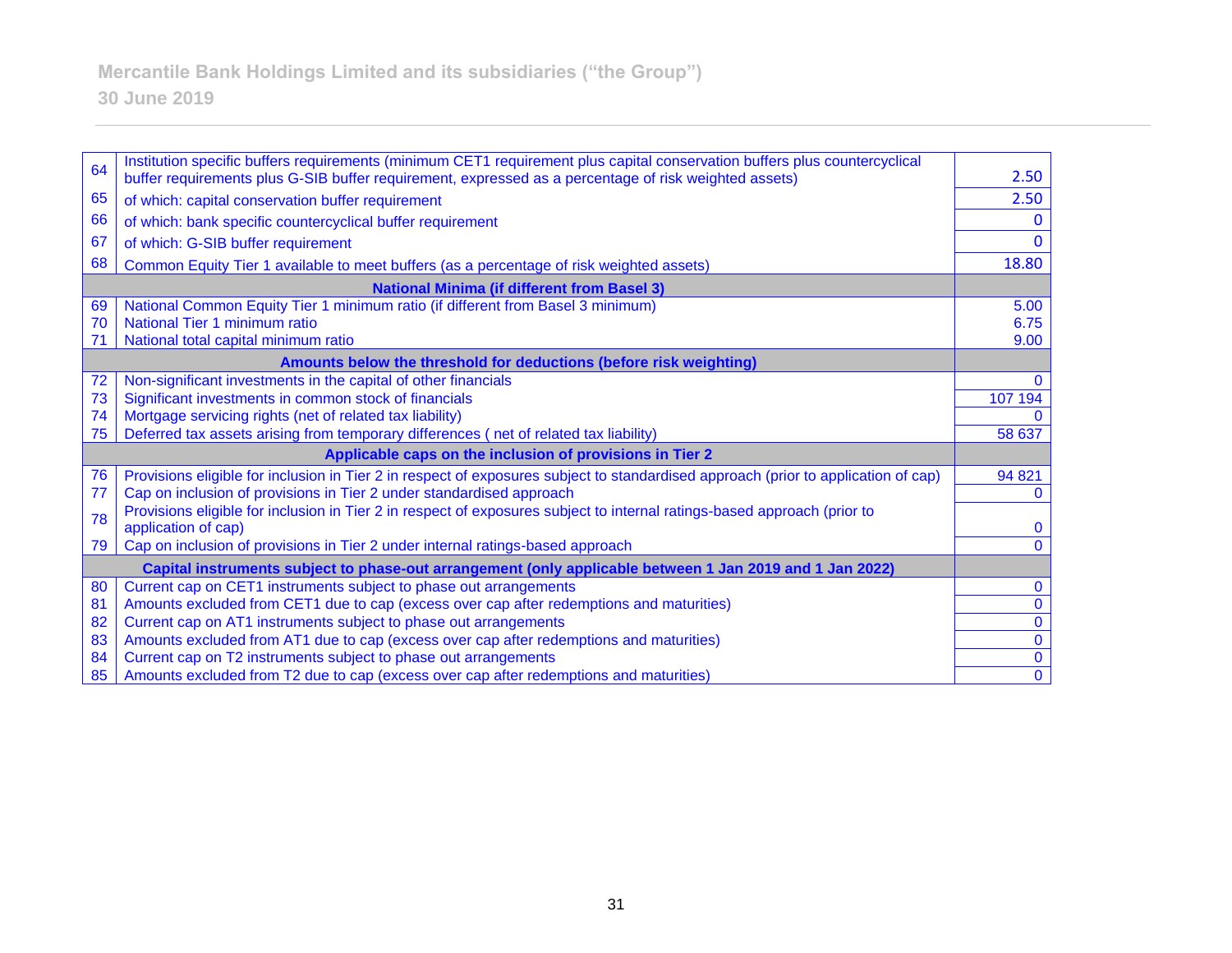# **ANNEXURE B: MAIN FEATURES DISCLOSURE TEMPLATE Mercantile Bank Group and Mercantile Bank Limited (solo)**

As at 30 June 2019

|                  | Disclosure template for main features of regulatory capital instruments                        |                                 |                                         |
|------------------|------------------------------------------------------------------------------------------------|---------------------------------|-----------------------------------------|
|                  | <b>Issuer</b>                                                                                  | <b>Mercantile Bank Limited</b>  | <b>Mercantile Bank Holdings Limited</b> |
| $\overline{2}$   | Unique identifier (e.g. CUSIP, ISIN or Bloomberg identifier for private<br>placement)          | <b>Unlisted</b>                 | <b>Unlisted</b>                         |
| 3                | Governing Law(s) of the instrument                                                             | <b>Banks Act, Companies Act</b> | <b>Banks Act, Companies Act</b>         |
|                  | <b>Regulatory treatment</b>                                                                    |                                 |                                         |
| 4                | <b>Transitional Basel III rules</b>                                                            | <b>Common Equity Tier 1</b>     | <b>Common Equity Tier 1</b>             |
| 5                | <b>Post-transitional Basel III rules</b>                                                       | <b>Common Equity Tier 1</b>     | <b>Common Equity Tier 1</b>             |
| $6\phantom{1}6$  | Eligible at solo/group/group & solo                                                            | Group and solo                  | Group                                   |
| $\overline{7}$   | Instrument type (type to be specified by each jurisdiction)                                    | <b>Ordinary share capital</b>   | <b>Ordinary share capital</b>           |
| 8                | Amount recognised in regulatory capital (Currency in mil, as of most recent<br>reporting date) | R1 483 Million                  | R1 207 Million                          |
| $\boldsymbol{9}$ | Par value of instrument                                                                        | R <sub>2.00</sub>               | 1 cent                                  |
| 10               | <b>Accounting classification</b>                                                               | Shareholders' equity            | Shareholders' equity                    |
| 11               | Original date of issuance                                                                      | 28/03/2002                      | 13/06/1989                              |
| 12               | <b>Perpetual or dated</b>                                                                      | Perpetual                       | Perpetual                               |
| 13               | <b>Original maturity date</b>                                                                  | <b>No Maturity</b>              | <b>No Maturity</b>                      |
| 14               | Issuer call subject to prior supervisory approval                                              | Yes                             | <b>Yes</b>                              |
| 15               | Optional call date contingent call dates and redemption amount                                 | N/A                             | N/A                                     |
| 16               | Subsequent call dates, if applicable                                                           | N/A                             | N/A                                     |